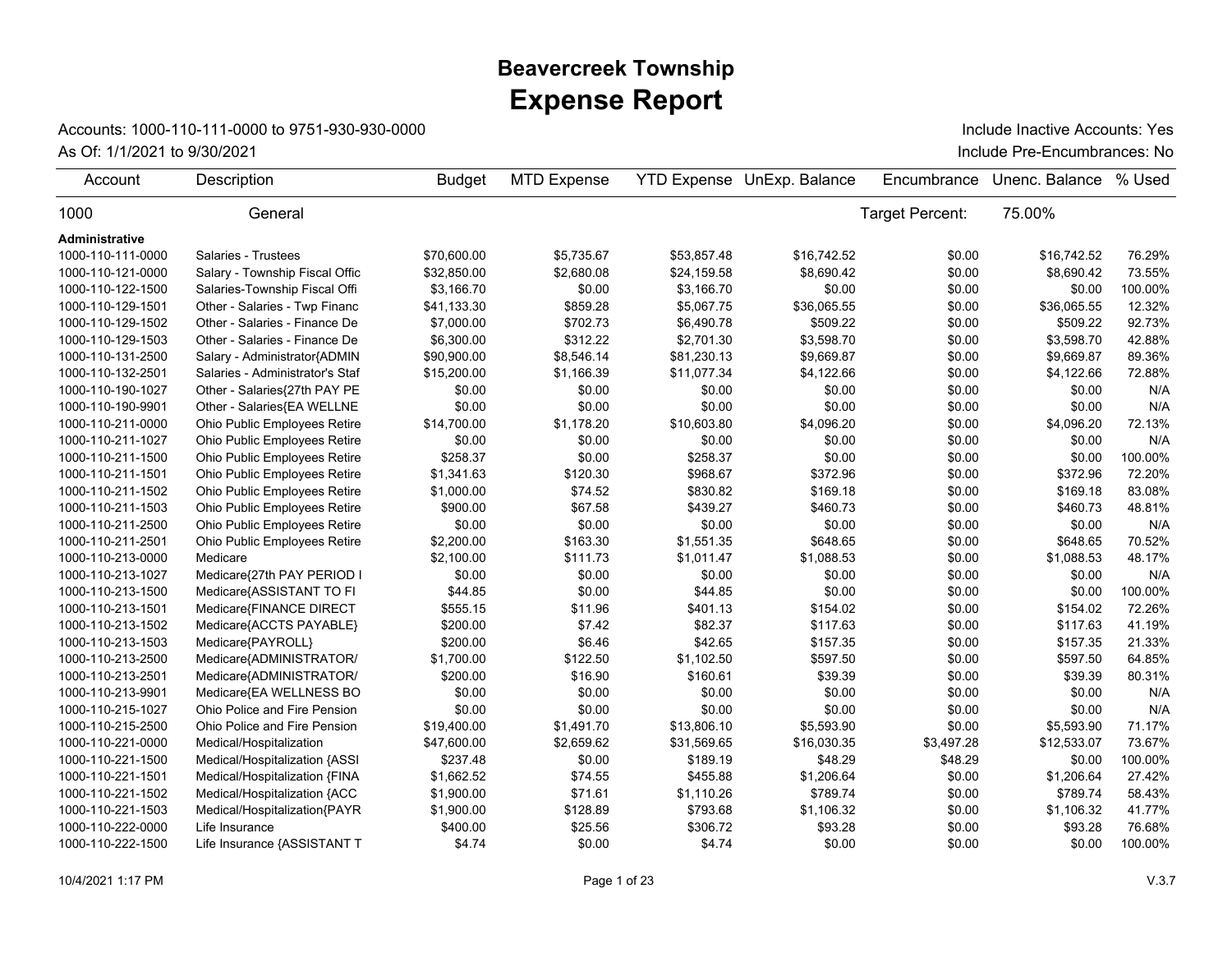| <b>Expense Report</b>        |                                   |               |                    |                    |                |              |                |         |  |
|------------------------------|-----------------------------------|---------------|--------------------|--------------------|----------------|--------------|----------------|---------|--|
| As Of: 1/1/2021 to 9/30/2021 |                                   |               |                    |                    |                |              |                |         |  |
| Account                      | Description                       | <b>Budget</b> | <b>MTD Expense</b> | <b>YTD Expense</b> | UnExp. Balance | Encumbrance  | Unenc. Balance | % Used  |  |
| 1000-110-222-1501            | Life Insurance {FINANCE DIR       | \$10.26       | \$0.98             | \$5.88             | \$4.38         | \$0.00       | \$4.38         | 57.31%  |  |
| 1000-110-222-1502            | Life Insurance {ACCTS PAYA        | \$18.06       | \$0.98             | \$16.10            | \$1.96         | \$0.00       | \$1.96         | 89.15%  |  |
| 1000-110-222-1503            | Life Insurance{PAYROLL}           | \$15.00       | \$0.98             | \$5.88             | \$9.12         | \$0.00       | \$9.12         | 39.20%  |  |
| 1000-110-222-2500            | Life Insurance{ADMINISTRAT        | \$126.00      | \$7.00             | \$112.00           | \$14.00        | \$0.00       | \$14.00        | 88.89%  |  |
| 1000-110-222-2501            | Life Insurance (ADMINISTRA        | \$50.00       | \$3.50             | \$24.50            | \$25.50        | \$0.00       | \$25.50        | 49.00%  |  |
| 1000-110-223-0000            | Dental Insurance                  | \$2,800.00    | \$137.94           | \$1,500.09         | \$1,299.91     | \$0.00       | \$1,299.91     | 53.57%  |  |
| 1000-110-223-1500            | Dental Insurance {ASSISTAN        | \$11.04       | \$0.00             | \$8.62             | \$2.42         | \$2.42       | \$0.00         | 100.00% |  |
| 1000-110-223-1501            | Dental Insurance {FINANCE         | \$101.96      | \$0.00             | \$2.70             | \$99.26        | \$0.00       | \$99.26        | 2.65%   |  |
| 1000-110-223-1502            | Dental Insurance {ACCTS PA        | \$113.00      | \$2.94             | \$57.33            | \$55.67        | \$0.00       | \$55.67        | 50.73%  |  |
| 1000-110-223-1503            | Dental Insurance{PAYROLL}         | \$113.00      | \$8.18             | \$51.12            | \$61.88        | \$0.00       | \$61.88        | 45.24%  |  |
| 1000-110-223-2500            | Dental Insurance                  | \$0.00        | \$0.00             | \$0.00             | \$0.00         | \$0.00       | \$0.00         | N/A     |  |
| 1000-110-230-0000            | <b>Workers' Compensation</b>      | \$8,000.00    | \$0.00             | \$2,087.74         | \$5,912.26     | \$0.00       | \$5,912.26     | 26.10%  |  |
| 1000-110-230-1503            | Workers' Compensation{FINA        | \$1,000.00    | \$0.00             | \$835.10           | \$164.90       | \$0.00       | \$164.90       | 83.51%  |  |
| 1000-110-240-1500            | Unemployment Compensatio          | \$13,000.00   | \$0.00             | \$1,377.25         | \$11,622.75    | \$0.00       | \$11,622.75    | 10.59%  |  |
| 1000-110-240-1501            | Unemployment Compensatio          | \$0.00        | \$0.00             | \$0.00             | \$0.00         | \$0.00       | \$0.00         | N/A     |  |
| 1000-110-240-1502            | Unemployment Compensatio          | \$0.00        | \$0.00             | \$0.00             | \$0.00         | \$0.00       | \$0.00         | N/A     |  |
| 1000-110-251-2500            | Uniform, Tool and Equipment       | \$20,000.00   | \$0.00             | \$384.61           | \$19,615.39    | \$0.00       | \$19,615.39    | 1.92%   |  |
| 1000-110-290-1016            | Other - Employee Fringe Ben       | \$53,000.00   | \$3,851.77         | \$35,681.53        | \$17,318.47    | \$889.00     | \$16,429.47    | 69.00%  |  |
| 1000-110-311-0000            | Accounting and Legal Fees         | \$58,000.00   | \$3,767.00         | \$42,835.00        | \$15,165.00    | \$2,894.00   | \$12,271.00    | 78.84%  |  |
| 1000-110-311-1503            | Accounting and Legal Fees {F      | \$5,000.00    | \$0.00             | \$0.00             | \$5,000.00     | \$0.00       | \$5,000.00     | 0.00%   |  |
| 1000-110-312-0000            | <b>Auditing Services</b>          | \$14,000.00   | \$0.00             | \$0.00             | \$14,000.00    | \$0.00       | \$14,000.00    | 0.00%   |  |
| 1000-110-313-0000            | Uniform Accounting Network        | \$4,200.00    | \$0.00             | \$1,074.00         | \$3,126.00     | \$0.00       | \$3,126.00     | 25.57%  |  |
| 1000-110-314-0000            | <b>Tax Collection Fees</b>        | \$35,870.00   | \$0.00             | \$9,198.91         | \$26,671.09    | \$0.00       | \$26,671.09    | 25.65%  |  |
| 1000-110-315-0000            | <b>Election Expenses</b>          | \$12,916.62   | \$0.00             | \$12,916.62        | \$0.00         | \$0.00       | \$0.00         | 100.00% |  |
| 1000-110-316-0000            | <b>Engineering Services</b>       | \$200,912.50  | \$0.00             | \$84,581.02        | \$116,331.48   | \$116,331.48 | \$0.00         | 100.00% |  |
| 1000-110-319-2500            | Other - Professional and Tech     | \$4,000.00    | \$0.00             | \$0.00             | \$4,000.00     | \$0.00       | \$4,000.00     | 0.00%   |  |
| 1000-110-321-0000            | <b>Rents and Leases</b>           | \$316.79      | \$19.16            | \$155.80           | \$160.99       | \$64.99      | \$96.00        | 69.70%  |  |
| 1000-110-321-1503            | Rents and Leases {FINANCE         | \$1,534.61    | \$27.76            | \$241.18           | \$1,293.43     | \$93.43      | \$1,200.00     | 21.80%  |  |
| 1000-110-322-0000            | Garbage and Trash Removal         | \$4,165.57    | \$298.16           | \$3,521.87         | \$643.70       | \$643.70     | \$0.00         | 100.00% |  |
| 1000-110-323-1009            | Repairs and Maintenance{RE        | \$3,000.00    | \$237.37           | \$2,436.77         | \$563.23       | \$63.23      | \$500.00       | 83.33%  |  |
| 1000-110-330-0000            | <b>Travel and Meeting Expense</b> | \$2,477.00    | \$0.00             | \$39.94            | \$2,437.06     | \$0.00       | \$2,437.06     | 1.61%   |  |
| 1000-110-330-1503            | Travel and Meeting Expense {      | \$5,150.95    | \$196.10           | \$3,060.05         | \$2,090.90     | \$1,674.38   | \$416.52       | 91.91%  |  |
| 1000-110-330-2500            | Travel and Meeting Expense{       | \$5,000.00    | \$0.00             | \$0.00             | \$5,000.00     | \$0.00       | \$5,000.00     | 0.00%   |  |
| 1000-110-341-0000            | Telephone                         | \$5,000.00    | \$0.00             | \$0.00             | \$5,000.00     | \$0.00       | \$5,000.00     | 0.00%   |  |
| 1000-110-341-2500            | Telephone{ADMINISTRATOR           | \$2,020.00    | \$0.00             | \$0.00             | \$2,020.00     | \$0.00       | \$2,020.00     | 0.00%   |  |
| 1000-110-342-0000            | Postage                           | \$1,500.00    | \$500.00           | \$1,500.00         | \$0.00         | \$0.00       | \$0.00         | 100.00% |  |
| 1000-110-343-0000            | Postage Machine Rental            | \$1,300.00    | \$854.10           | \$854.10           | \$445.90       | \$445.90     | \$0.00         | 100.00% |  |
| 1000-110-344-0000            | Printing                          | \$3,000.00    | \$174.33           | \$2,412.63         | \$587.37       | \$515.33     | \$72.04        | 97.60%  |  |
| 1000-110-345-1005            | Advertising{TOWNSHIP LEG          | \$10,000.00   | \$1,710.72         | \$7,945.28         | \$2,054.72     | \$2,054.72   | \$0.00         | 100.00% |  |
| 1000-110-345-1503            | Advertising {FINANCE DEPA         | \$860.00      | \$0.00             | \$0.00             | \$860.00       | \$0.00       | \$860.00       | 0.00%   |  |
| 1000-110-351-0000            | Electricity                       | \$5,325.55    | \$453.64           | \$3,509.86         | \$1,815.69     | \$145.24     | \$1,670.45     | 68.63%  |  |
| 1000-110-351-1006            | Electricity{LIGHTING TUNNE        | \$0.00        | \$0.00             | \$0.00             | \$0.00         | \$0.00       | \$0.00         | N/A     |  |
| 1000-110-360-0000            | <b>Contracted Services</b>        | \$85,000.00   | \$15,570.28        | \$58,079.89        | \$26,920.11    | \$15,666.08  | \$11,254.03    | 86.76%  |  |
| 1000-110-360-1503            | Contracted Services {FINANC       | \$16,500.00   | \$682.26           | \$12,356.33        | \$4,143.67     | \$4,143.29   | \$0.38         | 100.00% |  |
| 1000-110-370-1007            | Payment to Another Political      | \$1,200.00    | \$0.00             | \$0.00             | \$1,200.00     | \$0.00       | \$1,200.00     | 0.00%   |  |
| 1000-110-370-1008            | Payment to Another Political      | \$12,000.00   | \$2,881.00         | \$11,524.00        | \$476.00       | \$0.00       | \$476.00       | 96.03%  |  |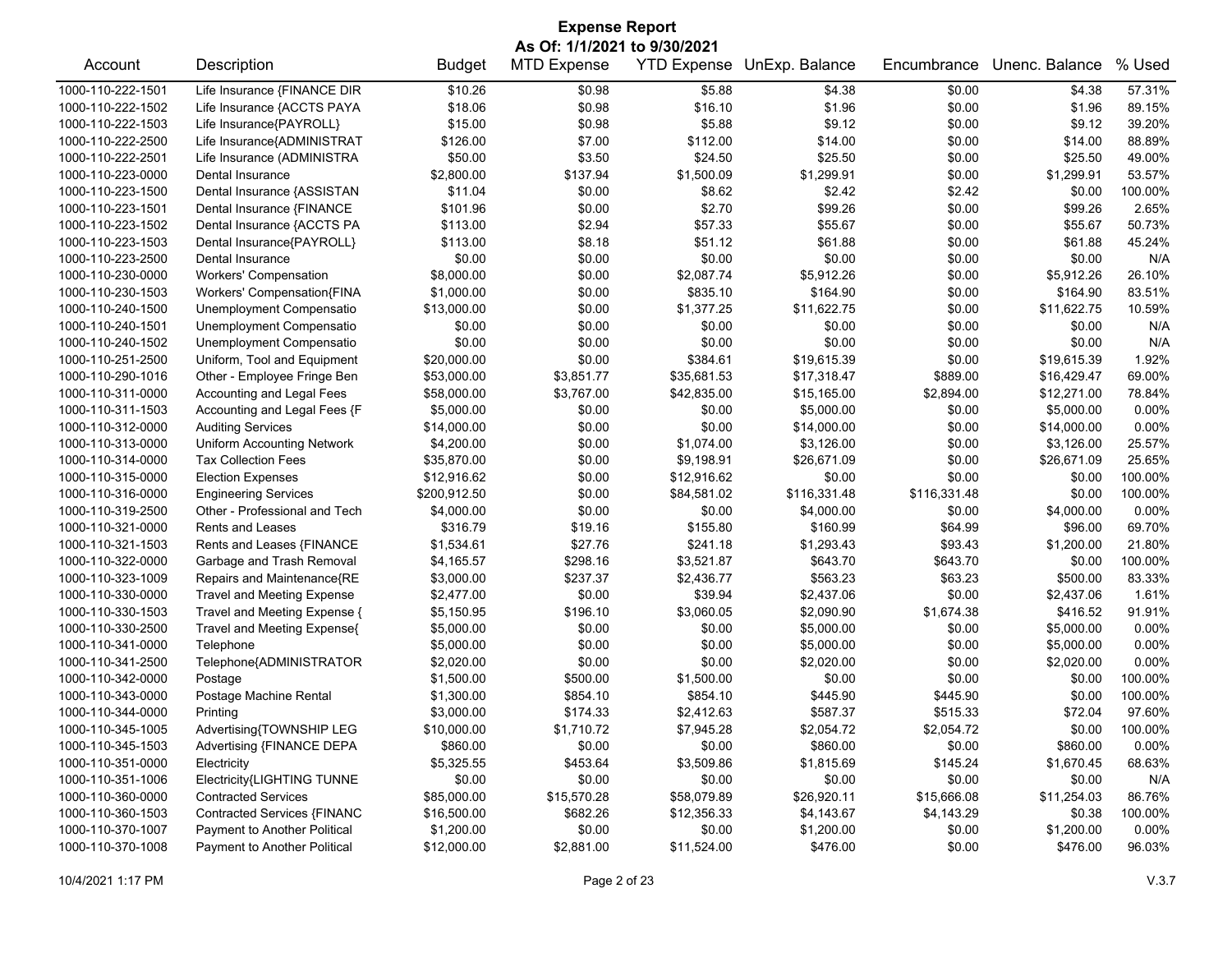| <b>Expense Report</b>                   |                                    |                        |                    |                    |                            |                  |                |                  |  |
|-----------------------------------------|------------------------------------|------------------------|--------------------|--------------------|----------------------------|------------------|----------------|------------------|--|
| As Of: 1/1/2021 to 9/30/2021            |                                    |                        |                    |                    |                            |                  |                |                  |  |
| Account                                 | Description                        | <b>Budget</b>          | <b>MTD Expense</b> |                    | YTD Expense UnExp. Balance | Encumbrance      | Unenc. Balance | % Used           |  |
| 1000-110-370-1009                       | Payment to Another Political       | \$3,000.00             | \$0.00             | \$0.00             | \$3,000.00                 | \$0.00           | \$3,000.00     | 0.00%            |  |
| 1000-110-389-0000                       | Other - Insurance and Bondin       | \$31,136.97            | \$0.00             | \$31,136.97        | \$0.00                     | \$0.00           | \$0.00         | 100.00%          |  |
| 1000-110-410-0000                       | <b>Office Supplies</b>             | \$2,374.00             | \$61.60            | \$2,068.33         | \$305.67                   | \$238.85         | \$66.82        | 97.19%           |  |
| 1000-110-410-1503                       | Office Supplies {FINANCE DE        | \$3,900.00             | (\$7.43)           | \$2,874.91         | \$1,025.09                 | \$513.88         | \$511.21       | 86.89%           |  |
| 1000-110-420-1010                       | <b>Operating Supplies{JANITORI</b> | \$344.00               | \$0.00             | \$87.71            | \$256.29                   | \$137.93         | \$118.36       | 65.59%           |  |
| 1000-110-420-6002                       | Operating Supplies{FUEL}           | \$1,600.00             | \$54.46            | \$487.50           | \$1,112.50                 | \$1,044.13       | \$68.37        | 95.73%           |  |
| 1000-110-519-0000                       | Other - Dues and Fees              | \$6,899.00             | \$0.00             | \$4,351.82         | \$2,547.18                 | \$0.00           | \$2,547.18     | 63.08%           |  |
| 1000-110-519-1503                       | Other - Dues and Fees {FINA        | \$1,101.00             | \$0.00             | \$701.00           | \$400.00                   | \$100.00         | \$300.00       | 72.75%           |  |
| 1000-110-520-0000                       | <b>Compensation and Damages</b>    | \$3,400.00             | \$0.00             | \$0.00             | \$3,400.00                 | \$0.00           | \$3,400.00     | 0.00%            |  |
| 1000-110-599-0000                       | Other - Other Expenses             | \$10,000.00            | \$0.00             | \$72.76            | \$9,927.24                 | \$0.00           | \$9,927.24     | 0.73%            |  |
| 1000-110-740-1503                       | Machinery, Equipment and Fu        | \$2,412.50             | \$0.00             | \$1,363.78         | \$1,048.72                 | \$0.00           | \$1,048.72     | 56.53%           |  |
| 1000-110-740-2500                       | Machinery, Equipment and Fu        | \$1,000.00             | \$110.95           | \$335.95           | \$664.05                   | \$9.05           | \$655.00       | 34.50%           |  |
| 1000-110-750-0000                       | <b>Motor Vehicles</b>              | \$23,362.02            | \$1,685.05         | \$19,693.76        | \$3,668.26                 | \$3,668.26       | \$0.00         | 100.00%          |  |
|                                         | <b>Administrative Totals:</b>      | \$1,054,792.14         | \$59,626.09        | \$617,053.33       | \$437,738.81               | \$154,884.86     | \$282,853.95   | 73.18%           |  |
| <b>Townhalls</b>                        |                                    |                        |                    |                    |                            |                  |                |                  |  |
| 1000-120-190-0000                       | Other - Salaries                   | \$0.00                 | \$0.00             | \$0.00             | \$0.00                     | \$0.00           | \$0.00         | N/A              |  |
| 1000-120-211-0000                       | Ohio Public Employees Retire       | \$0.00                 | \$0.00             | \$0.00             | \$0.00                     | \$0.00           | \$0.00         | N/A              |  |
| 1000-120-213-0000                       | Medicare                           | \$0.00                 | \$0.00             | \$0.00             | \$0.00                     | \$0.00           | \$0.00         | N/A              |  |
| 1000-120-221-0000                       | Medical/Hospitalization            | \$0.00                 | \$0.00             | \$0.00             | \$0.00                     | \$0.00           | \$0.00         | N/A              |  |
| 1000-120-222-0000                       | Life Insurance                     | \$0.00                 | \$0.00             | \$0.00             | \$0.00                     | \$0.00           | \$0.00         | N/A              |  |
| 1000-120-223-0000                       | Dental Insurance                   | \$0.00                 | \$0.00             | \$0.00             | \$0.00                     | \$0.00           | \$0.00         | N/A              |  |
| 1000-120-323-0000                       | Repairs and Maintenance            | \$300.00               | \$0.00             | \$0.00             | \$300.00                   | \$0.00           | \$300.00       | 0.00%            |  |
| 1000-120-352-0000                       | Water and Sewage                   | \$676.41               | \$39.69            | \$354.24           | \$322.17                   | \$322.17         | \$0.00         | 100.00%          |  |
| 1000-120-359-0000                       | Other - Utilities                  | \$7,941.39             | \$53.33            | \$4,066.48         | \$3,874.91                 | \$3,874.91       | \$0.00         | 100.00%          |  |
| 1000-120-420-0000                       | <b>Operating Supplies</b>          | \$900.00               | \$192.74           | \$776.82           | \$123.18                   | \$55.32          | \$67.86        | 92.46%           |  |
| 1000-120-599-1015                       | Other - Other Expenses{TOW         | \$5,324.00             | \$420.50           | \$4,062.50         | \$1,261.50                 | \$1,261.50       | \$0.00         | 100.00%          |  |
| 1000-120-740-0000                       | Machinery, Equipment and Fu        | \$85,716.24            | \$0.00             | \$69,488.62        | \$16,227.62                | \$2,068.77       | \$14,158.85    | 83.48%           |  |
|                                         | <b>Townhalls Totals:</b>           | \$100,858.04           | \$706.26           | \$78,748.66        | \$22,109.38                | \$7,582.67       | \$14,526.71    | 85.60%           |  |
| <b>Community Development &amp; Risk</b> |                                    |                        |                    |                    |                            |                  |                |                  |  |
| 1000-130-190-6000                       | Other - Salaries{CD&R}             | \$211,820.00           | \$15,975.11        | \$150,599.04       | \$61,220.96                | \$0.00           | \$61,220.96    | 71.10%           |  |
| 1000-130-211-6000                       | Ohio Public Employees Retire       | \$29,655.00            | \$2,236.52         | \$20,886.17        | \$8,768.83                 | \$0.00           | \$8,768.83     | 70.43%           |  |
| 1000-130-213-6000                       | Medicare{CD&R}                     | \$4,236.00             | \$220.26           | \$2,068.02         | \$2,167.98                 | \$0.00           | \$2,167.98     | 48.82%           |  |
| 1000-130-221-6000                       | Medical/Hospitalization{CD&R       | \$44,000.00            | \$2,557.35         | \$25,863.14        | \$18,136.86                | \$0.00           | \$18,136.86    | 58.78%           |  |
| 1000-130-222-6000                       | Life Insurance{CD&R}               | \$310.00               | \$21.00            | \$252.00           | \$58.00                    | \$0.00           | \$58.00        | 81.29%           |  |
| 1000-130-223-6000                       | Dental Insurance{CD&R}             | \$1,600.00             | \$100.50           | \$1,035.98         | \$564.02                   | \$0.00           | \$564.02       | 64.75%           |  |
| 1000-130-251-6000                       | Uniform, Tool and Equipment        | \$0.00                 | \$0.00             | \$0.00             | \$0.00                     | \$0.00           | \$0.00         | N/A              |  |
| 1000-130-311-6000                       | Accounting and Legal Fees{Z        | \$15,000.00            | \$190.00           | \$7,365.00         | \$7,635.00                 | \$4,623.00       | \$3,012.00     | 79.92%           |  |
| 1000-130-318-6000                       | Training Services{CD&R}            | \$2,000.00             | \$0.00             | \$0.00             | \$2,000.00                 | \$65.00          | \$1,935.00     | 3.25%            |  |
| 1000-130-323-6000                       | Repairs and Maintenance{CD         | \$100.00               | \$0.00             | \$0.00             | \$100.00                   | \$0.00           | \$100.00       | $0.00\%$         |  |
| 1000-130-330-6000                       | Travel and Meeting Expense{        | \$500.00               | \$0.00             | \$0.00             | \$500.00                   | \$0.00           | \$500.00       | $0.00\%$         |  |
| 1000-130-342-6000                       | Postage{CD&R}                      | \$500.00               | \$0.00             | \$20.56            | \$479.44                   | \$440.40         | \$39.04        | 92.19%           |  |
| 1000-130-344-6000                       | Printing{CD&R}                     |                        | \$0.00             |                    | \$300.00                   |                  | \$300.00       | 0.00%            |  |
| 1000-130-345-6000                       | Advertising{CD&R}                  | \$300.00<br>\$2,895.20 | \$0.00             | \$0.00<br>\$395.20 | \$2,500.00                 | \$0.00<br>\$0.00 | \$2,500.00     |                  |  |
| 1000-130-360-6000                       | Contracted Services{CD&R}          | \$11,223.73            | \$0.00             | \$9,820.75         | \$1,402.98                 | \$577.93         | \$825.05       | 13.65%<br>92.65% |  |
| 1000-130-389-6000                       | Other - Insurance and Bondin       | \$340.00               | \$0.00             | \$0.00             | \$340.00                   | \$0.00           | \$340.00       | 0.00%            |  |
| 1000-130-410-6000                       | Office Supplies{CD&R}              | \$750.00               | \$33.47            | \$313.46           | \$436.54                   |                  | \$286.54       | 61.79%           |  |
|                                         |                                    |                        |                    |                    |                            | \$150.00         |                |                  |  |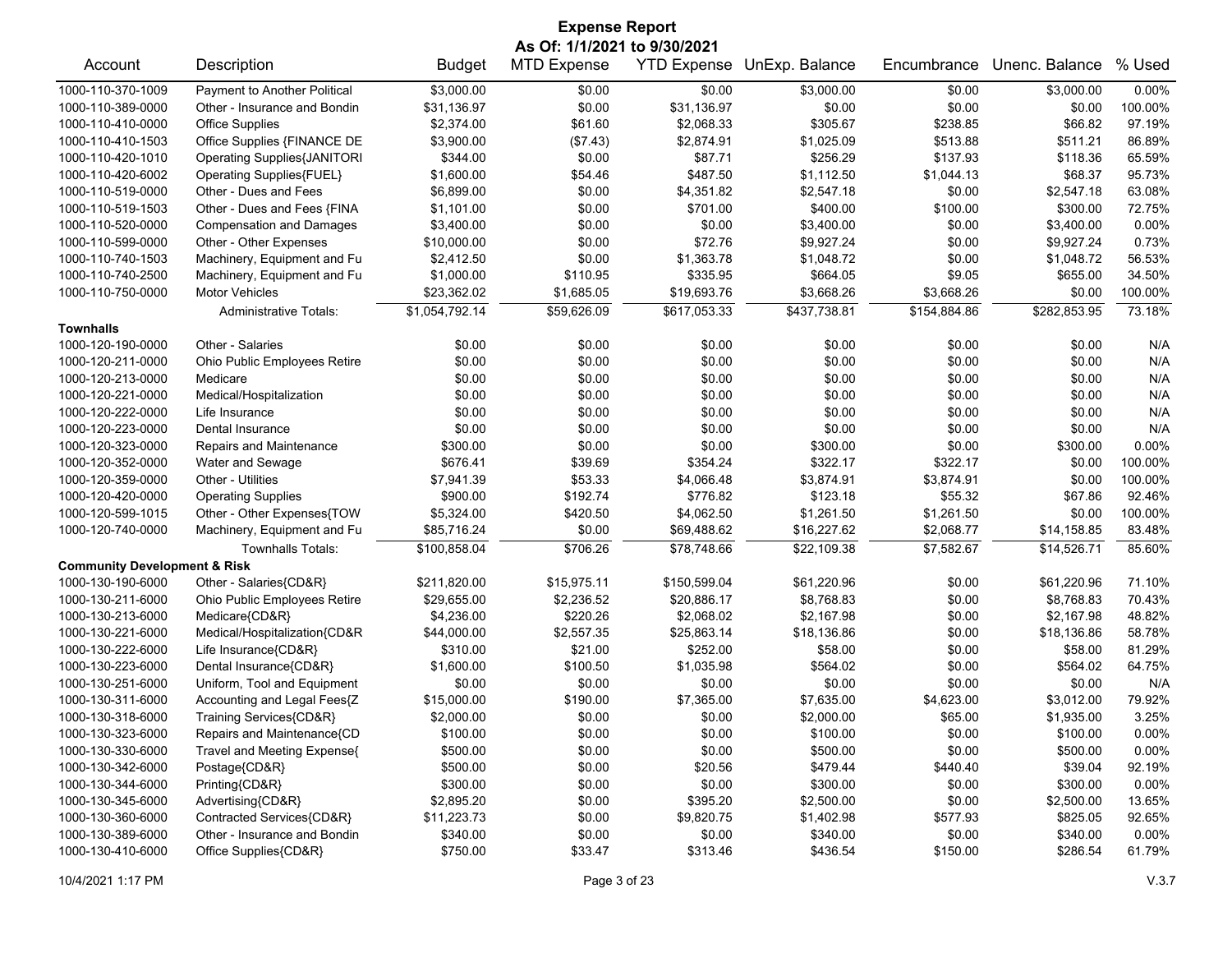| <b>Expense Report</b>                  |                                                         |                        |                                                    |                        |                            |                  |                          |                  |  |
|----------------------------------------|---------------------------------------------------------|------------------------|----------------------------------------------------|------------------------|----------------------------|------------------|--------------------------|------------------|--|
| Account                                | Description                                             | <b>Budget</b>          | As Of: 1/1/2021 to 9/30/2021<br><b>MTD Expense</b> |                        | YTD Expense UnExp. Balance | Encumbrance      | Unenc. Balance           | % Used           |  |
| 1000-130-420-6000                      | Operating Supplies{CD&R}                                | \$150.00               | \$0.00                                             | \$0.00                 | \$150.00                   | \$0.00           | \$150.00                 | 0.00%            |  |
| 1000-130-420-6002                      | Operating Supplies{FUEL CD                              | \$500.00               | \$0.00                                             | \$0.00                 | \$500.00                   | \$0.00           | \$500.00                 | 0.00%            |  |
| 1000-130-430-3000                      | Small Tools and Minor Equip                             | \$1,000.00             | \$35.99                                            | \$806.14               | \$193.86                   | \$33.81          | \$160.05                 | 84.00%           |  |
| 1000-130-430-6000                      | Small Tools and Minor Equip                             | \$380.78               | \$0.00                                             | \$141.07               | \$239.71                   | \$0.00           | \$239.71                 | 37.05%           |  |
| 1000-130-519-6000                      | Other - Dues and Fees{CD&R                              | \$1,150.00             | \$135.00                                           | \$234.00               | \$916.00                   | \$517.50         | \$398.50                 | 65.35%           |  |
| 1000-130-599-6000                      | Other - Other Expenses{CD&                              | \$0.00                 | \$0.00                                             | \$0.00                 | \$0.00                     | \$0.00           | \$0.00                   | N/A              |  |
| 1000-130-740-6000                      | Machinery, Equipment and Fu                             | \$2,000.00             | \$0.00                                             | \$531.00               | \$1,469.00                 | \$0.00           | \$1,469.00               | 26.55%           |  |
|                                        | Community Development & Risk Totals:                    | \$330,410.71           | \$21,505.20                                        | \$220,331.53           | \$110,079.18               | \$6,407.64       | \$103,671.54             | 68.62%           |  |
| <b>Human Resources</b>                 |                                                         |                        |                                                    |                        |                            |                  |                          | 37.83%           |  |
| 1000-190-190-2000                      | Other - Salaries{HUMAN RES                              | \$11,700.00            | \$899.53                                           | \$4,426.02<br>\$600.78 | \$7,273.98<br>\$1,099.22   | \$0.00<br>\$0.00 | \$7,273.98<br>\$1,099.22 | 35.34%           |  |
| 1000-190-211-2000                      | Ohio Public Employees Retire                            | \$1,700.00             | \$125.94                                           | \$57.93                |                            |                  |                          |                  |  |
| 1000-190-213-2000                      | Medicare{HUMAN RESOURC                                  | \$300.00               | \$12.10                                            |                        | \$242.07                   | \$0.00           | \$242.07<br>\$744.20     | 19.31%<br>60.83% |  |
| 1000-190-221-2000                      | Medical/Hospitalization{HUM                             | \$1,900.00             | \$128.89                                           | \$1,155.80<br>\$10.36  | \$744.20                   | \$0.00           | \$4.64                   | 69.07%           |  |
| 1000-190-222-2000<br>1000-190-223-2000 | Life Insurance{HUMAN RESO                               | \$15.00<br>\$113.00    | \$0.98<br>\$8.18                                   | \$72.63                | \$4.64<br>\$40.37          | \$0.00<br>\$0.00 | \$40.37                  | 64.27%           |  |
| 1000-190-318-2000                      | Dental Insurance{HUMAN RE<br>Training Services{HUMAN RE | \$1,173.00             | \$0.00                                             | \$500.00               | \$673.00                   | \$0.00           | \$673.00                 | 42.63%           |  |
| 1000-190-319-2000                      | Other - Professional and Tech                           | \$259.00               | \$0.00                                             | \$0.00                 | \$259.00                   | \$0.00           | \$259.00                 | 0.00%            |  |
| 1000-190-330-2000                      | Travel and Meeting Expense{                             | \$1,500.00             | \$0.00                                             | \$0.00                 | \$1,500.00                 | \$0.00           | \$1,500.00               | 0.00%            |  |
| 1000-190-360-2000                      |                                                         |                        |                                                    |                        |                            |                  |                          | 1.75%            |  |
|                                        | Contracted Services{HUMAN                               | \$7,500.00<br>\$300.00 | \$0.00<br>\$0.00                                   | \$131.30<br>\$122.52   | \$7,368.70<br>\$177.48     | \$0.00<br>\$0.00 | \$7,368.70<br>\$177.48   | 40.84%           |  |
| 1000-190-410-2000<br>1000-190-510-2000 | Office Supplies{HUMAN RES                               | \$615.67               | \$219.00                                           | \$534.67               | \$81.00                    | \$0.00           | \$81.00                  | 86.84%           |  |
| 1000-190-740-2000                      | Dues and Fees{HUMAN RES<br>Machinery, Equipment and Fu  | \$1,000.00             | \$0.00                                             | \$294.03               | \$705.97                   | \$0.00           | \$705.97                 | 29.40%           |  |
|                                        |                                                         |                        |                                                    |                        |                            |                  |                          |                  |  |
| <b>Highways</b>                        | Human Resources Totals:                                 | \$28,075.67            | \$1,394.62                                         | \$7,906.04             | \$20,169.63                | \$0.00           | \$20,169.63              | 28.16%           |  |
| 1000-330-190-4000                      | Other - Salaries{GENERAL R                              | \$0.00                 | \$0.00                                             | \$0.00                 | \$0.00                     | \$0.00           | \$0.00                   | N/A              |  |
| 1000-330-211-4000                      | Ohio Public Employees Retire                            | \$0.00                 | \$0.00                                             | \$0.00                 | \$0.00                     | \$0.00           | \$0.00                   | N/A              |  |
| 1000-330-213-4000                      | Medicare{GENERAL ROAD}                                  | \$0.00                 | \$0.00                                             | \$0.00                 | \$0.00                     | \$0.00           | \$0.00                   | N/A              |  |
| 1000-330-221-4000                      | Medical/Hospitalization{GENE                            | \$0.00                 | \$0.00                                             | \$0.00                 | \$0.00                     | \$0.00           | \$0.00                   | N/A              |  |
| 1000-330-222-4000                      | Life Insurance{GENERAL RO                               | \$0.00                 | \$0.00                                             | \$0.00                 | \$0.00                     | \$0.00           | \$0.00                   | N/A              |  |
| 1000-330-223-4000                      | Dental Insurance{GENERAL                                | \$0.00                 | \$0.00                                             | \$0.00                 | \$0.00                     | \$0.00           | \$0.00                   | N/A              |  |
| 1000-330-360-4999                      | Internal Billing                                        | \$25,000.00            | \$19.84                                            | \$15,288.44            | \$9,711.56                 | \$9,711.56       | \$0.00                   | 100.00%          |  |
|                                        | <b>Highways Totals:</b>                                 | \$25,000.00            | \$19.84                                            | \$15.288.44            | \$9,711.56                 | \$9,711.56       | \$0.00                   | 100.00%          |  |
| <b>Health Districts</b>                |                                                         |                        |                                                    |                        |                            |                  |                          |                  |  |
| 1000-420-370-0000                      | Payment to Another Political                            | \$25,500.00            | \$0.00                                             | \$25,121.51            | \$378.49                   | \$0.00           | \$378.49                 | 98.52%           |  |
|                                        | <b>Health Districts Totals:</b>                         | \$25,500.00            | \$0.00                                             | \$25,121.51            | \$378.49                   | \$0.00           | \$378.49                 | 98.52%           |  |
| <b>Parks and Recreation</b>            |                                                         |                        |                                                    |                        |                            |                  |                          |                  |  |
| 1000-610-190-0000                      | Other - Salaries                                        | \$0.00                 | \$0.00                                             | \$0.00                 | \$0.00                     | \$0.00           | \$0.00                   | N/A              |  |
| 1000-610-190-8010                      | Other - Salaries {PARKS: FU                             | \$0.00                 | \$0.00                                             | \$0.00                 | \$0.00                     | \$0.00           | \$0.00                   | N/A              |  |
| 1000-610-190-8011                      | Other - Salaries {PARKS: PA                             | \$0.00                 | \$0.00                                             | \$0.00                 | \$0.00                     | \$0.00           | \$0.00                   | N/A              |  |
| 1000-610-211-0000                      | Ohio Public Employees Retire                            | \$0.00                 | \$0.00                                             | \$0.00                 | \$0.00                     | \$0.00           | \$0.00                   | N/A              |  |
| 1000-610-211-8010                      | Ohio Public Employees Retire                            | \$0.00                 | \$0.00                                             | \$0.00                 | \$0.00                     | \$0.00           | \$0.00                   | N/A              |  |
| 1000-610-211-8011                      | Ohio Public Employees Retire                            | \$0.00                 | \$0.00                                             | \$0.00                 | \$0.00                     | \$0.00           | \$0.00                   | N/A              |  |
| 1000-610-213-0000                      | Medicare                                                | \$0.00                 | \$0.00                                             | \$0.00                 | \$0.00                     | \$0.00           | \$0.00                   | N/A              |  |
| 1000-610-213-8010                      | Medicare{PARKS: FULL-TIM                                | \$0.00                 | \$0.00                                             | \$0.00                 | \$0.00                     | \$0.00           | \$0.00                   | N/A              |  |
| 1000-610-213-8011                      | Medicare{PARKS: PART-TIM                                | \$0.00                 | \$0.00                                             | \$0.00                 | \$0.00                     | \$0.00           | \$0.00                   | N/A              |  |
| 1000-610-321-8000                      | Rents and Leases (PARKS)                                | \$9,175.00             | \$0.00                                             | \$9,175.00             | \$0.00                     | \$0.00           | \$0.00                   | 100.00%          |  |
|                                        |                                                         |                        |                                                    |                        |                            |                  |                          |                  |  |

10/4/2021 1:17 PM Page 4 of 23 V.3.7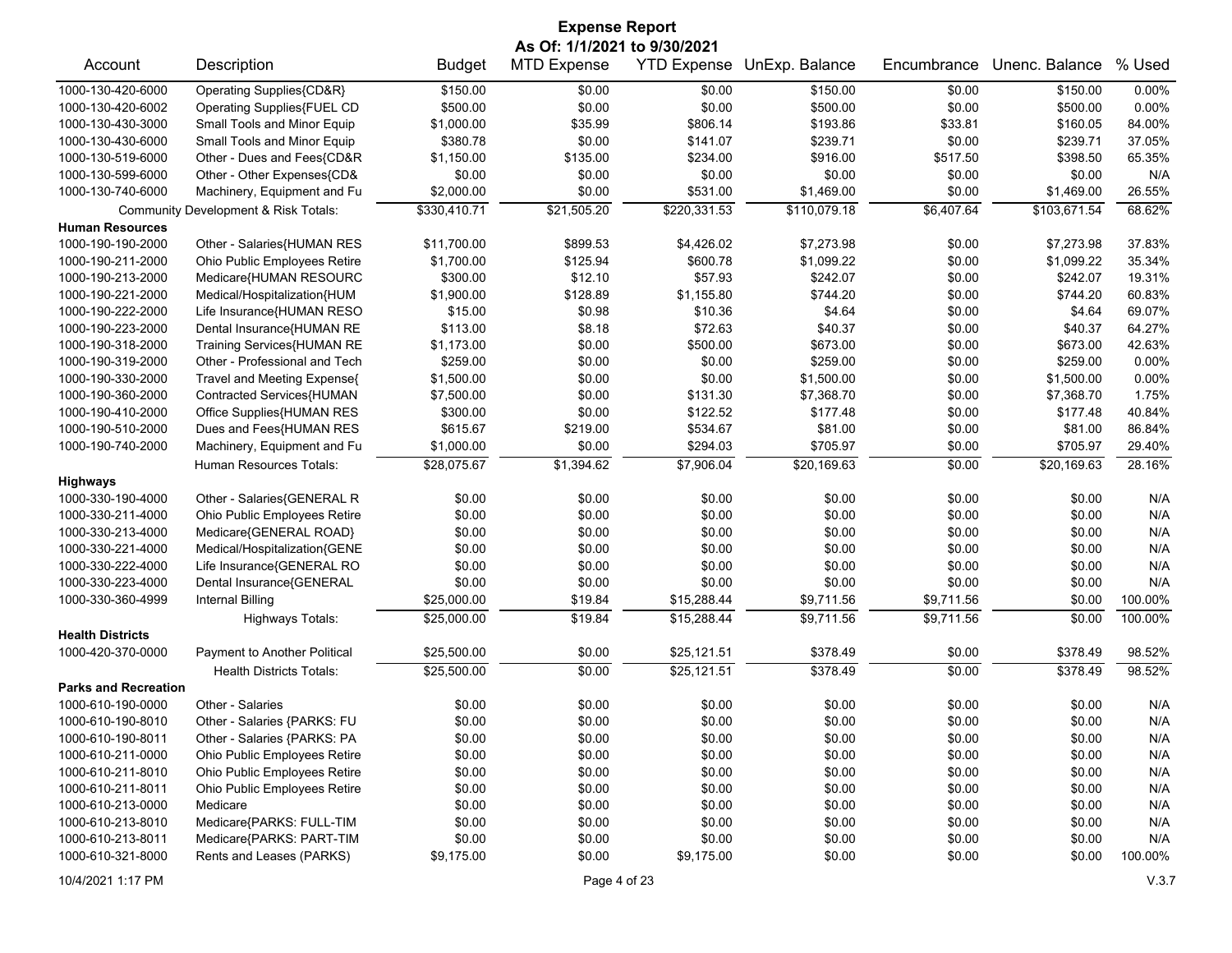| As Of: 1/1/2021 to 9/30/2021<br>YTD Expense UnExp. Balance<br>Unenc. Balance<br>% Used<br>Account<br>Description<br><b>MTD Expense</b><br>Encumbrance<br><b>Budget</b><br>1000-610-323-0000<br>Repairs and Maintenance<br>\$0.00<br>\$0.00<br>\$0.00<br>\$0.00<br>\$0.00<br>\$0.00<br>N/A<br>\$355.14<br>100.00%<br>1000-610-323-8000<br>Repairs and Maintenance {PA<br>\$1,831.25<br>\$143.75<br>\$1,476.11<br>\$355.14<br>\$0.00<br>\$0.00<br>\$0.00<br>\$0.00<br>N/A<br>1000-610-351-0000<br>\$0.00<br>\$0.00<br>\$0.00<br>Electricity<br>\$2,569.19<br>\$54.66<br>\$528.87<br>\$2,040.32<br>\$1,640.32<br>\$400.00<br>84.43%<br>1000-610-351-8000<br>Electricity {PARKS}<br>\$500.00<br>\$0.00<br>\$0.00<br>\$500.00<br>0.00%<br>1000-610-352-8000<br>Water and Sewage (PARKS)<br>\$0.00<br>\$500.00<br>\$8,577.82<br>\$8,577.82<br>100.00%<br>Internal Billing<br>\$12,000.00<br>\$164.57<br>\$3,422.18<br>\$0.00<br>1000-610-360-4999<br>Payment to Another Political<br>\$0.00<br>\$0.00<br>\$0.00<br>\$0.00<br>\$0.00<br>\$0.00<br>N/A<br>1000-610-370-8000<br>\$0.00<br>\$0.00<br>\$0.00<br>N/A<br>1000-610-370-8001<br>Payment to Another Political<br>\$0.00<br>\$0.00<br>\$0.00<br>\$0.00<br>\$0.00<br>\$0.00<br>\$0.00<br>\$0.00<br>\$0.00<br>N/A<br>1000-610-420-0000<br><b>Operating Supplies</b><br>\$0.00<br>\$866.39<br>100.00%<br><b>Operating Supplies {PARKS}</b><br>\$1,000.00<br>\$133.61<br>\$866.39<br>\$0.00<br>1000-610-420-8000<br>\$0.00<br>\$0.00<br>\$0.00<br>\$0.00<br>Improvement of Sites<br>\$0.00<br>\$0.00<br>N/A<br>1000-610-730-0000<br>1000-610-730-3000<br>Improvement of Sites<br>\$0.00<br>\$0.00<br>\$0.00<br>\$0.00<br>\$0.00<br>\$0.00<br>N/A<br>\$0.00<br>99.60%<br>1000-610-730-8000<br>Improvement of Sites {PARK<br>\$80,625.00<br>\$80,300.00<br>\$325.00<br>\$0.00<br>\$325.00<br>\$362.98<br>\$95,035.77<br>\$12,664.67<br>\$11,439.67<br>\$1,225.00<br>98.86%<br>Parks and Recreation Totals:<br>\$107,700.44<br>Library<br>N/A<br>1000-690-190-1600<br>\$0.00<br>\$0.00<br>\$0.00<br>\$0.00<br>\$0.00<br>\$0.00<br>Other - Salaries{LIBRARY}<br>\$0.00<br>\$0.00<br>\$0.00<br>N/A<br>1000-690-190-1610<br>Other - Salaries{LIBRARY: F<br>\$0.00<br>\$0.00<br>\$0.00<br>Other - Salaries{LIBRARY: P<br>\$0.00<br>N/A<br>1000-690-190-1611<br>\$0.00<br>\$0.00<br>\$0.00<br>\$0.00<br>\$0.00<br>Ohio Public Employees Retire<br>\$0.00<br>\$0.00<br>\$0.00<br>N/A<br>\$0.00<br>\$0.00<br>\$0.00<br>1000-690-211-1600<br>\$0.00<br>\$0.00<br>\$0.00<br>\$0.00<br>\$0.00<br>N/A<br>1000-690-211-1610<br>Ohio Public Employees Retire<br>\$0.00<br>N/A<br>Ohio Public Employees Retire<br>\$0.00<br>\$0.00<br>\$0.00<br>\$0.00<br>\$0.00<br>\$0.00<br>1000-690-211-1611<br>\$0.00<br>\$0.00<br>N/A<br>1000-690-213-1600<br>Medicare{LIBRARY}<br>\$0.00<br>\$0.00<br>\$0.00<br>\$0.00<br>Medicare{LIBRARY: FULL-TI<br>\$0.00<br>\$0.00<br>\$0.00<br>N/A<br>1000-690-213-1610<br>\$0.00<br>\$0.00<br>\$0.00<br>Medicare{LIBRARY: PART-TI<br>\$0.00<br>\$0.00<br>\$0.00<br>N/A<br>1000-690-213-1611<br>\$0.00<br>\$0.00<br>\$0.00<br>\$8,506.25<br>\$852.25<br>\$7,349.83<br>\$1,156.42<br>\$1,156.42<br>\$0.00<br>1000-690-323-1600<br>Repairs and Maintenance{LIB<br>100.00%<br>\$0.00<br>\$0.00<br>\$1,500.00<br>0.00%<br><b>Contracted Services (LIBRAR</b><br>\$1,500.00<br>\$0.00<br>\$1,500.00<br>1000-690-360-1600<br>\$235.32<br>\$4,531.21<br>\$0.00<br>100.00%<br>1000-690-360-4999<br>Internal Billing<br>\$8,500.00<br>\$3,968.79<br>\$3,968.79<br><b>Operating Supplies{LIBRARY</b><br>100.00%<br>1000-690-420-1600<br>\$500.00<br>\$0.00<br>\$153.95<br>\$346.05<br>\$346.05<br>\$0.00<br>Improvement of Sites{LIBRAR<br>\$10,000.00<br>\$0.00<br>\$9,594.00<br>\$406.00<br>95.94%<br>1000-690-730-1600<br>\$0.00<br>\$406.00<br>\$1,087.57<br>\$7,377.26<br>\$5,471.26<br>93.43%<br>\$29,006.25<br>\$21,628.99<br>\$1,906.00<br>Library Totals:<br><b>Information Technology</b><br>Other - Salaries{INFORMATI<br>1000-710-190-3000<br>\$0.00<br>\$0.00<br>\$0.00<br>\$0.00<br>\$0.00<br>\$0.00<br>N/A<br>Ohio Public Employees Retire<br>\$0.00<br>\$0.00<br>\$0.00<br>\$0.00<br>N/A<br>1000-710-211-3000<br>\$0.00<br>\$0.00<br>Medicare{INFORMATION TE<br>\$0.00<br>\$0.00<br>\$0.00<br>\$0.00<br>\$0.00<br>\$0.00<br>N/A<br>1000-710-213-3000<br>\$0.00<br>N/A<br>Medical/Hospitalization{INFO<br>\$0.00<br>\$0.00<br>\$0.00<br>\$0.00<br>\$0.00<br>1000-710-221-3000<br>\$0.00<br>N/A<br>1000-710-222-3000<br>Life Insurance{INFORMATIO<br>\$0.00<br>\$0.00<br>\$0.00<br>\$0.00<br>\$0.00<br>\$0.00<br>1000-710-223-3000<br>Dental Insurance{INFORMATI<br>\$0.00<br>\$0.00<br>\$0.00<br>\$0.00<br>\$0.00<br>N/A<br>\$600.00<br>\$0.00<br>\$0.00<br>\$600.00<br>\$0.00<br>\$600.00<br>$0.00\%$<br>1000-710-240-3000<br>Unemployment Compensatio<br>Training Services{INFORMAT<br>\$0.00<br>\$0.00<br>0.00%<br>1000-710-318-3000<br>\$3,500.00<br>\$0.00<br>\$3,500.00<br>\$3,500.00<br>\$0.00<br>Repairs and Maintenance{INF<br>\$6,000.00<br>\$24.54<br>\$1,969.35<br>1000-710-323-3000<br>\$5,975.46<br>\$4,006.11<br>33.23%<br>Contracted Services{INFORM<br>1000-710-360-3000<br>\$166,007.28<br>\$32,158.44<br>\$130,203.04<br>\$35,804.24<br>\$35,789.24<br>\$15.00<br>99.99%<br>1000-710-420-3000<br>Operating Supplies{INFORM<br>\$4,000.00<br>\$0.00<br>\$364.61<br>\$3,635.39<br>\$0.00<br>\$3,635.39<br>9.12%<br>1000-710-430-3000<br>Small Tools and Minor Equip<br>\$10,000.00<br>\$0.00<br>\$3,501.88<br>\$2,539.00<br>\$3,959.12<br>60.41%<br>\$6,498.12<br>1000-710-740-3000<br>Machinery, Equipment and Fu<br>\$28,180.21<br>\$0.00<br>\$6,747.19<br>\$1,550.00<br>\$5,197.19<br>81.56%<br>\$21,433.02<br>Information Technology Totals: |  |  |              | <b>Expense Report</b> |              |             |             |             |        |  |
|------------------------------------------------------------------------------------------------------------------------------------------------------------------------------------------------------------------------------------------------------------------------------------------------------------------------------------------------------------------------------------------------------------------------------------------------------------------------------------------------------------------------------------------------------------------------------------------------------------------------------------------------------------------------------------------------------------------------------------------------------------------------------------------------------------------------------------------------------------------------------------------------------------------------------------------------------------------------------------------------------------------------------------------------------------------------------------------------------------------------------------------------------------------------------------------------------------------------------------------------------------------------------------------------------------------------------------------------------------------------------------------------------------------------------------------------------------------------------------------------------------------------------------------------------------------------------------------------------------------------------------------------------------------------------------------------------------------------------------------------------------------------------------------------------------------------------------------------------------------------------------------------------------------------------------------------------------------------------------------------------------------------------------------------------------------------------------------------------------------------------------------------------------------------------------------------------------------------------------------------------------------------------------------------------------------------------------------------------------------------------------------------------------------------------------------------------------------------------------------------------------------------------------------------------------------------------------------------------------------------------------------------------------------------------------------------------------------------------------------------------------------------------------------------------------------------------------------------------------------------------------------------------------------------------------------------------------------------------------------------------------------------------------------------------------------------------------------------------------------------------------------------------------------------------------------------------------------------------------------------------------------------------------------------------------------------------------------------------------------------------------------------------------------------------------------------------------------------------------------------------------------------------------------------------------------------------------------------------------------------------------------------------------------------------------------------------------------------------------------------------------------------------------------------------------------------------------------------------------------------------------------------------------------------------------------------------------------------------------------------------------------------------------------------------------------------------------------------------------------------------------------------------------------------------------------------------------------------------------------------------------------------------------------------------------------------------------------------------------------------------------------------------------------------------------------------------------------------------------------------------------------------------------------------------------------------------------------------------------------------------------------------------------------------------------------------------------------------------------------------------------------------------------------------------------------------------------------------------------------------------------------------------------------------------------------------------------------------------------------------------------------------------------------------------------------------------------------------------------------------------------------------------------------------------------------------------------------------------------------------------------------------------------------------------------------------------------------------------------------------------------------------------------------------------------------------------------------------------------------------------------------------------------------------------------------------------------------------------------------------------------------------------------------------------------------------------------------------------|--|--|--------------|-----------------------|--------------|-------------|-------------|-------------|--------|--|
|                                                                                                                                                                                                                                                                                                                                                                                                                                                                                                                                                                                                                                                                                                                                                                                                                                                                                                                                                                                                                                                                                                                                                                                                                                                                                                                                                                                                                                                                                                                                                                                                                                                                                                                                                                                                                                                                                                                                                                                                                                                                                                                                                                                                                                                                                                                                                                                                                                                                                                                                                                                                                                                                                                                                                                                                                                                                                                                                                                                                                                                                                                                                                                                                                                                                                                                                                                                                                                                                                                                                                                                                                                                                                                                                                                                                                                                                                                                                                                                                                                                                                                                                                                                                                                                                                                                                                                                                                                                                                                                                                                                                                                                                                                                                                                                                                                                                                                                                                                                                                                                                                                                                                                                                                                                                                                                                                                                                                                                                                                                                                                                                                                                                                                                              |  |  |              |                       |              |             |             |             |        |  |
|                                                                                                                                                                                                                                                                                                                                                                                                                                                                                                                                                                                                                                                                                                                                                                                                                                                                                                                                                                                                                                                                                                                                                                                                                                                                                                                                                                                                                                                                                                                                                                                                                                                                                                                                                                                                                                                                                                                                                                                                                                                                                                                                                                                                                                                                                                                                                                                                                                                                                                                                                                                                                                                                                                                                                                                                                                                                                                                                                                                                                                                                                                                                                                                                                                                                                                                                                                                                                                                                                                                                                                                                                                                                                                                                                                                                                                                                                                                                                                                                                                                                                                                                                                                                                                                                                                                                                                                                                                                                                                                                                                                                                                                                                                                                                                                                                                                                                                                                                                                                                                                                                                                                                                                                                                                                                                                                                                                                                                                                                                                                                                                                                                                                                                                              |  |  |              |                       |              |             |             |             |        |  |
|                                                                                                                                                                                                                                                                                                                                                                                                                                                                                                                                                                                                                                                                                                                                                                                                                                                                                                                                                                                                                                                                                                                                                                                                                                                                                                                                                                                                                                                                                                                                                                                                                                                                                                                                                                                                                                                                                                                                                                                                                                                                                                                                                                                                                                                                                                                                                                                                                                                                                                                                                                                                                                                                                                                                                                                                                                                                                                                                                                                                                                                                                                                                                                                                                                                                                                                                                                                                                                                                                                                                                                                                                                                                                                                                                                                                                                                                                                                                                                                                                                                                                                                                                                                                                                                                                                                                                                                                                                                                                                                                                                                                                                                                                                                                                                                                                                                                                                                                                                                                                                                                                                                                                                                                                                                                                                                                                                                                                                                                                                                                                                                                                                                                                                                              |  |  |              |                       |              |             |             |             |        |  |
|                                                                                                                                                                                                                                                                                                                                                                                                                                                                                                                                                                                                                                                                                                                                                                                                                                                                                                                                                                                                                                                                                                                                                                                                                                                                                                                                                                                                                                                                                                                                                                                                                                                                                                                                                                                                                                                                                                                                                                                                                                                                                                                                                                                                                                                                                                                                                                                                                                                                                                                                                                                                                                                                                                                                                                                                                                                                                                                                                                                                                                                                                                                                                                                                                                                                                                                                                                                                                                                                                                                                                                                                                                                                                                                                                                                                                                                                                                                                                                                                                                                                                                                                                                                                                                                                                                                                                                                                                                                                                                                                                                                                                                                                                                                                                                                                                                                                                                                                                                                                                                                                                                                                                                                                                                                                                                                                                                                                                                                                                                                                                                                                                                                                                                                              |  |  |              |                       |              |             |             |             |        |  |
|                                                                                                                                                                                                                                                                                                                                                                                                                                                                                                                                                                                                                                                                                                                                                                                                                                                                                                                                                                                                                                                                                                                                                                                                                                                                                                                                                                                                                                                                                                                                                                                                                                                                                                                                                                                                                                                                                                                                                                                                                                                                                                                                                                                                                                                                                                                                                                                                                                                                                                                                                                                                                                                                                                                                                                                                                                                                                                                                                                                                                                                                                                                                                                                                                                                                                                                                                                                                                                                                                                                                                                                                                                                                                                                                                                                                                                                                                                                                                                                                                                                                                                                                                                                                                                                                                                                                                                                                                                                                                                                                                                                                                                                                                                                                                                                                                                                                                                                                                                                                                                                                                                                                                                                                                                                                                                                                                                                                                                                                                                                                                                                                                                                                                                                              |  |  |              |                       |              |             |             |             |        |  |
|                                                                                                                                                                                                                                                                                                                                                                                                                                                                                                                                                                                                                                                                                                                                                                                                                                                                                                                                                                                                                                                                                                                                                                                                                                                                                                                                                                                                                                                                                                                                                                                                                                                                                                                                                                                                                                                                                                                                                                                                                                                                                                                                                                                                                                                                                                                                                                                                                                                                                                                                                                                                                                                                                                                                                                                                                                                                                                                                                                                                                                                                                                                                                                                                                                                                                                                                                                                                                                                                                                                                                                                                                                                                                                                                                                                                                                                                                                                                                                                                                                                                                                                                                                                                                                                                                                                                                                                                                                                                                                                                                                                                                                                                                                                                                                                                                                                                                                                                                                                                                                                                                                                                                                                                                                                                                                                                                                                                                                                                                                                                                                                                                                                                                                                              |  |  |              |                       |              |             |             |             |        |  |
|                                                                                                                                                                                                                                                                                                                                                                                                                                                                                                                                                                                                                                                                                                                                                                                                                                                                                                                                                                                                                                                                                                                                                                                                                                                                                                                                                                                                                                                                                                                                                                                                                                                                                                                                                                                                                                                                                                                                                                                                                                                                                                                                                                                                                                                                                                                                                                                                                                                                                                                                                                                                                                                                                                                                                                                                                                                                                                                                                                                                                                                                                                                                                                                                                                                                                                                                                                                                                                                                                                                                                                                                                                                                                                                                                                                                                                                                                                                                                                                                                                                                                                                                                                                                                                                                                                                                                                                                                                                                                                                                                                                                                                                                                                                                                                                                                                                                                                                                                                                                                                                                                                                                                                                                                                                                                                                                                                                                                                                                                                                                                                                                                                                                                                                              |  |  |              |                       |              |             |             |             |        |  |
|                                                                                                                                                                                                                                                                                                                                                                                                                                                                                                                                                                                                                                                                                                                                                                                                                                                                                                                                                                                                                                                                                                                                                                                                                                                                                                                                                                                                                                                                                                                                                                                                                                                                                                                                                                                                                                                                                                                                                                                                                                                                                                                                                                                                                                                                                                                                                                                                                                                                                                                                                                                                                                                                                                                                                                                                                                                                                                                                                                                                                                                                                                                                                                                                                                                                                                                                                                                                                                                                                                                                                                                                                                                                                                                                                                                                                                                                                                                                                                                                                                                                                                                                                                                                                                                                                                                                                                                                                                                                                                                                                                                                                                                                                                                                                                                                                                                                                                                                                                                                                                                                                                                                                                                                                                                                                                                                                                                                                                                                                                                                                                                                                                                                                                                              |  |  |              |                       |              |             |             |             |        |  |
|                                                                                                                                                                                                                                                                                                                                                                                                                                                                                                                                                                                                                                                                                                                                                                                                                                                                                                                                                                                                                                                                                                                                                                                                                                                                                                                                                                                                                                                                                                                                                                                                                                                                                                                                                                                                                                                                                                                                                                                                                                                                                                                                                                                                                                                                                                                                                                                                                                                                                                                                                                                                                                                                                                                                                                                                                                                                                                                                                                                                                                                                                                                                                                                                                                                                                                                                                                                                                                                                                                                                                                                                                                                                                                                                                                                                                                                                                                                                                                                                                                                                                                                                                                                                                                                                                                                                                                                                                                                                                                                                                                                                                                                                                                                                                                                                                                                                                                                                                                                                                                                                                                                                                                                                                                                                                                                                                                                                                                                                                                                                                                                                                                                                                                                              |  |  |              |                       |              |             |             |             |        |  |
|                                                                                                                                                                                                                                                                                                                                                                                                                                                                                                                                                                                                                                                                                                                                                                                                                                                                                                                                                                                                                                                                                                                                                                                                                                                                                                                                                                                                                                                                                                                                                                                                                                                                                                                                                                                                                                                                                                                                                                                                                                                                                                                                                                                                                                                                                                                                                                                                                                                                                                                                                                                                                                                                                                                                                                                                                                                                                                                                                                                                                                                                                                                                                                                                                                                                                                                                                                                                                                                                                                                                                                                                                                                                                                                                                                                                                                                                                                                                                                                                                                                                                                                                                                                                                                                                                                                                                                                                                                                                                                                                                                                                                                                                                                                                                                                                                                                                                                                                                                                                                                                                                                                                                                                                                                                                                                                                                                                                                                                                                                                                                                                                                                                                                                                              |  |  |              |                       |              |             |             |             |        |  |
|                                                                                                                                                                                                                                                                                                                                                                                                                                                                                                                                                                                                                                                                                                                                                                                                                                                                                                                                                                                                                                                                                                                                                                                                                                                                                                                                                                                                                                                                                                                                                                                                                                                                                                                                                                                                                                                                                                                                                                                                                                                                                                                                                                                                                                                                                                                                                                                                                                                                                                                                                                                                                                                                                                                                                                                                                                                                                                                                                                                                                                                                                                                                                                                                                                                                                                                                                                                                                                                                                                                                                                                                                                                                                                                                                                                                                                                                                                                                                                                                                                                                                                                                                                                                                                                                                                                                                                                                                                                                                                                                                                                                                                                                                                                                                                                                                                                                                                                                                                                                                                                                                                                                                                                                                                                                                                                                                                                                                                                                                                                                                                                                                                                                                                                              |  |  |              |                       |              |             |             |             |        |  |
|                                                                                                                                                                                                                                                                                                                                                                                                                                                                                                                                                                                                                                                                                                                                                                                                                                                                                                                                                                                                                                                                                                                                                                                                                                                                                                                                                                                                                                                                                                                                                                                                                                                                                                                                                                                                                                                                                                                                                                                                                                                                                                                                                                                                                                                                                                                                                                                                                                                                                                                                                                                                                                                                                                                                                                                                                                                                                                                                                                                                                                                                                                                                                                                                                                                                                                                                                                                                                                                                                                                                                                                                                                                                                                                                                                                                                                                                                                                                                                                                                                                                                                                                                                                                                                                                                                                                                                                                                                                                                                                                                                                                                                                                                                                                                                                                                                                                                                                                                                                                                                                                                                                                                                                                                                                                                                                                                                                                                                                                                                                                                                                                                                                                                                                              |  |  |              |                       |              |             |             |             |        |  |
|                                                                                                                                                                                                                                                                                                                                                                                                                                                                                                                                                                                                                                                                                                                                                                                                                                                                                                                                                                                                                                                                                                                                                                                                                                                                                                                                                                                                                                                                                                                                                                                                                                                                                                                                                                                                                                                                                                                                                                                                                                                                                                                                                                                                                                                                                                                                                                                                                                                                                                                                                                                                                                                                                                                                                                                                                                                                                                                                                                                                                                                                                                                                                                                                                                                                                                                                                                                                                                                                                                                                                                                                                                                                                                                                                                                                                                                                                                                                                                                                                                                                                                                                                                                                                                                                                                                                                                                                                                                                                                                                                                                                                                                                                                                                                                                                                                                                                                                                                                                                                                                                                                                                                                                                                                                                                                                                                                                                                                                                                                                                                                                                                                                                                                                              |  |  |              |                       |              |             |             |             |        |  |
|                                                                                                                                                                                                                                                                                                                                                                                                                                                                                                                                                                                                                                                                                                                                                                                                                                                                                                                                                                                                                                                                                                                                                                                                                                                                                                                                                                                                                                                                                                                                                                                                                                                                                                                                                                                                                                                                                                                                                                                                                                                                                                                                                                                                                                                                                                                                                                                                                                                                                                                                                                                                                                                                                                                                                                                                                                                                                                                                                                                                                                                                                                                                                                                                                                                                                                                                                                                                                                                                                                                                                                                                                                                                                                                                                                                                                                                                                                                                                                                                                                                                                                                                                                                                                                                                                                                                                                                                                                                                                                                                                                                                                                                                                                                                                                                                                                                                                                                                                                                                                                                                                                                                                                                                                                                                                                                                                                                                                                                                                                                                                                                                                                                                                                                              |  |  |              |                       |              |             |             |             |        |  |
|                                                                                                                                                                                                                                                                                                                                                                                                                                                                                                                                                                                                                                                                                                                                                                                                                                                                                                                                                                                                                                                                                                                                                                                                                                                                                                                                                                                                                                                                                                                                                                                                                                                                                                                                                                                                                                                                                                                                                                                                                                                                                                                                                                                                                                                                                                                                                                                                                                                                                                                                                                                                                                                                                                                                                                                                                                                                                                                                                                                                                                                                                                                                                                                                                                                                                                                                                                                                                                                                                                                                                                                                                                                                                                                                                                                                                                                                                                                                                                                                                                                                                                                                                                                                                                                                                                                                                                                                                                                                                                                                                                                                                                                                                                                                                                                                                                                                                                                                                                                                                                                                                                                                                                                                                                                                                                                                                                                                                                                                                                                                                                                                                                                                                                                              |  |  |              |                       |              |             |             |             |        |  |
|                                                                                                                                                                                                                                                                                                                                                                                                                                                                                                                                                                                                                                                                                                                                                                                                                                                                                                                                                                                                                                                                                                                                                                                                                                                                                                                                                                                                                                                                                                                                                                                                                                                                                                                                                                                                                                                                                                                                                                                                                                                                                                                                                                                                                                                                                                                                                                                                                                                                                                                                                                                                                                                                                                                                                                                                                                                                                                                                                                                                                                                                                                                                                                                                                                                                                                                                                                                                                                                                                                                                                                                                                                                                                                                                                                                                                                                                                                                                                                                                                                                                                                                                                                                                                                                                                                                                                                                                                                                                                                                                                                                                                                                                                                                                                                                                                                                                                                                                                                                                                                                                                                                                                                                                                                                                                                                                                                                                                                                                                                                                                                                                                                                                                                                              |  |  |              |                       |              |             |             |             |        |  |
|                                                                                                                                                                                                                                                                                                                                                                                                                                                                                                                                                                                                                                                                                                                                                                                                                                                                                                                                                                                                                                                                                                                                                                                                                                                                                                                                                                                                                                                                                                                                                                                                                                                                                                                                                                                                                                                                                                                                                                                                                                                                                                                                                                                                                                                                                                                                                                                                                                                                                                                                                                                                                                                                                                                                                                                                                                                                                                                                                                                                                                                                                                                                                                                                                                                                                                                                                                                                                                                                                                                                                                                                                                                                                                                                                                                                                                                                                                                                                                                                                                                                                                                                                                                                                                                                                                                                                                                                                                                                                                                                                                                                                                                                                                                                                                                                                                                                                                                                                                                                                                                                                                                                                                                                                                                                                                                                                                                                                                                                                                                                                                                                                                                                                                                              |  |  |              |                       |              |             |             |             |        |  |
|                                                                                                                                                                                                                                                                                                                                                                                                                                                                                                                                                                                                                                                                                                                                                                                                                                                                                                                                                                                                                                                                                                                                                                                                                                                                                                                                                                                                                                                                                                                                                                                                                                                                                                                                                                                                                                                                                                                                                                                                                                                                                                                                                                                                                                                                                                                                                                                                                                                                                                                                                                                                                                                                                                                                                                                                                                                                                                                                                                                                                                                                                                                                                                                                                                                                                                                                                                                                                                                                                                                                                                                                                                                                                                                                                                                                                                                                                                                                                                                                                                                                                                                                                                                                                                                                                                                                                                                                                                                                                                                                                                                                                                                                                                                                                                                                                                                                                                                                                                                                                                                                                                                                                                                                                                                                                                                                                                                                                                                                                                                                                                                                                                                                                                                              |  |  |              |                       |              |             |             |             |        |  |
|                                                                                                                                                                                                                                                                                                                                                                                                                                                                                                                                                                                                                                                                                                                                                                                                                                                                                                                                                                                                                                                                                                                                                                                                                                                                                                                                                                                                                                                                                                                                                                                                                                                                                                                                                                                                                                                                                                                                                                                                                                                                                                                                                                                                                                                                                                                                                                                                                                                                                                                                                                                                                                                                                                                                                                                                                                                                                                                                                                                                                                                                                                                                                                                                                                                                                                                                                                                                                                                                                                                                                                                                                                                                                                                                                                                                                                                                                                                                                                                                                                                                                                                                                                                                                                                                                                                                                                                                                                                                                                                                                                                                                                                                                                                                                                                                                                                                                                                                                                                                                                                                                                                                                                                                                                                                                                                                                                                                                                                                                                                                                                                                                                                                                                                              |  |  |              |                       |              |             |             |             |        |  |
|                                                                                                                                                                                                                                                                                                                                                                                                                                                                                                                                                                                                                                                                                                                                                                                                                                                                                                                                                                                                                                                                                                                                                                                                                                                                                                                                                                                                                                                                                                                                                                                                                                                                                                                                                                                                                                                                                                                                                                                                                                                                                                                                                                                                                                                                                                                                                                                                                                                                                                                                                                                                                                                                                                                                                                                                                                                                                                                                                                                                                                                                                                                                                                                                                                                                                                                                                                                                                                                                                                                                                                                                                                                                                                                                                                                                                                                                                                                                                                                                                                                                                                                                                                                                                                                                                                                                                                                                                                                                                                                                                                                                                                                                                                                                                                                                                                                                                                                                                                                                                                                                                                                                                                                                                                                                                                                                                                                                                                                                                                                                                                                                                                                                                                                              |  |  |              |                       |              |             |             |             |        |  |
|                                                                                                                                                                                                                                                                                                                                                                                                                                                                                                                                                                                                                                                                                                                                                                                                                                                                                                                                                                                                                                                                                                                                                                                                                                                                                                                                                                                                                                                                                                                                                                                                                                                                                                                                                                                                                                                                                                                                                                                                                                                                                                                                                                                                                                                                                                                                                                                                                                                                                                                                                                                                                                                                                                                                                                                                                                                                                                                                                                                                                                                                                                                                                                                                                                                                                                                                                                                                                                                                                                                                                                                                                                                                                                                                                                                                                                                                                                                                                                                                                                                                                                                                                                                                                                                                                                                                                                                                                                                                                                                                                                                                                                                                                                                                                                                                                                                                                                                                                                                                                                                                                                                                                                                                                                                                                                                                                                                                                                                                                                                                                                                                                                                                                                                              |  |  |              |                       |              |             |             |             |        |  |
|                                                                                                                                                                                                                                                                                                                                                                                                                                                                                                                                                                                                                                                                                                                                                                                                                                                                                                                                                                                                                                                                                                                                                                                                                                                                                                                                                                                                                                                                                                                                                                                                                                                                                                                                                                                                                                                                                                                                                                                                                                                                                                                                                                                                                                                                                                                                                                                                                                                                                                                                                                                                                                                                                                                                                                                                                                                                                                                                                                                                                                                                                                                                                                                                                                                                                                                                                                                                                                                                                                                                                                                                                                                                                                                                                                                                                                                                                                                                                                                                                                                                                                                                                                                                                                                                                                                                                                                                                                                                                                                                                                                                                                                                                                                                                                                                                                                                                                                                                                                                                                                                                                                                                                                                                                                                                                                                                                                                                                                                                                                                                                                                                                                                                                                              |  |  |              |                       |              |             |             |             |        |  |
|                                                                                                                                                                                                                                                                                                                                                                                                                                                                                                                                                                                                                                                                                                                                                                                                                                                                                                                                                                                                                                                                                                                                                                                                                                                                                                                                                                                                                                                                                                                                                                                                                                                                                                                                                                                                                                                                                                                                                                                                                                                                                                                                                                                                                                                                                                                                                                                                                                                                                                                                                                                                                                                                                                                                                                                                                                                                                                                                                                                                                                                                                                                                                                                                                                                                                                                                                                                                                                                                                                                                                                                                                                                                                                                                                                                                                                                                                                                                                                                                                                                                                                                                                                                                                                                                                                                                                                                                                                                                                                                                                                                                                                                                                                                                                                                                                                                                                                                                                                                                                                                                                                                                                                                                                                                                                                                                                                                                                                                                                                                                                                                                                                                                                                                              |  |  |              |                       |              |             |             |             |        |  |
|                                                                                                                                                                                                                                                                                                                                                                                                                                                                                                                                                                                                                                                                                                                                                                                                                                                                                                                                                                                                                                                                                                                                                                                                                                                                                                                                                                                                                                                                                                                                                                                                                                                                                                                                                                                                                                                                                                                                                                                                                                                                                                                                                                                                                                                                                                                                                                                                                                                                                                                                                                                                                                                                                                                                                                                                                                                                                                                                                                                                                                                                                                                                                                                                                                                                                                                                                                                                                                                                                                                                                                                                                                                                                                                                                                                                                                                                                                                                                                                                                                                                                                                                                                                                                                                                                                                                                                                                                                                                                                                                                                                                                                                                                                                                                                                                                                                                                                                                                                                                                                                                                                                                                                                                                                                                                                                                                                                                                                                                                                                                                                                                                                                                                                                              |  |  |              |                       |              |             |             |             |        |  |
|                                                                                                                                                                                                                                                                                                                                                                                                                                                                                                                                                                                                                                                                                                                                                                                                                                                                                                                                                                                                                                                                                                                                                                                                                                                                                                                                                                                                                                                                                                                                                                                                                                                                                                                                                                                                                                                                                                                                                                                                                                                                                                                                                                                                                                                                                                                                                                                                                                                                                                                                                                                                                                                                                                                                                                                                                                                                                                                                                                                                                                                                                                                                                                                                                                                                                                                                                                                                                                                                                                                                                                                                                                                                                                                                                                                                                                                                                                                                                                                                                                                                                                                                                                                                                                                                                                                                                                                                                                                                                                                                                                                                                                                                                                                                                                                                                                                                                                                                                                                                                                                                                                                                                                                                                                                                                                                                                                                                                                                                                                                                                                                                                                                                                                                              |  |  |              |                       |              |             |             |             |        |  |
|                                                                                                                                                                                                                                                                                                                                                                                                                                                                                                                                                                                                                                                                                                                                                                                                                                                                                                                                                                                                                                                                                                                                                                                                                                                                                                                                                                                                                                                                                                                                                                                                                                                                                                                                                                                                                                                                                                                                                                                                                                                                                                                                                                                                                                                                                                                                                                                                                                                                                                                                                                                                                                                                                                                                                                                                                                                                                                                                                                                                                                                                                                                                                                                                                                                                                                                                                                                                                                                                                                                                                                                                                                                                                                                                                                                                                                                                                                                                                                                                                                                                                                                                                                                                                                                                                                                                                                                                                                                                                                                                                                                                                                                                                                                                                                                                                                                                                                                                                                                                                                                                                                                                                                                                                                                                                                                                                                                                                                                                                                                                                                                                                                                                                                                              |  |  |              |                       |              |             |             |             |        |  |
|                                                                                                                                                                                                                                                                                                                                                                                                                                                                                                                                                                                                                                                                                                                                                                                                                                                                                                                                                                                                                                                                                                                                                                                                                                                                                                                                                                                                                                                                                                                                                                                                                                                                                                                                                                                                                                                                                                                                                                                                                                                                                                                                                                                                                                                                                                                                                                                                                                                                                                                                                                                                                                                                                                                                                                                                                                                                                                                                                                                                                                                                                                                                                                                                                                                                                                                                                                                                                                                                                                                                                                                                                                                                                                                                                                                                                                                                                                                                                                                                                                                                                                                                                                                                                                                                                                                                                                                                                                                                                                                                                                                                                                                                                                                                                                                                                                                                                                                                                                                                                                                                                                                                                                                                                                                                                                                                                                                                                                                                                                                                                                                                                                                                                                                              |  |  |              |                       |              |             |             |             |        |  |
|                                                                                                                                                                                                                                                                                                                                                                                                                                                                                                                                                                                                                                                                                                                                                                                                                                                                                                                                                                                                                                                                                                                                                                                                                                                                                                                                                                                                                                                                                                                                                                                                                                                                                                                                                                                                                                                                                                                                                                                                                                                                                                                                                                                                                                                                                                                                                                                                                                                                                                                                                                                                                                                                                                                                                                                                                                                                                                                                                                                                                                                                                                                                                                                                                                                                                                                                                                                                                                                                                                                                                                                                                                                                                                                                                                                                                                                                                                                                                                                                                                                                                                                                                                                                                                                                                                                                                                                                                                                                                                                                                                                                                                                                                                                                                                                                                                                                                                                                                                                                                                                                                                                                                                                                                                                                                                                                                                                                                                                                                                                                                                                                                                                                                                                              |  |  |              |                       |              |             |             |             |        |  |
|                                                                                                                                                                                                                                                                                                                                                                                                                                                                                                                                                                                                                                                                                                                                                                                                                                                                                                                                                                                                                                                                                                                                                                                                                                                                                                                                                                                                                                                                                                                                                                                                                                                                                                                                                                                                                                                                                                                                                                                                                                                                                                                                                                                                                                                                                                                                                                                                                                                                                                                                                                                                                                                                                                                                                                                                                                                                                                                                                                                                                                                                                                                                                                                                                                                                                                                                                                                                                                                                                                                                                                                                                                                                                                                                                                                                                                                                                                                                                                                                                                                                                                                                                                                                                                                                                                                                                                                                                                                                                                                                                                                                                                                                                                                                                                                                                                                                                                                                                                                                                                                                                                                                                                                                                                                                                                                                                                                                                                                                                                                                                                                                                                                                                                                              |  |  |              |                       |              |             |             |             |        |  |
|                                                                                                                                                                                                                                                                                                                                                                                                                                                                                                                                                                                                                                                                                                                                                                                                                                                                                                                                                                                                                                                                                                                                                                                                                                                                                                                                                                                                                                                                                                                                                                                                                                                                                                                                                                                                                                                                                                                                                                                                                                                                                                                                                                                                                                                                                                                                                                                                                                                                                                                                                                                                                                                                                                                                                                                                                                                                                                                                                                                                                                                                                                                                                                                                                                                                                                                                                                                                                                                                                                                                                                                                                                                                                                                                                                                                                                                                                                                                                                                                                                                                                                                                                                                                                                                                                                                                                                                                                                                                                                                                                                                                                                                                                                                                                                                                                                                                                                                                                                                                                                                                                                                                                                                                                                                                                                                                                                                                                                                                                                                                                                                                                                                                                                                              |  |  |              |                       |              |             |             |             |        |  |
|                                                                                                                                                                                                                                                                                                                                                                                                                                                                                                                                                                                                                                                                                                                                                                                                                                                                                                                                                                                                                                                                                                                                                                                                                                                                                                                                                                                                                                                                                                                                                                                                                                                                                                                                                                                                                                                                                                                                                                                                                                                                                                                                                                                                                                                                                                                                                                                                                                                                                                                                                                                                                                                                                                                                                                                                                                                                                                                                                                                                                                                                                                                                                                                                                                                                                                                                                                                                                                                                                                                                                                                                                                                                                                                                                                                                                                                                                                                                                                                                                                                                                                                                                                                                                                                                                                                                                                                                                                                                                                                                                                                                                                                                                                                                                                                                                                                                                                                                                                                                                                                                                                                                                                                                                                                                                                                                                                                                                                                                                                                                                                                                                                                                                                                              |  |  |              |                       |              |             |             |             |        |  |
|                                                                                                                                                                                                                                                                                                                                                                                                                                                                                                                                                                                                                                                                                                                                                                                                                                                                                                                                                                                                                                                                                                                                                                                                                                                                                                                                                                                                                                                                                                                                                                                                                                                                                                                                                                                                                                                                                                                                                                                                                                                                                                                                                                                                                                                                                                                                                                                                                                                                                                                                                                                                                                                                                                                                                                                                                                                                                                                                                                                                                                                                                                                                                                                                                                                                                                                                                                                                                                                                                                                                                                                                                                                                                                                                                                                                                                                                                                                                                                                                                                                                                                                                                                                                                                                                                                                                                                                                                                                                                                                                                                                                                                                                                                                                                                                                                                                                                                                                                                                                                                                                                                                                                                                                                                                                                                                                                                                                                                                                                                                                                                                                                                                                                                                              |  |  |              |                       |              |             |             |             |        |  |
|                                                                                                                                                                                                                                                                                                                                                                                                                                                                                                                                                                                                                                                                                                                                                                                                                                                                                                                                                                                                                                                                                                                                                                                                                                                                                                                                                                                                                                                                                                                                                                                                                                                                                                                                                                                                                                                                                                                                                                                                                                                                                                                                                                                                                                                                                                                                                                                                                                                                                                                                                                                                                                                                                                                                                                                                                                                                                                                                                                                                                                                                                                                                                                                                                                                                                                                                                                                                                                                                                                                                                                                                                                                                                                                                                                                                                                                                                                                                                                                                                                                                                                                                                                                                                                                                                                                                                                                                                                                                                                                                                                                                                                                                                                                                                                                                                                                                                                                                                                                                                                                                                                                                                                                                                                                                                                                                                                                                                                                                                                                                                                                                                                                                                                                              |  |  |              |                       |              |             |             |             |        |  |
|                                                                                                                                                                                                                                                                                                                                                                                                                                                                                                                                                                                                                                                                                                                                                                                                                                                                                                                                                                                                                                                                                                                                                                                                                                                                                                                                                                                                                                                                                                                                                                                                                                                                                                                                                                                                                                                                                                                                                                                                                                                                                                                                                                                                                                                                                                                                                                                                                                                                                                                                                                                                                                                                                                                                                                                                                                                                                                                                                                                                                                                                                                                                                                                                                                                                                                                                                                                                                                                                                                                                                                                                                                                                                                                                                                                                                                                                                                                                                                                                                                                                                                                                                                                                                                                                                                                                                                                                                                                                                                                                                                                                                                                                                                                                                                                                                                                                                                                                                                                                                                                                                                                                                                                                                                                                                                                                                                                                                                                                                                                                                                                                                                                                                                                              |  |  |              |                       |              |             |             |             |        |  |
|                                                                                                                                                                                                                                                                                                                                                                                                                                                                                                                                                                                                                                                                                                                                                                                                                                                                                                                                                                                                                                                                                                                                                                                                                                                                                                                                                                                                                                                                                                                                                                                                                                                                                                                                                                                                                                                                                                                                                                                                                                                                                                                                                                                                                                                                                                                                                                                                                                                                                                                                                                                                                                                                                                                                                                                                                                                                                                                                                                                                                                                                                                                                                                                                                                                                                                                                                                                                                                                                                                                                                                                                                                                                                                                                                                                                                                                                                                                                                                                                                                                                                                                                                                                                                                                                                                                                                                                                                                                                                                                                                                                                                                                                                                                                                                                                                                                                                                                                                                                                                                                                                                                                                                                                                                                                                                                                                                                                                                                                                                                                                                                                                                                                                                                              |  |  |              |                       |              |             |             |             |        |  |
|                                                                                                                                                                                                                                                                                                                                                                                                                                                                                                                                                                                                                                                                                                                                                                                                                                                                                                                                                                                                                                                                                                                                                                                                                                                                                                                                                                                                                                                                                                                                                                                                                                                                                                                                                                                                                                                                                                                                                                                                                                                                                                                                                                                                                                                                                                                                                                                                                                                                                                                                                                                                                                                                                                                                                                                                                                                                                                                                                                                                                                                                                                                                                                                                                                                                                                                                                                                                                                                                                                                                                                                                                                                                                                                                                                                                                                                                                                                                                                                                                                                                                                                                                                                                                                                                                                                                                                                                                                                                                                                                                                                                                                                                                                                                                                                                                                                                                                                                                                                                                                                                                                                                                                                                                                                                                                                                                                                                                                                                                                                                                                                                                                                                                                                              |  |  |              |                       |              |             |             |             |        |  |
|                                                                                                                                                                                                                                                                                                                                                                                                                                                                                                                                                                                                                                                                                                                                                                                                                                                                                                                                                                                                                                                                                                                                                                                                                                                                                                                                                                                                                                                                                                                                                                                                                                                                                                                                                                                                                                                                                                                                                                                                                                                                                                                                                                                                                                                                                                                                                                                                                                                                                                                                                                                                                                                                                                                                                                                                                                                                                                                                                                                                                                                                                                                                                                                                                                                                                                                                                                                                                                                                                                                                                                                                                                                                                                                                                                                                                                                                                                                                                                                                                                                                                                                                                                                                                                                                                                                                                                                                                                                                                                                                                                                                                                                                                                                                                                                                                                                                                                                                                                                                                                                                                                                                                                                                                                                                                                                                                                                                                                                                                                                                                                                                                                                                                                                              |  |  |              |                       |              |             |             |             |        |  |
|                                                                                                                                                                                                                                                                                                                                                                                                                                                                                                                                                                                                                                                                                                                                                                                                                                                                                                                                                                                                                                                                                                                                                                                                                                                                                                                                                                                                                                                                                                                                                                                                                                                                                                                                                                                                                                                                                                                                                                                                                                                                                                                                                                                                                                                                                                                                                                                                                                                                                                                                                                                                                                                                                                                                                                                                                                                                                                                                                                                                                                                                                                                                                                                                                                                                                                                                                                                                                                                                                                                                                                                                                                                                                                                                                                                                                                                                                                                                                                                                                                                                                                                                                                                                                                                                                                                                                                                                                                                                                                                                                                                                                                                                                                                                                                                                                                                                                                                                                                                                                                                                                                                                                                                                                                                                                                                                                                                                                                                                                                                                                                                                                                                                                                                              |  |  |              |                       |              |             |             |             |        |  |
|                                                                                                                                                                                                                                                                                                                                                                                                                                                                                                                                                                                                                                                                                                                                                                                                                                                                                                                                                                                                                                                                                                                                                                                                                                                                                                                                                                                                                                                                                                                                                                                                                                                                                                                                                                                                                                                                                                                                                                                                                                                                                                                                                                                                                                                                                                                                                                                                                                                                                                                                                                                                                                                                                                                                                                                                                                                                                                                                                                                                                                                                                                                                                                                                                                                                                                                                                                                                                                                                                                                                                                                                                                                                                                                                                                                                                                                                                                                                                                                                                                                                                                                                                                                                                                                                                                                                                                                                                                                                                                                                                                                                                                                                                                                                                                                                                                                                                                                                                                                                                                                                                                                                                                                                                                                                                                                                                                                                                                                                                                                                                                                                                                                                                                                              |  |  |              |                       |              |             |             |             |        |  |
|                                                                                                                                                                                                                                                                                                                                                                                                                                                                                                                                                                                                                                                                                                                                                                                                                                                                                                                                                                                                                                                                                                                                                                                                                                                                                                                                                                                                                                                                                                                                                                                                                                                                                                                                                                                                                                                                                                                                                                                                                                                                                                                                                                                                                                                                                                                                                                                                                                                                                                                                                                                                                                                                                                                                                                                                                                                                                                                                                                                                                                                                                                                                                                                                                                                                                                                                                                                                                                                                                                                                                                                                                                                                                                                                                                                                                                                                                                                                                                                                                                                                                                                                                                                                                                                                                                                                                                                                                                                                                                                                                                                                                                                                                                                                                                                                                                                                                                                                                                                                                                                                                                                                                                                                                                                                                                                                                                                                                                                                                                                                                                                                                                                                                                                              |  |  |              |                       |              |             |             |             |        |  |
|                                                                                                                                                                                                                                                                                                                                                                                                                                                                                                                                                                                                                                                                                                                                                                                                                                                                                                                                                                                                                                                                                                                                                                                                                                                                                                                                                                                                                                                                                                                                                                                                                                                                                                                                                                                                                                                                                                                                                                                                                                                                                                                                                                                                                                                                                                                                                                                                                                                                                                                                                                                                                                                                                                                                                                                                                                                                                                                                                                                                                                                                                                                                                                                                                                                                                                                                                                                                                                                                                                                                                                                                                                                                                                                                                                                                                                                                                                                                                                                                                                                                                                                                                                                                                                                                                                                                                                                                                                                                                                                                                                                                                                                                                                                                                                                                                                                                                                                                                                                                                                                                                                                                                                                                                                                                                                                                                                                                                                                                                                                                                                                                                                                                                                                              |  |  |              |                       |              |             |             |             |        |  |
|                                                                                                                                                                                                                                                                                                                                                                                                                                                                                                                                                                                                                                                                                                                                                                                                                                                                                                                                                                                                                                                                                                                                                                                                                                                                                                                                                                                                                                                                                                                                                                                                                                                                                                                                                                                                                                                                                                                                                                                                                                                                                                                                                                                                                                                                                                                                                                                                                                                                                                                                                                                                                                                                                                                                                                                                                                                                                                                                                                                                                                                                                                                                                                                                                                                                                                                                                                                                                                                                                                                                                                                                                                                                                                                                                                                                                                                                                                                                                                                                                                                                                                                                                                                                                                                                                                                                                                                                                                                                                                                                                                                                                                                                                                                                                                                                                                                                                                                                                                                                                                                                                                                                                                                                                                                                                                                                                                                                                                                                                                                                                                                                                                                                                                                              |  |  |              |                       |              |             |             |             |        |  |
|                                                                                                                                                                                                                                                                                                                                                                                                                                                                                                                                                                                                                                                                                                                                                                                                                                                                                                                                                                                                                                                                                                                                                                                                                                                                                                                                                                                                                                                                                                                                                                                                                                                                                                                                                                                                                                                                                                                                                                                                                                                                                                                                                                                                                                                                                                                                                                                                                                                                                                                                                                                                                                                                                                                                                                                                                                                                                                                                                                                                                                                                                                                                                                                                                                                                                                                                                                                                                                                                                                                                                                                                                                                                                                                                                                                                                                                                                                                                                                                                                                                                                                                                                                                                                                                                                                                                                                                                                                                                                                                                                                                                                                                                                                                                                                                                                                                                                                                                                                                                                                                                                                                                                                                                                                                                                                                                                                                                                                                                                                                                                                                                                                                                                                                              |  |  |              |                       |              |             |             |             |        |  |
|                                                                                                                                                                                                                                                                                                                                                                                                                                                                                                                                                                                                                                                                                                                                                                                                                                                                                                                                                                                                                                                                                                                                                                                                                                                                                                                                                                                                                                                                                                                                                                                                                                                                                                                                                                                                                                                                                                                                                                                                                                                                                                                                                                                                                                                                                                                                                                                                                                                                                                                                                                                                                                                                                                                                                                                                                                                                                                                                                                                                                                                                                                                                                                                                                                                                                                                                                                                                                                                                                                                                                                                                                                                                                                                                                                                                                                                                                                                                                                                                                                                                                                                                                                                                                                                                                                                                                                                                                                                                                                                                                                                                                                                                                                                                                                                                                                                                                                                                                                                                                                                                                                                                                                                                                                                                                                                                                                                                                                                                                                                                                                                                                                                                                                                              |  |  |              |                       |              |             |             |             |        |  |
|                                                                                                                                                                                                                                                                                                                                                                                                                                                                                                                                                                                                                                                                                                                                                                                                                                                                                                                                                                                                                                                                                                                                                                                                                                                                                                                                                                                                                                                                                                                                                                                                                                                                                                                                                                                                                                                                                                                                                                                                                                                                                                                                                                                                                                                                                                                                                                                                                                                                                                                                                                                                                                                                                                                                                                                                                                                                                                                                                                                                                                                                                                                                                                                                                                                                                                                                                                                                                                                                                                                                                                                                                                                                                                                                                                                                                                                                                                                                                                                                                                                                                                                                                                                                                                                                                                                                                                                                                                                                                                                                                                                                                                                                                                                                                                                                                                                                                                                                                                                                                                                                                                                                                                                                                                                                                                                                                                                                                                                                                                                                                                                                                                                                                                                              |  |  |              |                       |              |             |             |             |        |  |
|                                                                                                                                                                                                                                                                                                                                                                                                                                                                                                                                                                                                                                                                                                                                                                                                                                                                                                                                                                                                                                                                                                                                                                                                                                                                                                                                                                                                                                                                                                                                                                                                                                                                                                                                                                                                                                                                                                                                                                                                                                                                                                                                                                                                                                                                                                                                                                                                                                                                                                                                                                                                                                                                                                                                                                                                                                                                                                                                                                                                                                                                                                                                                                                                                                                                                                                                                                                                                                                                                                                                                                                                                                                                                                                                                                                                                                                                                                                                                                                                                                                                                                                                                                                                                                                                                                                                                                                                                                                                                                                                                                                                                                                                                                                                                                                                                                                                                                                                                                                                                                                                                                                                                                                                                                                                                                                                                                                                                                                                                                                                                                                                                                                                                                                              |  |  |              |                       |              |             |             |             |        |  |
|                                                                                                                                                                                                                                                                                                                                                                                                                                                                                                                                                                                                                                                                                                                                                                                                                                                                                                                                                                                                                                                                                                                                                                                                                                                                                                                                                                                                                                                                                                                                                                                                                                                                                                                                                                                                                                                                                                                                                                                                                                                                                                                                                                                                                                                                                                                                                                                                                                                                                                                                                                                                                                                                                                                                                                                                                                                                                                                                                                                                                                                                                                                                                                                                                                                                                                                                                                                                                                                                                                                                                                                                                                                                                                                                                                                                                                                                                                                                                                                                                                                                                                                                                                                                                                                                                                                                                                                                                                                                                                                                                                                                                                                                                                                                                                                                                                                                                                                                                                                                                                                                                                                                                                                                                                                                                                                                                                                                                                                                                                                                                                                                                                                                                                                              |  |  | \$218,287.49 | \$32,158.44           | \$155,527.09 | \$62,760.40 | \$41,847.59 | \$20,912.81 | 90.42% |  |

**Capital Outlay**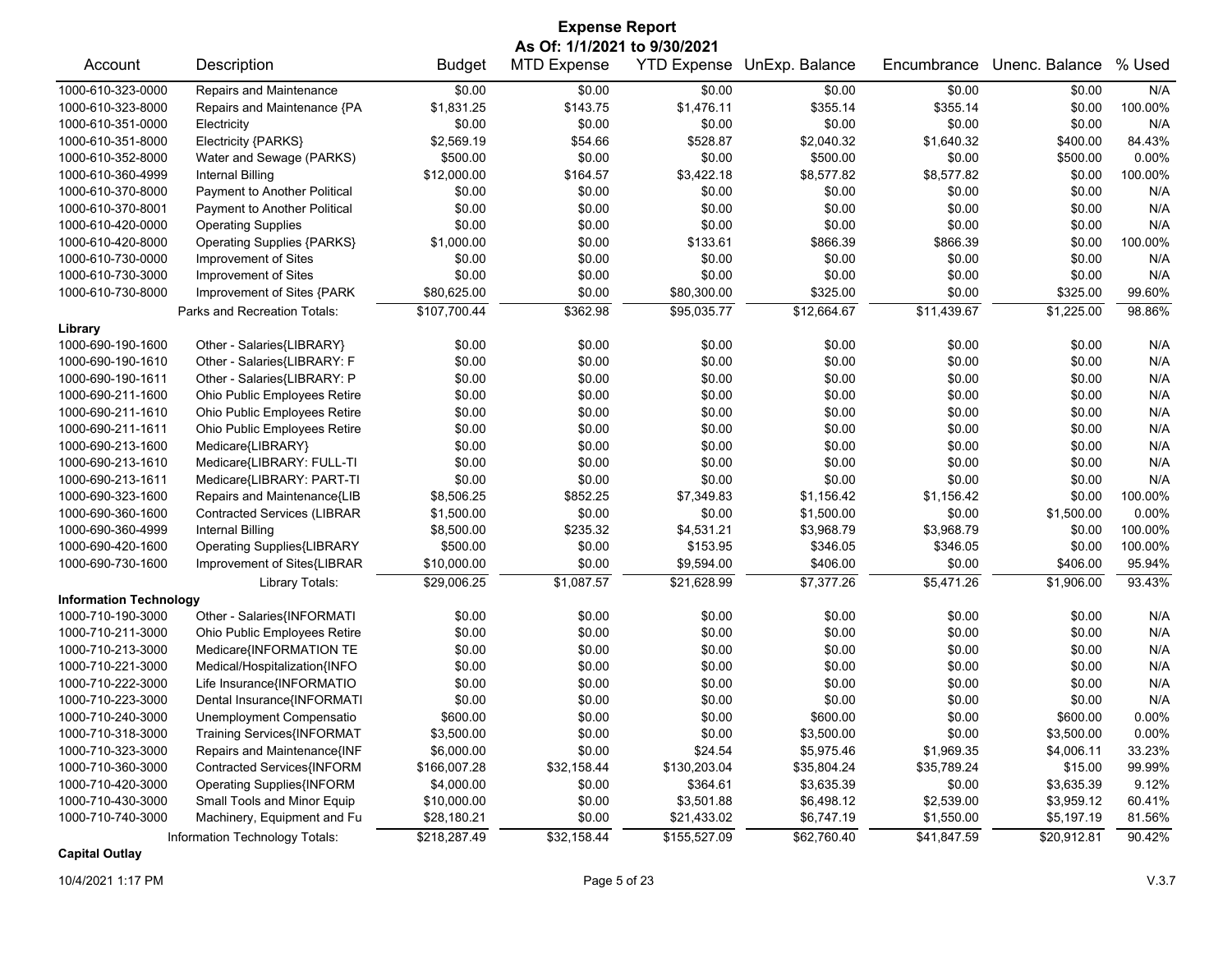|                                                  |                              |                | <b>Expense Report</b>                              |                    |                |                 |                |         |
|--------------------------------------------------|------------------------------|----------------|----------------------------------------------------|--------------------|----------------|-----------------|----------------|---------|
| Account                                          | Description                  | <b>Budget</b>  | As Of: 1/1/2021 to 9/30/2021<br><b>MTD Expense</b> | <b>YTD Expense</b> | UnExp. Balance | Encumbrance     | Unenc. Balance | % Used  |
| 1000-760-720-0000                                | <b>Buildings</b>             | \$7,600.00     | \$0.00                                             | \$0.00             | \$7,600.00     | \$0.00          | \$7,600.00     | 0.00%   |
| 1000-760-730-0000                                | Improvement of Sites         | \$226,735.29   | \$46,368.00                                        | \$48,092.45        | \$178,642.84   | \$60.00         | \$178,582.84   | 21.24%  |
| 1000-760-790-1001                                | Other - Capital Outlay{SENIO | \$0.00         | \$0.00                                             | \$0.00             | \$0.00         | \$0.00          | \$0.00         | N/A     |
| 1000-760-790-1851                                | Other - Capital Outlay{PROJE | \$0.00         | \$0.00                                             | \$0.00             | \$0.00         | \$0.00          | \$0.00         | N/A     |
| 1000-760-790-1852                                | <b>Traffic Lights</b>        | \$0.00         | \$0.00                                             | \$0.00             | \$0.00         | \$0.00          | \$0.00         | N/A     |
|                                                  | Capital Outlay Totals:       | \$234,335.29   | \$46,368.00                                        | \$48,092.45        | \$186,242.84   | \$60.00         | \$186,182.84   | 20.55%  |
| <b>Transfers</b>                                 |                              |                |                                                    |                    |                |                 |                |         |
| 1000-910-910-0000                                | Transfers - Out              | \$0.00         | \$0.00                                             | \$0.00             | \$0.00         | \$0.00          | \$0.00         | N/A     |
|                                                  | <b>Transfers Totals:</b>     | \$0.00         | \$0.00                                             | \$0.00             | \$0.00         | \$0.00          | \$0.00         | N/A     |
| Advances                                         |                              |                |                                                    |                    |                |                 |                |         |
| 1000-920-920-0000                                | Advances - Out               | \$400,000.00   | \$0.00                                             | \$400,000.00       | \$0.00         | \$0.00          | \$0.00         | 100.00% |
|                                                  | <b>Advances Totals:</b>      | \$400,000.00   | \$0.00                                             | \$400,000.00       | \$0.00         | \$0.00          | \$0.00         | 100.00% |
| <b>Contingencies</b>                             |                              |                |                                                    |                    |                |                 |                |         |
| 1000-930-930-0000                                | Contingencies                | \$535,519.13   | \$0.00                                             | \$0.00             | \$535,519.13   | \$0.00          | \$535,519.13   | 0.00%   |
|                                                  | <b>Contingencies Totals:</b> | \$535,519.13   | \$0.00                                             | \$0.00             | \$535,519.13   | \$0.00          | \$535,519.13   | 0.00%   |
| <b>Other Financing Uses</b><br>1000-990-990-0000 | <b>Budget Stabilization</b>  | \$68,037.00    | \$0.00                                             | \$0.00             | \$68,037.00    | \$0.00          | \$68,037.00    | 0.00%   |
|                                                  | Other Financing Uses Totals: | \$68,037.00    | \$0.00                                             | \$0.00             | \$68,037.00    | \$0.00          | \$68,037.00    | 0.00%   |
| 1000 Total:                                      |                              | \$3,157,522.16 | \$163,229.00                                       | \$1,684,733.81     | \$1,472,788.35 | \$237,405.25    | \$1,235,383.10 | 60.87%  |
| 2011                                             | <b>Motor Vehicle License</b> |                |                                                    |                    |                | Target Percent: | 75.00%         |         |
|                                                  |                              |                |                                                    |                    |                |                 |                |         |
| Highways<br>2011-330-360-4800                    | Contracted Services{PAVING   | \$15,000.00    | \$0.00                                             | \$15,000.00        | \$0.00         | \$0.00          | \$0.00         | 100.00% |
|                                                  | <b>Highways Totals:</b>      | \$15,000.00    | \$0.00                                             | \$15,000.00        | \$0.00         | \$0.00          | \$0.00         | 100.00% |
| <b>Contingencies</b>                             |                              |                |                                                    |                    |                |                 |                |         |
| 2011-930-930-0000                                | Contingencies                | \$26,103.78    | \$0.00                                             | \$0.00             | \$26,103.78    | \$0.00          | \$26,103.78    | 0.00%   |
|                                                  | <b>Contingencies Totals:</b> | \$26,103.78    | \$0.00                                             | \$0.00             | \$26,103.78    | \$0.00          | \$26,103.78    | 0.00%   |
| <b>Other Financing Uses</b>                      |                              |                |                                                    |                    |                |                 |                |         |
| 2011-990-990-0000                                | <b>Budget Stabilization</b>  | \$888.00       | \$0.00                                             | \$0.00             | \$888.00       | \$0.00          | \$888.00       | 0.00%   |
|                                                  | Other Financing Uses Totals: | \$888.00       | \$0.00                                             | \$0.00             | \$888.00       | \$0.00          | \$888.00       | 0.00%   |
| 2011 Total:                                      |                              | \$41,991.78    | \$0.00                                             | \$15,000.00        | \$26,991.78    | \$0.00          | \$26,991.78    | 35.72%  |
| 2021                                             | Gasoline                     |                |                                                    |                    |                | Target Percent: | 75.00%         |         |
| <b>Highways</b>                                  |                              |                |                                                    |                    |                |                 |                |         |
| 2021-330-360-4800                                | Contracted Services{PAVING   | \$50,000.00    | \$0.00                                             | \$50,000.00        | \$0.00         | \$0.00          | \$0.00         | 100.00% |
| 2021-330-420-4600                                | Operating Supplies{ROAD M    | \$74,741.60    | \$0.00                                             | \$56,024.19        | \$18,717.41    | \$0.00          | \$18,717.41    | 74.96%  |
|                                                  | Highways Totals:             | \$124,741.60   | \$0.00                                             | \$106,024.19       | \$18,717.41    | \$0.00          | \$18,717.41    | 85.00%  |
| <b>Contingencies</b>                             |                              |                |                                                    |                    |                |                 |                |         |
| 2021-930-930-0000                                | Contingencies                | \$194,325.57   | \$0.00                                             | \$0.00             | \$194,325.57   | \$0.00          | \$194,325.57   | 0.00%   |
|                                                  | <b>Contingencies Totals:</b> | \$194,325.57   | \$0.00                                             | \$0.00             | \$194,325.57   | \$0.00          | \$194,325.57   | 0.00%   |
| <b>Other Financing Uses</b>                      |                              |                |                                                    |                    |                |                 |                |         |
| 2021-990-990-0000                                | <b>Budget Stabilization</b>  | \$8,275.00     | \$0.00                                             | \$0.00             | \$8,275.00     | \$0.00          | \$8,275.00     | 0.00%   |
|                                                  | Other Financing Uses Totals: | \$8,275.00     | \$0.00                                             | \$0.00             | \$8,275.00     | \$0.00          | \$8,275.00     | 0.00%   |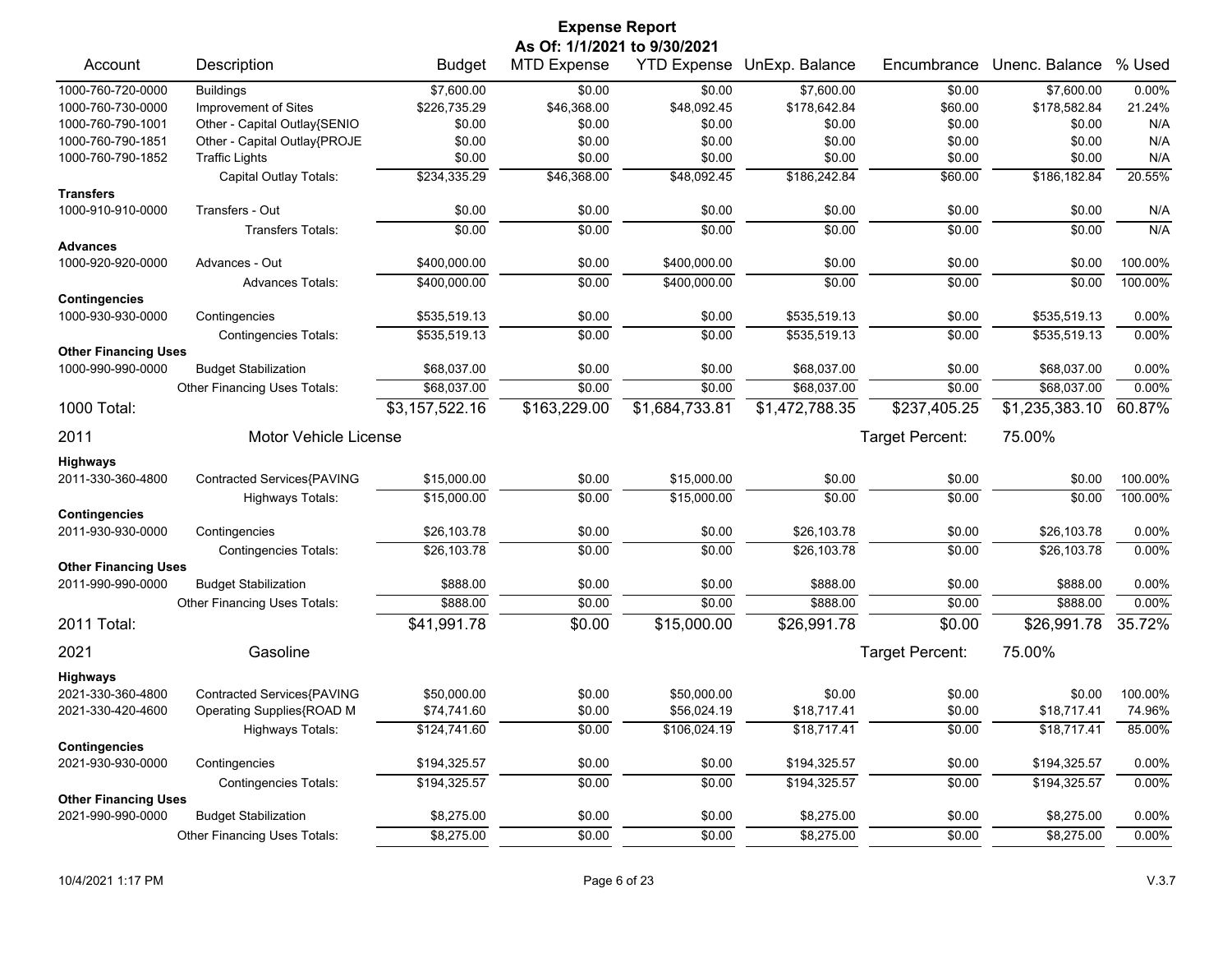| <b>Expense Report</b><br>As Of: 1/1/2021 to 9/30/2021 |                              |               |                    |              |                            |                 |                |         |
|-------------------------------------------------------|------------------------------|---------------|--------------------|--------------|----------------------------|-----------------|----------------|---------|
| Account                                               | Description                  | <b>Budget</b> | <b>MTD Expense</b> |              | YTD Expense UnExp. Balance | Encumbrance     | Unenc. Balance | % Used  |
| 2021 Total:                                           |                              | \$327,342.17  | \$0.00             | \$106,024.19 | \$221,317.98               | \$0.00          | \$221,317.98   | 32.39%  |
| 2031                                                  | Road and Bridge              |               |                    |              |                            | Target Percent: | 75.00%         |         |
| Fire                                                  |                              |               |                    |              |                            |                 |                |         |
| 2031-220-420-4600                                     | Operating Supplies (Road Ma  | \$0.00        | \$0.00             | \$0.00       | \$0.00                     | \$0.00          | \$0.00         | N/A     |
|                                                       | Fire Totals:                 | \$0.00        | \$0.00             | \$0.00       | \$0.00                     | \$0.00          | \$0.00         | N/A     |
| <b>Highways</b>                                       |                              |               |                    |              |                            |                 |                |         |
| 2031-330-190-4100                                     | Other - Salaries{EMPLOYLEE   | \$0.00        | \$0.00             | \$0.00       | \$0.00                     | \$0.00          | \$0.00         | N/A     |
| 2031-330-190-4110                                     | Other - Salaries{ROAD: FULL  | \$641,021.00  | \$45,689.87        | \$451,328.79 | \$189,692.21               | \$0.00          | \$189,692.21   | 70.41%  |
| 2031-330-190-4111                                     | Other - Salaries{ROAD: PAR   | \$35,330.00   | \$1,113.40         | \$10,633.68  | \$24,696.32                | \$0.00          | \$24,696.32    | 30.10%  |
| 2031-330-190-4999                                     | Other - Salaries{ROAD: COS   | \$24,000.00   | \$1,783.15         | \$20,050.69  | \$3,949.31                 | \$0.00          | \$3,949.31     | 83.54%  |
| 2031-330-211-4100                                     | Ohio Public Employees Retire | \$0.00        | \$0.00             | \$0.00       | \$0.00                     | \$0.00          | \$0.00         | N/A     |
| 2031-330-211-4110                                     | Ohio Public Employees Retire | \$87,533.00   | \$6,396.61         | \$61,653.14  | \$25,879.86                | \$0.00          | \$25,879.86    | 70.43%  |
| 2031-330-211-4111                                     | Ohio Public Employees Retire | \$5,156.00    | \$155.88           | \$1,489.88   | \$3,666.12                 | \$0.00          | \$3,666.12     | 28.90%  |
| 2031-330-211-4999                                     | Ohio Public Employees Retire | \$3,248.00    | \$249.64           | \$2,655.59   | \$592.41                   | \$0.00          | \$592.41       | 81.76%  |
| 2031-330-213-4100                                     | Medicare{EMPLOYLEE COS       | \$0.00        | \$0.00             | \$0.00       | \$0.00                     | \$0.00          | \$0.00         | N/A     |
| 2031-330-213-4110                                     | Medicare{ROAD: FULL-TIME     | \$9,066.00    | \$619.73           | \$6,112.10   | \$2,953.90                 | \$0.00          | \$2,953.90     | 67.42%  |
| 2031-330-213-4111                                     | Medicare{ROAD: PART-TIME     | \$534.00      | \$16.15            | \$154.39     | \$379.61                   | \$0.00          | \$379.61       | 28.91%  |
| 2031-330-213-4999                                     | Medicare{ROAD: COST ALL      | \$315.00      | \$24.42            | \$273.73     | \$41.27                    | \$0.00          | \$41.27        | 86.90%  |
| 2031-330-221-4100                                     | Medical/Hospitalization{EMPL | \$0.00        | \$0.00             | \$0.00       | \$0.00                     | \$0.00          | \$0.00         | N/A     |
| 2031-330-221-4110                                     | Medical/Hospitalization{ROA  | \$148,986.00  | \$10,945.37        | \$110,458.18 | \$38,527.82                | \$0.00          | \$38,527.82    | 74.14%  |
| 2031-330-221-4999                                     | Medical/Hospitalization{ROA  | \$3,550.00    | \$257.78           | \$2,959.36   | \$590.64                   | \$0.00          | \$590.64       | 83.36%  |
| 2031-330-222-4100                                     | Life Insurance{EMPLOYEE C    | \$0.00        | \$0.00             | \$0.00       | \$0.00                     | \$0.00          | \$0.00         | N/A     |
| 2031-330-222-4110                                     | Life Insurance{ROAD: FULL-   | \$840.00      | \$67.56            | \$811.02     | \$28.98                    | \$0.00          | \$28.98        | 96.55%  |
| 2031-330-222-4999                                     | Life Insurance{ROAD: COST    | \$56.00       | \$2.52             | \$43.42      | \$12.58                    | \$0.00          | \$12.58        | 77.54%  |
| 2031-330-223-4100                                     | Dental Insurance{EMPLOYEE    | \$0.00        | \$0.00             | \$0.00       | \$0.00                     | \$0.00          | \$0.00         | N/A     |
| 2031-330-223-4110                                     | Dental Insurance{ROAD: FUL   | \$5,759.00    | \$451.26           | \$4,790.09   | \$968.91                   | \$0.00          | \$968.91       | 83.18%  |
| 2031-330-223-4999                                     | Dental Insurance{ROAD: CO    | \$350.00      | \$14.31            | \$303.60     | \$46.40                    | \$0.00          | \$46.40        | 86.74%  |
| 2031-330-230-4200                                     | Workers' Compensation{ADM    | \$10,000.00   | \$0.00             | \$3,131.62   | \$6,868.38                 | \$0.00          | \$6,868.38     | 31.32%  |
| 2031-330-240-4111                                     | Unemployment Compensatio     | \$0.00        | \$0.00             | \$0.00       | \$0.00                     | \$0.00          | \$0.00         | N/A     |
| 2031-330-240-4999                                     | Unemployment Compensatio     | \$1,900.00    | \$0.00             | \$442.49     | \$1,457.51                 | \$0.00          | \$1,457.51     | 23.29%  |
| 2031-330-251-4100                                     | Uniform, Tool and Equipment  | \$10,968.61   | \$45.20            | \$7,661.05   | \$3,307.56                 | \$3,184.24      | \$123.32       | 98.88%  |
| 2031-330-311-4200                                     | Accounting and Legal Fees{A  | \$1,000.00    | \$0.00             | \$190.00     | \$810.00                   | \$810.00        | \$0.00         | 100.00% |
| 2031-330-314-4200                                     | Tax Collection Fees{ADMINIS  | \$12,486.00   | \$0.00             | \$11,235.85  | \$1,250.15                 | \$0.00          | \$1,250.15     | 89.99%  |
| 2031-330-315-4200                                     | Election Expenses{ADMINIST   | \$1,000.00    | \$0.00             | \$0.00       | \$1,000.00                 | \$0.00          | \$1,000.00     | 0.00%   |
| 2031-330-318-4300                                     | Training Services{TRAINING}  | \$2,000.00    | \$50.00            | \$697.60     | \$1,302.40                 | \$1,302.40      | \$0.00         | 100.00% |
| 2031-330-321-4600                                     | Rents and Leases{ROAD MA     | \$6,000.00    | \$99.82            | \$1,252.55   | \$4,747.45                 | \$4,747.45      | \$0.00         | 100.00% |
| 2031-330-323-4400                                     | Repairs and Maintenance{EQ   | \$30,000.00   | \$1,949.00         | \$8,443.03   | \$21,556.97                | \$21,556.97     | \$0.00         | 100.00% |
| 2031-330-323-4500                                     | Repairs and Maintenance{BUI  | \$16,252.74   | \$745.25           | \$13,764.37  | \$2,488.37                 | \$2,317.69      | \$170.68       | 98.95%  |
| 2031-330-323-4600                                     | Repairs and Maintenance{RO   | \$4,100.00    | \$0.00             | \$0.00       | \$4,100.00                 | \$4,100.00      | \$0.00         | 100.00% |
| 2031-330-341-4500                                     | Telephone{BUILDINGS}         | \$5,000.00    | \$98.00            | \$882.00     | \$4,118.00                 | \$316.00        | \$3,802.00     | 23.96%  |
| 2031-330-349-4400                                     | Other-Communications, Printi | \$5,244.50    | \$144.90           | \$574.20     | \$4,670.30                 | \$244.50        | \$4,425.80     | 15.61%  |
| 2031-330-349-4700                                     | Other-Communications, Printi | \$1,500.00    | \$105.40           | \$622.27     | \$877.73                   | \$797.73        | \$80.00        | 94.67%  |
| 2031-330-351-1006                                     | Electricity{LIGHTING TUNNE   | \$1,390.19    | \$94.73            | \$820.29     | \$569.90                   | \$569.70        | \$0.20         | 99.99%  |
| 2031-330-351-4500                                     | Electricity{BUILDINGS}       | \$5,374.88    | \$342.25           | \$3,142.15   | \$2,232.73                 | \$1,785.19      | \$447.54       | 91.67%  |
| 2031-330-352-4500                                     | Water and Sewage{BUILDIN     | \$4,765.10    | \$230.41           | \$2,361.37   | \$2,403.73                 | \$969.80        | \$1,433.93     | 69.91%  |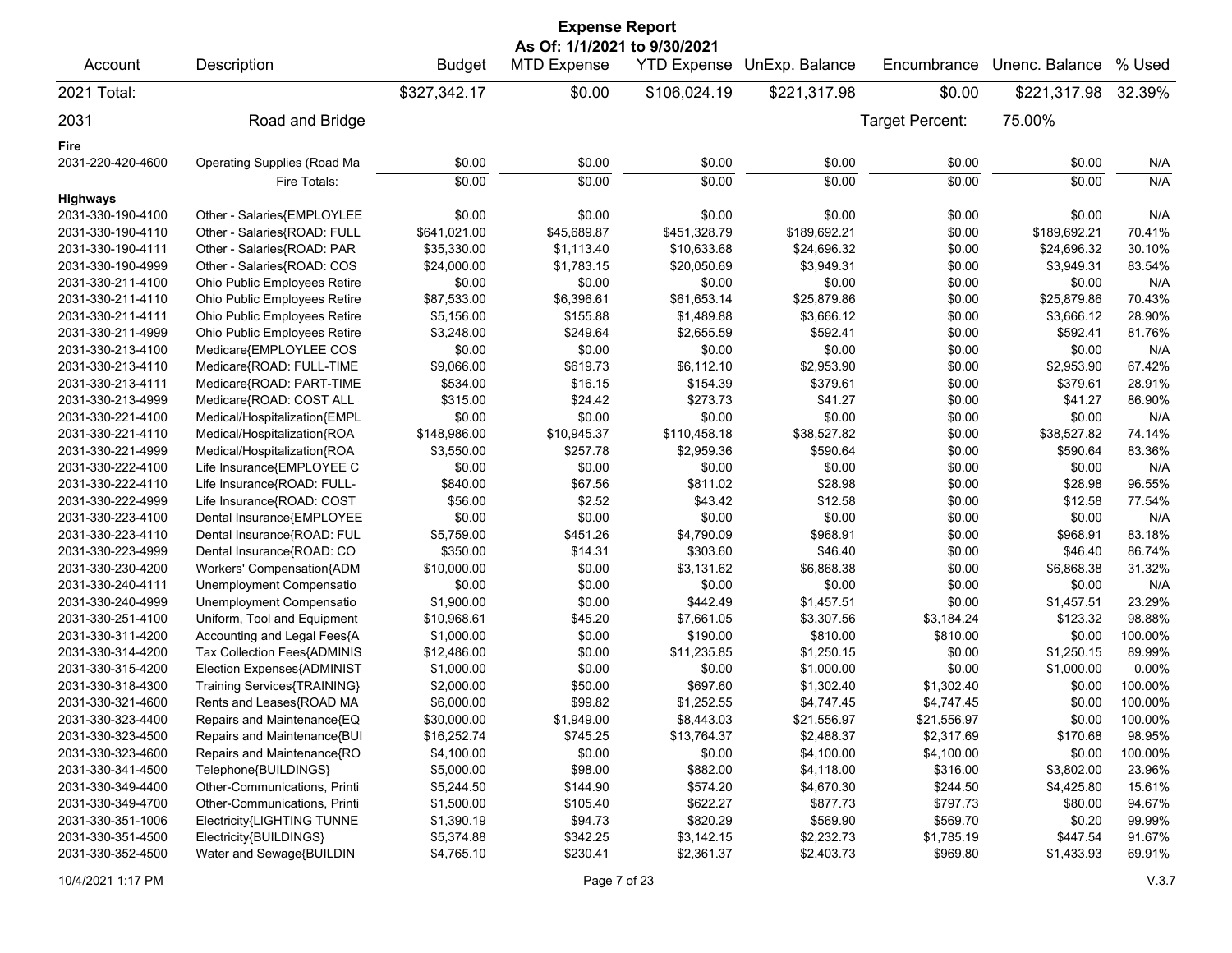| <b>Expense Report</b>                            |                              |                |                    |                            |                |                 |                |          |  |
|--------------------------------------------------|------------------------------|----------------|--------------------|----------------------------|----------------|-----------------|----------------|----------|--|
| As Of: 1/1/2021 to 9/30/2021                     |                              |                |                    |                            |                |                 |                |          |  |
| Account                                          | Description                  | <b>Budget</b>  | <b>MTD Expense</b> | <b>YTD Expense</b>         | UnExp. Balance | Encumbrance     | Unenc. Balance | % Used   |  |
| 2031-330-353-4500                                | Natural Gas{BUILDINGS}       | \$8,500.00     | \$61.02            | \$5,151.45                 | \$3,348.55     | \$3,281.48      | \$67.07        | 99.21%   |  |
| 2031-330-360-0000                                | <b>Contracted Services</b>   | \$4,440.97     | \$0.00             | \$2,693.65                 | \$1,747.32     | \$68.85         | \$1,678.47     | 62.20%   |  |
| 2031-330-360-4800                                | Contracted Services{PAVING   | \$100,750.00   | \$0.00             | \$79,242.98                | \$21,507.02    | \$0.00          | \$21,507.02    | 78.65%   |  |
| 2031-330-360-4802                                | Contracted Services{STRIPIN  | \$9,000.00     | \$0.00             | \$7,852.84                 | \$1,147.16     | \$0.00          | \$1,147.16     | 87.25%   |  |
| 2031-330-360-4999                                | Contracted Services{ROAD:    | \$64,260.21    | \$442.79           | \$55,641.47                | \$8,618.74     | \$6,299.89      | \$2,318.85     | 96.39%   |  |
| 2031-330-389-4200                                | Other - Insurance and Bondin | \$15,165.49    | \$0.00             | \$15,165.49                | \$0.00         | \$0.00          | \$0.00         | 100.00%  |  |
| 2031-330-390-4200                                | Other - Purchased Services{A | \$2,000.00     | \$0.00             | \$677.55                   | \$1,322.45     | \$1,322.45      | \$0.00         | 100.00%  |  |
| 2031-330-410-4200                                | Office Supplies{ADMINISTRA   | \$1,930.49     | \$42.70            | \$1,350.69                 | \$579.80       | \$79.80         | \$500.00       | 74.10%   |  |
| 2031-330-420-4400                                | Operating Supplies{EQUIPM    | \$30,115.66    | \$701.61           | \$14,549.09                | \$15,566.57    | \$12,672.61     | \$2,893.96     | 90.39%   |  |
| 2031-330-420-4402                                | Operating Supplies{ROAD FU   | \$30,000.00    | \$1,840.07         | \$16,854.84                | \$13,145.16    | \$9,424.84      | \$3,720.32     | 87.60%   |  |
| 2031-330-420-4500                                | Operating Supplies{BUILDIN   | \$5,009.49     | \$708.89           | \$2,608.34                 | \$2,401.15     | \$1,901.15      | \$500.00       | 90.02%   |  |
| 2031-330-420-4600                                | Operating Supplies{ROAD M    | \$62,026.09    | \$4,780.38         | \$35,843.26                | \$26,182.83    | \$22,320.08     | \$3,862.75     | 93.77%   |  |
| 2031-330-420-4999                                | <b>Township Supplies</b>     | \$26,378.60    | \$4,493.81         | \$23,023.31                | \$3,355.29     | \$2,875.30      | \$479.99       | 98.18%   |  |
| 2031-330-430-0000                                | Small Tools and Minor Equip  | \$10,000.00    | \$0.00             | \$5,684.68                 | \$4,315.32     | \$4,315.32      | \$0.00         | 100.00%  |  |
| 2031-330-430-4700                                | Small Tools and Minor Equip  | \$3,500.00     | \$1,630.44         | \$1,782.44                 | \$1,717.56     | \$1,717.56      | \$0.00         | 100.00%  |  |
| 2031-330-519-0000                                | Other - Dues and Fees        | \$825.00       | \$0.00             | \$635.00                   | \$190.00       | \$190.00        | \$0.00         | 100.00%  |  |
| 2031-330-599-0000                                | Other - Other Expenses       | \$750.00       | \$0.00             | \$46.25                    | \$703.75       | \$703.75        | \$0.00         | 100.00%  |  |
| 2031-330-730-0000                                | Improvement of Sites         | \$0.00         | \$0.00             | \$0.00                     | \$0.00         | \$0.00          | \$0.00         | N/A      |  |
| 2031-330-740-0000                                | Machinery, Equipment and Fu  | \$98,000.00    | \$25,900.00        | \$51,900.00                | \$46,100.00    | \$45,000.00     | \$1,100.00     | 98.88%   |  |
| 2031-330-750-0000                                | <b>Motor Vehicles</b>        | \$25,875.87    | \$1,717.99         | \$19,160.21                | \$6,715.66     | \$6,715.66      | \$0.00         | 100.00%  |  |
|                                                  | <b>Highways Totals:</b>      | \$1,583,253.89 | \$114,012.31       | \$1,068,802.04             | \$514,451.85   | \$161,590.41    | \$352,861.44   | 77.71%   |  |
| <b>Capital Outlay</b>                            |                              |                |                    |                            |                |                 |                |          |  |
| 2031-760-720-0000                                | <b>Buildings</b>             | \$7,100.00     | \$0.00             | \$0.00                     | \$7,100.00     | \$0.00          | \$7,100.00     | 0.00%    |  |
| 2031-760-790-4800                                | Other - Capital Outlay{PAVIN | \$0.00         | \$0.00             | \$0.00                     | \$0.00         | \$0.00          | \$0.00         | N/A      |  |
|                                                  | Capital Outlay Totals:       | \$7,100.00     | \$0.00             | \$0.00                     | \$7,100.00     | \$0.00          | \$7,100.00     | 0.00%    |  |
| <b>Transfers</b>                                 |                              |                |                    |                            |                |                 |                |          |  |
| 2031-910-910-0000                                | Transfers - Out              | \$0.00         | \$0.00             | \$0.00                     | \$0.00         | \$0.00          | \$0.00         | N/A      |  |
|                                                  | <b>Transfers Totals:</b>     | \$0.00         | \$0.00             | \$0.00                     | \$0.00         | \$0.00          | \$0.00         | N/A      |  |
| <b>Contingencies</b>                             |                              |                |                    |                            |                |                 |                |          |  |
| 2031-930-930-0000                                | Contingencies                | \$1,090,643.52 | \$0.00             | \$0.00                     | \$1,090,643.52 | \$0.00          | \$1,090,643.52 | 0.00%    |  |
|                                                  | <b>Contingencies Totals:</b> | \$1,090,643.52 | \$0.00             | \$0.00                     | \$1,090,643.52 | \$0.00          | \$1,090,643.52 | 0.00%    |  |
| <b>Other Financing Uses</b><br>2031-990-990-0000 | <b>Budget Stabilization</b>  | \$60,213.00    | \$0.00             | \$0.00                     | \$60,213.00    | \$0.00          | \$60,213.00    | 0.00%    |  |
|                                                  | Other Financing Uses Totals: | \$60,213.00    | \$0.00             | \$0.00                     | \$60,213.00    | \$0.00          | \$60,213.00    | $0.00\%$ |  |
| 2031 Total:                                      |                              | \$2,741,210.41 | \$114,012.31       | $\overline{$1,068,802.04}$ | \$1,672,408.37 | \$161,590.41    | \$1,510,817.96 | 44.89%   |  |
| 2041                                             | Cemetery                     |                |                    |                            |                | Target Percent: | 75.00%         |          |  |
|                                                  |                              |                |                    |                            |                |                 |                |          |  |
| <b>Cemeteries</b>                                |                              |                |                    |                            |                |                 |                |          |  |
| 2041-410-190-0000                                | Other - Salaries             | \$0.00         | \$0.00             | \$0.00                     | \$0.00         | \$0.00          | \$0.00         | N/A      |  |
| 2041-410-190-9010                                | Other - Salaries{CEMETERY:   | \$0.00         | \$0.00             | \$0.00                     | \$0.00         | \$0.00          | \$0.00         | N/A      |  |
| 2041-410-190-9011                                | Other - Salaries{CEMETERY:   | \$0.00         | \$0.00             | \$0.00                     | \$0.00         | \$0.00          | \$0.00         | N/A      |  |
| 2041-410-211-0000                                | Ohio Public Employees Retire | \$0.00         | \$0.00             | \$0.00                     | \$0.00         | \$0.00          | \$0.00         | N/A      |  |
| 2041-410-211-9010                                | Ohio Public Employees Retire | \$0.00         | \$0.00             | \$0.00                     | \$0.00         | \$0.00          | \$0.00         | N/A      |  |
| 2041-410-211-9011                                | Ohio Public Employees Retire | \$0.00         | \$0.00             | \$0.00                     | \$0.00         | \$0.00          | \$0.00         | N/A      |  |
| 2041-410-213-0000                                | Medicare                     | \$0.00         | \$0.00             | \$0.00                     | \$0.00         | \$0.00          | \$0.00         | N/A      |  |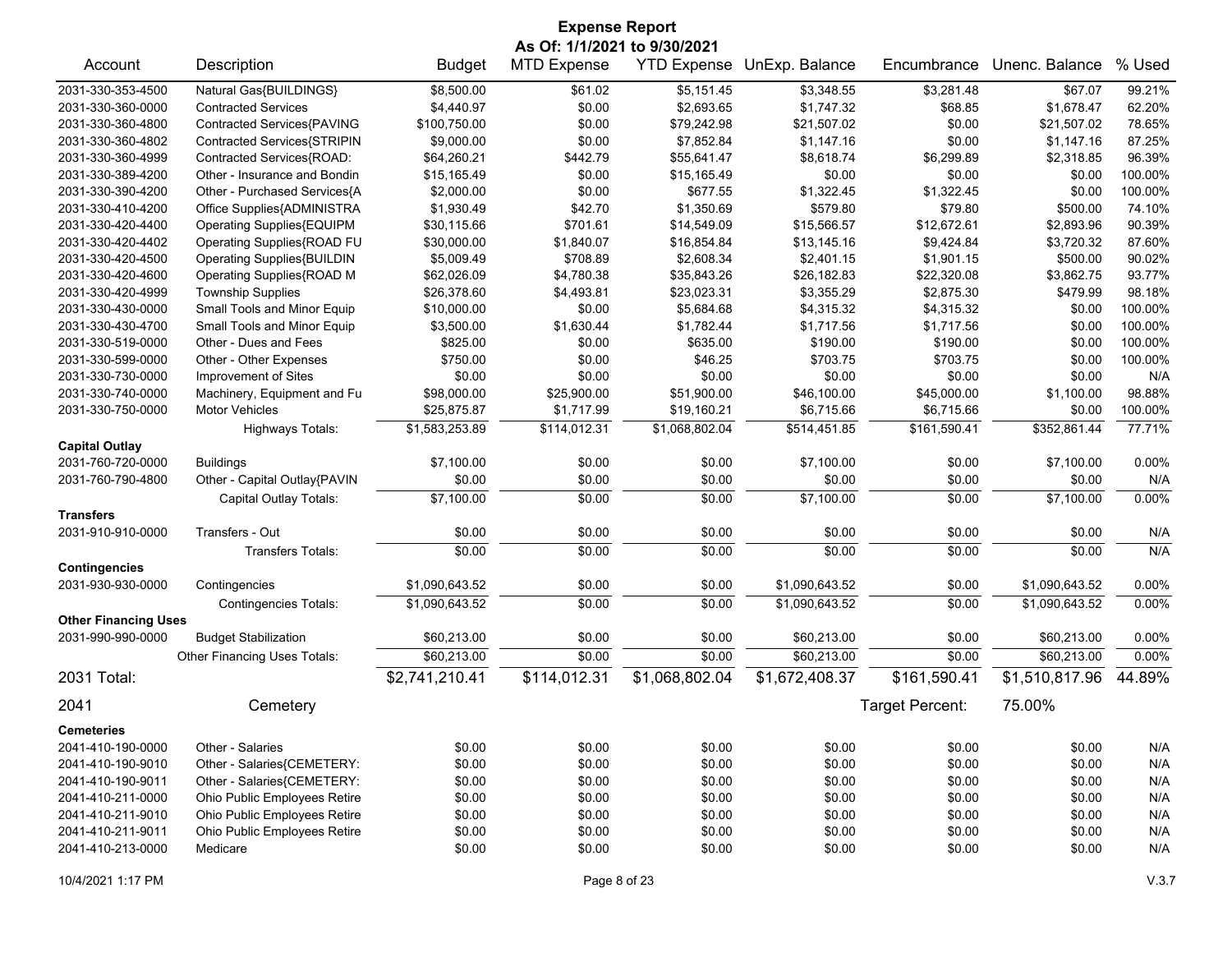|                              |                              |               | <b>Expense Report</b> |                    |                |                 |                |           |  |  |
|------------------------------|------------------------------|---------------|-----------------------|--------------------|----------------|-----------------|----------------|-----------|--|--|
| As Of: 1/1/2021 to 9/30/2021 |                              |               |                       |                    |                |                 |                |           |  |  |
| Account                      | Description                  | <b>Budget</b> | <b>MTD Expense</b>    | <b>YTD Expense</b> | UnExp. Balance | Encumbrance     | Unenc. Balance | % Used    |  |  |
| 2041-410-213-9010            | Medicare{CEMETERY: FULL-     | \$0.00        | \$0.00                | \$0.00             | \$0.00         | \$0.00          | \$0.00         | N/A       |  |  |
| 2041-410-213-9011            | Medicare{CEMETERY: PART      | \$0.00        | \$0.00                | \$0.00             | \$0.00         | \$0.00          | \$0.00         | N/A       |  |  |
| 2041-410-230-0000            | <b>Workers' Compensation</b> | \$400.00      | \$0.00                | \$0.00             | \$400.00       | \$0.00          | \$400.00       | 0.00%     |  |  |
| 2041-410-311-0000            | Accounting and Legal Fees    | \$100.00      | \$0.00                | \$0.00             | \$100.00       | \$100.00        | \$0.00         | 100.00%   |  |  |
| 2041-410-321-0000            | Rents and Leases             | \$200.00      | \$0.00                | \$0.00             | \$200.00       | \$200.00        | \$0.00         | 100.00%   |  |  |
| 2041-410-323-0000            | Repairs and Maintenance      | \$1,250.00    | \$0.00                | \$336.68           | \$913.32       | \$913.32        | \$0.00         | 100.00%   |  |  |
| 2041-410-323-4400            | Repairs and Maintenance{EQ   | \$100.00      | \$0.00                | \$22.50            | \$77.50        | \$77.50         | \$0.00         | 100.00%   |  |  |
| 2041-410-351-0000            | Electricity                  | \$407.55      | \$4.89                | \$49.67            | \$357.88       | \$197.88        | \$160.00       | 60.74%    |  |  |
| 2041-410-360-0000            | <b>Contracted Services</b>   | \$800.00      | \$0.00                | \$0.00             | \$800.00       | \$0.00          | \$800.00       | 0.00%     |  |  |
| 2041-410-360-4999            | Internal Billing             | \$30,525.00   | \$2,913.51            | \$21,272.39        | \$9,252.61     | \$8,727.61      | \$525.00       | 98.28%    |  |  |
| 2041-410-380-0000            | Insurance and Bonding        | \$250.00      | \$0.00                | \$212.11           | \$37.89        | \$0.00          | \$37.89        | 84.84%    |  |  |
| 2041-410-420-0000            | <b>Operating Supplies</b>    | \$2,300.00    | \$365.89              | \$1,777.83         | \$522.17       | \$522.17        | \$0.00         | 100.00%   |  |  |
| 2041-410-420-4400            | Operating Supplies{EQUIPM    | \$1,000.00    | \$0.00                | \$467.57           | \$532.43       | \$532.43        | \$0.00         | 100.00%   |  |  |
| 2041-410-430-0000            | Small Tools and Minor Equip  | \$1,500.00    | \$0.00                | \$299.99           | \$1,200.01     | \$1,200.01      | \$0.00         | 100.00%   |  |  |
| 2041-410-510-0000            | Dues and Fees                | \$850.00      | \$0.00                | (\$468.40)         | \$1,318.40     | \$55.00         | \$1,263.40     | $-48.64%$ |  |  |
| 2041-410-710-0000            | Land                         | \$700.00      | \$0.00                | \$0.00             | \$700.00       | \$700.00        | \$0.00         | 100.00%   |  |  |
| 2041-410-730-0000            | Improvement of Sites         | \$1,600.00    | \$0.00                | \$0.00             | \$1,600.00     | \$1,600.00      | \$0.00         | 100.00%   |  |  |
|                              | Cemeteries Totals:           | \$41,982.55   | \$3,284.29            | \$23,970.34        | \$18,012.21    | \$14,825.92     | \$3,186.29     | 92.41%    |  |  |
| <b>Capital Outlay</b>        |                              |               |                       |                    |                |                 |                |           |  |  |
| 2041-760-740-0000            | Machinery, Equipment and Fu  | \$10,000.00   | \$0.00                | \$9,263.13         | \$736.87       | \$0.00          | \$736.87       | 92.63%    |  |  |
|                              | Capital Outlay Totals:       | \$10,000.00   | \$0.00                | \$9,263.13         | \$736.87       | \$0.00          | \$736.87       | 92.63%    |  |  |
| <b>Contingencies</b>         |                              |               |                       |                    |                |                 |                |           |  |  |
| 2041-930-930-0000            | Contingencies                | \$62,344.64   | \$0.00                | \$0.00             | \$62,344.64    | \$0.00          | \$62,344.64    | 0.00%     |  |  |
|                              | Contingencies Totals:        | \$62,344.64   | \$0.00                | \$0.00             | \$62,344.64    | \$0.00          | \$62,344.64    | 0.00%     |  |  |
| <b>Other Financing Uses</b>  |                              |               |                       |                    |                |                 |                |           |  |  |
| 2041-990-990-0000            | <b>Budget Stabilization</b>  | \$2,618.00    | \$0.00                | \$0.00             | \$2,618.00     | \$0.00          | \$2,618.00     | 0.00%     |  |  |
|                              | Other Financing Uses Totals: | \$2,618.00    | \$0.00                | \$0.00             | \$2,618.00     | \$0.00          | \$2,618.00     | 0.00%     |  |  |
| 2041 Total:                  |                              | \$116,945.19  | \$3,284.29            | \$33,233.47        | \$83,711.72    | \$14,825.92     | \$68,885.80    | 41.10%    |  |  |
|                              |                              |               |                       |                    |                |                 |                |           |  |  |
| 2191                         | Police                       |               |                       |                    |                | Target Percent: | 75.00%         |           |  |  |
| Police                       |                              |               |                       |                    |                |                 |                |           |  |  |
| 2191-210-190-4091            | Other - Salaries{POLICE APP  | \$0.00        | \$0.00                | \$0.00             | \$0.00         | \$0.00          | \$0.00         | N/A       |  |  |
| 2191-210-211-4091            | Ohio Public Employees Retire | \$0.00        | \$0.00                | \$0.00             | \$0.00         | \$0.00          | \$0.00         | N/A       |  |  |
| 2191-210-213-4091            | Medicare{POLICE APPARAT      | \$0.00        | \$0.00                | \$0.00             | \$0.00         | \$0.00          | \$0.00         | N/A       |  |  |
| 2191-210-230-4091            | Workers' Compensation{POLI   | \$100.00      | \$0.00                | \$0.00             | \$100.00       | \$0.00          | \$100.00       | 0.00%     |  |  |
| 2191-210-314-0000            | <b>Tax Collection Fees</b>   | \$7,000.00    | \$0.00                | \$5,933.90         | \$1,066.10     | \$0.00          | \$1,066.10     | 84.77%    |  |  |
| 2191-210-315-0000            | <b>Election Expenses</b>     | \$0.00        | \$0.00                | \$0.00             | \$0.00         | \$0.00          | \$0.00         | N/A       |  |  |
| 2191-210-318-0000            | <b>Training Services</b>     | \$250.00      | \$0.00                | \$0.00             | \$250.00       | \$0.00          | \$250.00       | 0.00%     |  |  |
| 2191-210-323-0000            | Repairs and Maintenance      | \$0.00        | \$0.00                | \$0.00             | \$0.00         | \$0.00          | \$0.00         | N/A       |  |  |
| 2191-210-323-4400            | Repairs and Maintenance{EQ   | \$5,600.00    | \$45.46               | \$2,607.72         | \$2,992.28     | \$2,961.28      | \$31.00        | 99.45%    |  |  |
| 2191-210-323-4500            | Repairs and Maintenance{BUI  | \$1,931.25    | \$143.75              | \$431.25           | \$1,500.00     | \$1,000.00      | \$500.00       | 74.11%    |  |  |
| 2191-210-341-0000            | Telephone                    | \$5,000.00    | \$0.00                | \$0.00             | \$5,000.00     | \$0.00          | \$5,000.00     | 0.00%     |  |  |
| 2191-210-360-0000            | <b>Contracted Services</b>   | \$646,811.00  | \$46,848.39           | \$433,993.89       | \$212,817.11   | \$204,540.53    | \$8,276.58     | 98.72%    |  |  |
| 2191-210-360-4051            | Contracted Services[POLICE:  | \$10,000.00   | \$0.00                | \$646.85           | \$9,353.15     | \$9,353.15      | \$0.00         | 100.00%   |  |  |
| 2191-210-360-4052            | Contracted Services-Other    | \$1,520.42    | \$124.56              | \$594.10           | \$926.32       | \$926.32        | \$0.00         | 100.00%   |  |  |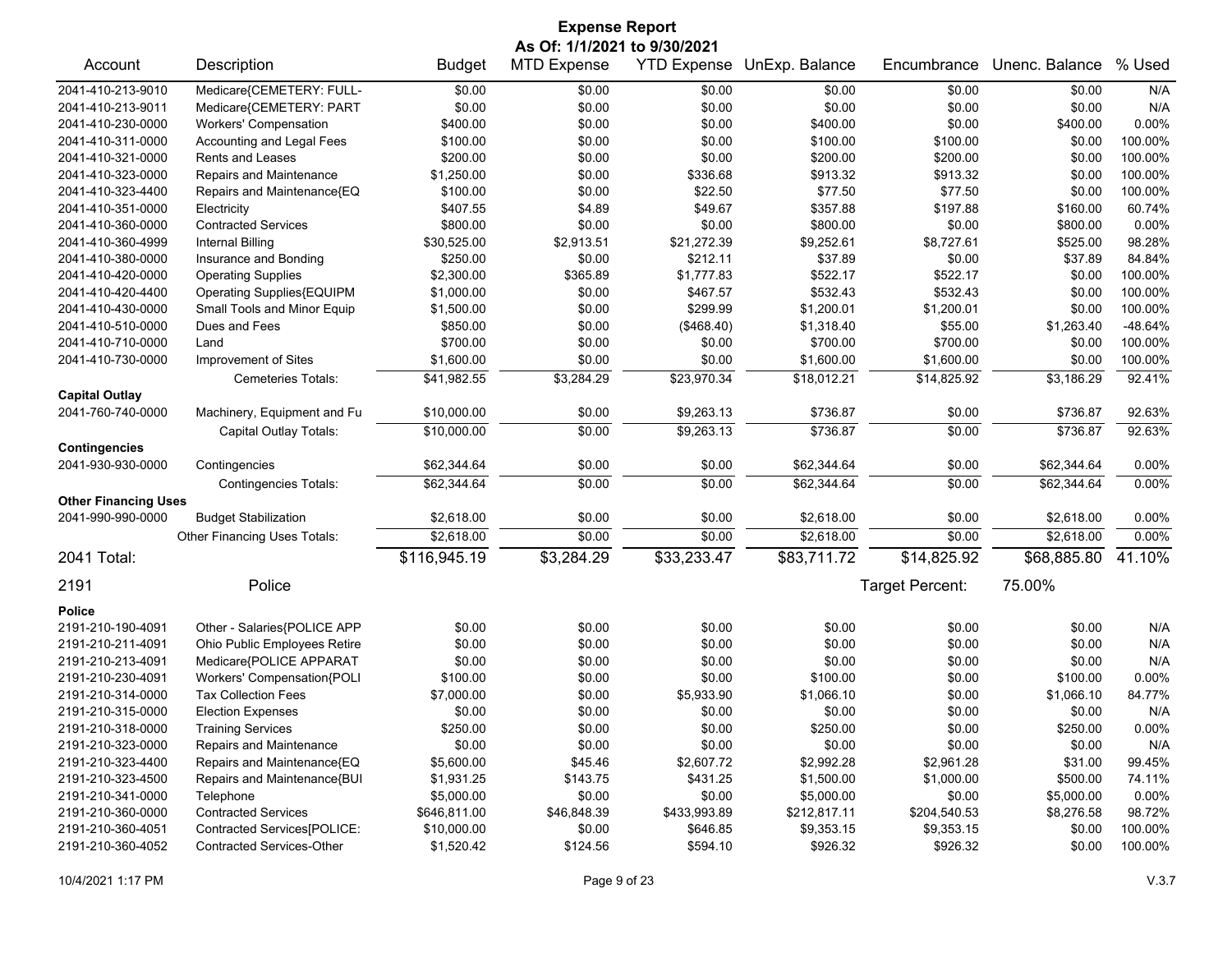| <b>Expense Report</b>                     |                                                      |                      |                    |                      |                            |                  |                      |               |  |
|-------------------------------------------|------------------------------------------------------|----------------------|--------------------|----------------------|----------------------------|------------------|----------------------|---------------|--|
| As Of: 1/1/2021 to 9/30/2021              |                                                      |                      |                    |                      |                            |                  |                      |               |  |
| Account                                   | Description                                          | <b>Budget</b>        | <b>MTD Expense</b> |                      | YTD Expense UnExp. Balance | Encumbrance      | Unenc. Balance       | % Used        |  |
| 2191-210-360-4999                         | <b>Internal Billing</b>                              | \$5,000.00           | \$248.64           | \$3,876.57           | \$1,123.43                 | \$1,123.43       | \$0.00               | 100.00%       |  |
| 2191-210-389-0000                         | Other - Insurance and Bondin                         | \$4,000.00           | \$0.00             | \$3,181.57           | \$818.43                   | \$0.00           | \$818.43             | 79.54%        |  |
| 2191-210-410-0000                         | <b>Office Supplies</b>                               | \$2,029.37           | \$0.00             | \$27.26              | \$2,002.11                 | \$2,000.00       | \$2.11               | 99.90%        |  |
| 2191-210-420-4400                         | Operating Supplies{EQUIPM                            | \$2,992.63           | \$88.79            | \$433.58             | \$2,559.05                 | \$1,615.22       | \$943.83             | 68.46%        |  |
| 2191-210-420-6002                         | <b>Operating Supplies{FUEL}</b>                      | \$25,000.00          | \$1,149.84         | \$9,584.15           | \$15,415.85                | \$11,308.35      | \$4,107.50           | 83.57%        |  |
| 2191-210-519-0000                         | Other - Dues and Fees                                | \$10,700.00          | \$0.00             | \$5,700.95           | \$4,999.05                 | \$4,999.05       | \$0.00               | 100.00%       |  |
| 2191-210-599-0000                         | Other - Other Expenses                               | \$0.00               | \$0.00             | \$0.00               | \$0.00                     | \$0.00           | \$0.00               | N/A           |  |
|                                           | Police Totals:                                       | \$727,934.67         | \$48,649.43        | \$467,011.79         | \$260,922.88               | \$239,827.33     | \$21,095.55          | 97.10%        |  |
| <b>Capital Outlay</b>                     |                                                      |                      |                    |                      |                            |                  |                      |               |  |
| 2191-760-740-0000                         | Machinery, Equipment and Fu                          | \$12,432.83          | \$0.00             | \$2,432.83           | \$10,000.00                | \$10,000.00      | \$0.00               | 100.00%       |  |
| 2191-760-750-0000                         | <b>Motor Vehicles</b>                                | \$0.00               | \$0.00             | \$0.00               | \$0.00                     | \$0.00           | \$0.00               | N/A           |  |
|                                           | Capital Outlay Totals:                               | \$12,432.83          | \$0.00             | \$2,432.83           | \$10,000.00                | \$10,000.00      | \$0.00               | 100.00%       |  |
| <b>Transfers</b>                          |                                                      |                      |                    |                      |                            |                  |                      |               |  |
| 2191-910-910-0000                         | Transfers - Out                                      | \$0.00               | \$0.00             | \$0.00               | \$0.00                     | \$0.00           | \$0.00               | N/A           |  |
|                                           | <b>Transfers Totals:</b>                             | \$0.00               | \$0.00             | \$0.00               | \$0.00                     | \$0.00           | \$0.00               | N/A           |  |
| <b>Contingencies</b><br>2191-930-930-0000 | Contingencies                                        | \$857,750.87         | \$0.00             | \$0.00               | \$857,750.87               | \$0.00           | \$857,750.87         | 0.00%         |  |
|                                           |                                                      | \$857,750.87         | \$0.00             | \$0.00               | \$857,750.87               | \$0.00           | \$857,750.87         | 0.00%         |  |
| <b>Other Financing Uses</b>               | <b>Contingencies Totals:</b>                         |                      |                    |                      |                            |                  |                      |               |  |
| 2191-990-990-0000                         | <b>Budget Stabilization</b>                          | \$32,119.00          | \$0.00             | \$0.00               | \$32,119.00                | \$0.00           | \$32,119.00          | 0.00%         |  |
|                                           | Other Financing Uses Totals:                         | \$32,119.00          | \$0.00             | \$0.00               | \$32,119.00                | \$0.00           | \$32,119.00          | 0.00%         |  |
| 2191 Total:                               |                                                      | \$1,630,237.37       | \$48,649.43        | \$469,444.62         | \$1,160,792.75             | \$249,827.33     | \$910,965.42         | 44.12%        |  |
|                                           |                                                      |                      |                    |                      |                            |                  |                      |               |  |
| 2192                                      | Fire                                                 |                      |                    |                      |                            | Target Percent:  | 75.00%               |               |  |
| Fire                                      |                                                      |                      |                    |                      |                            |                  |                      |               |  |
| 2192-220-190-5112                         | Other - Salaries{WAGES & B                           | \$7,000,000.00       | \$492,128.04       | \$4,676,217.07       | \$2,323,782.93             | \$0.00           | \$2,323,782.93       | 66.80%        |  |
| 2192-220-190-5350                         | Other - Salaries (DISPATCH/                          | \$0.00               | \$0.00             | \$0.00               | \$0.00                     | \$0.00           | \$0.00               | N/A           |  |
| 2192-220-190-5401                         | Other - Salaries (ADMINISTR                          | \$0.00               | \$0.00             | \$0.00               | \$0.00                     | \$0.00           | \$0.00               | N/A           |  |
| 2192-220-190-5500                         | Other - Salaries{FIRE FACILI                         | \$0.00               | \$0.00             | \$0.00               | \$0.00                     | \$0.00           | \$0.00               | N/A           |  |
| 2192-220-190-5560                         | Other - Salaries{FIRE ADMINI                         | \$0.00               | \$0.00             | \$0.00               | \$0.00                     | \$0.00           | \$0.00               | N/A           |  |
| 2192-220-190-5600                         | Other - Salaries{FIRE APPAR                          | \$0.00               | \$0.00             | \$0.00               | \$0.00                     | \$0.00           | \$0.00               | N/A           |  |
| 2192-220-190-5999                         | Other - Salaries(FIRE: COST                          | \$250,749.50         | \$21,959.87        | \$206,931.40         | \$43,818.10                | \$0.00           | \$43,818.10          | 82.53%        |  |
| 2192-220-211-5112                         | Ohio Public Employees Retire                         | \$45,000.00          | \$3,051.15         | \$29,461.36          | \$15,538.64                | \$0.00           | \$15,538.64          | 65.47%        |  |
| 2192-220-211-5401                         | Ohio Public Employees Retire                         | \$0.00               | \$0.00             | \$0.00               | \$0.00                     | \$0.00           | \$0.00               | N/A           |  |
| 2192-220-211-5500                         | Ohio Public Employees Retire                         | \$0.00               | \$0.00             | \$0.00               | \$0.00                     | \$0.00           | \$0.00               | N/A           |  |
| 2192-220-211-5560                         | Ohio Public Employees Retire                         | \$4,000.00           | \$0.00             | \$0.00               | \$4,000.00                 | \$0.00           | \$4,000.00           | 0.00%         |  |
| 2192-220-211-5600                         | Ohio Public Employees Retire                         | \$0.00               | \$0.00             | \$0.00               | \$0.00                     | \$0.00           | \$0.00               | N/A           |  |
| 2192-220-211-5999                         | Ohio Public Employees Retire                         | \$37,000.00          | \$3,074.37         | \$27,606.92          | \$9,393.08                 | \$0.00           | \$9,393.08           | 74.61%        |  |
| 2192-220-212-5112                         | Social Security{WAGES & BE                           | \$0.00               | \$0.00             | \$0.00               | \$0.00                     | \$0.00           | \$0.00               | N/A           |  |
| 2192-220-213-5112                         | Medicare{WAGES & BENEFI                              | \$95,000.00          | \$6,730.03         | \$63,257.69          | \$31,742.31                | \$0.00           | \$31,742.31          | 66.59%        |  |
| 2192-220-213-5401                         |                                                      | \$0.00               | \$0.00             | \$0.00               | \$0.00                     | \$0.00           | \$0.00               | N/A           |  |
| 2192-220-213-5560                         |                                                      |                      |                    |                      |                            |                  |                      |               |  |
|                                           | Medicare{ADMINISTRATION:                             |                      |                    |                      |                            |                  |                      |               |  |
|                                           | Medicare{FIRE ADMINISTRA                             | \$0.00               | \$0.00             | \$0.00               | \$0.00                     | \$0.00           | \$0.00               | N/A           |  |
| 2192-220-213-5600<br>2192-220-213-5999    | Medicare{FIRE APPARATUS}<br>Medicare{FIRE: COST ALLO | \$0.00<br>\$4,500.00 | \$0.00<br>\$298.36 | \$0.00<br>\$2,706.56 | \$0.00<br>\$1,793.44       | \$0.00<br>\$0.00 | \$0.00<br>\$1,793.44 | N/A<br>60.15% |  |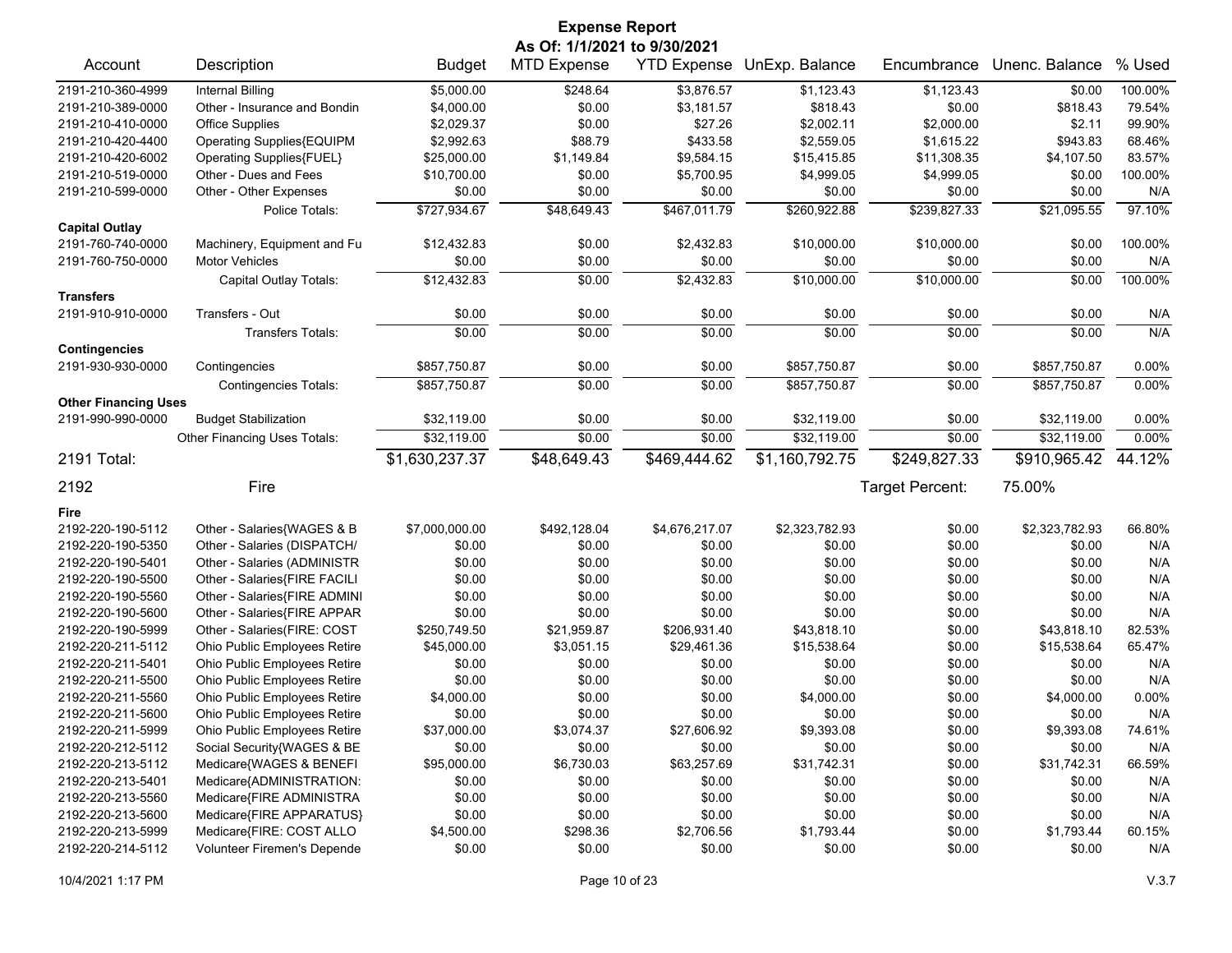| <b>Expense Report</b>        |                                    |                |                    |                    |                |             |                |        |  |
|------------------------------|------------------------------------|----------------|--------------------|--------------------|----------------|-------------|----------------|--------|--|
| As Of: 1/1/2021 to 9/30/2021 |                                    |                |                    |                    |                |             |                |        |  |
| Account                      | Description                        | <b>Budget</b>  | <b>MTD Expense</b> | <b>YTD Expense</b> | UnExp. Balance | Encumbrance | Unenc. Balance | % Used |  |
| 2192-220-215-5112            | Ohio Police and Fire Pension       | \$1,600,000.00 | \$112,560.58       | \$1,018,901.57     | \$581,098.43   | \$0.00      | \$581,098.43   | 63.68% |  |
| 2192-220-221-5112            | Medical/Hospitalization{WAG        | \$1,200,000.00 | \$84,187.06        | \$943,620.30       | \$256,379.70   | \$0.00      | \$256,379.70   | 78.64% |  |
| 2192-220-221-5401            | Medical/Hospitalization (ADMI      | \$0.00         | \$0.00             | \$0.00             | \$0.00         | \$0.00      | \$0.00         | N/A    |  |
| 2192-220-221-5600            | Medical/Hospitalization{FIRE       | \$0.00         | \$0.00             | \$0.00             | \$0.00         | \$0.00      | \$0.00         | N/A    |  |
| 2192-220-221-5999            | Medical/Hospitalization{FIRE:      | \$45,000.00    | \$3,739.85         | \$39,645.94        | \$5,354.06     | \$0.00      | \$5,354.06     | 88.10% |  |
| 2192-220-222-5112            | Life Insurance{WAGES & BE          | \$8,400.00     | \$511.00           | \$6,142.20         | \$2,257.80     | \$0.00      | \$2,257.80     | 73.12% |  |
| 2192-220-222-5401            | Life Insurance (ADMINISTRA         | \$0.00         | \$0.00             | \$0.00             | \$0.00         | \$0.00      | \$0.00         | N/A    |  |
| 2192-220-222-5600            | Life Insurance{FIRE APPARA         | \$0.00         | \$0.00             | \$0.00             | \$0.00         | \$0.00      | \$0.00         | N/A    |  |
| 2192-220-222-5999            | Life Insurance{FIRE: COST A        | \$428.50       | \$32.06            | \$356.74           | \$71.76        | \$0.00      | \$71.76        | 83.25% |  |
| 2192-220-223-5112            | Dental Insurance{WAGES &           | \$40,000.00    | \$3,458.34         | \$33,517.02        | \$6,482.98     | \$0.00      | \$6,482.98     | 83.79% |  |
| 2192-220-223-5401            | Dental Insurance (ADMINIST         | \$0.00         | \$0.00             | \$0.00             | \$0.00         | \$0.00      | \$0.00         | N/A    |  |
| 2192-220-223-5600            | Dental Insurance{FIRE APPA         | \$0.00         | \$0.00             | \$0.00             | \$0.00         | \$0.00      | \$0.00         | N/A    |  |
| 2192-220-223-5999            | Dental Insurance{FIRE: COS         | \$2,000.00     | \$180.87           | \$1,757.13         | \$242.87       | \$0.00      | \$242.87       | 87.86% |  |
| 2192-220-230-5112            | Workers' Compensation{WAG          | \$133,161.00   | \$0.00             | \$19,624.77        | \$113,536.23   | \$0.00      | \$113,536.23   | 14.74% |  |
| 2192-220-240-5112            | Unemployment Compensatio           | \$4,000.00     | \$0.00             | \$3,030.88         | \$969.12       | \$0.00      | \$969.12       | 75.77% |  |
| 2192-220-240-5999            | Unemployment Compensatio           | \$3,800.00     | \$0.00             | \$3,785.75         | \$14.25        | \$0.00      | \$14.25        | 99.63% |  |
| 2192-220-259-5400            | Other - Employee Reimburse         | \$0.00         | \$0.00             | \$0.00             | \$0.00         | \$0.00      | \$0.00         | N/A    |  |
| 2192-220-311-5400            | Accounting and Legal Fees          | \$0.00         | \$0.00             | \$0.00             | \$0.00         | \$0.00      | \$0.00         | N/A    |  |
| 2192-220-314-5400            | <b>Tax Collection Fees</b>         | \$143,774.00   | \$0.00             | \$131,156.32       | \$12,617.68    | \$0.00      | \$12,617.68    | 91.22% |  |
| 2192-220-316-5500            | <b>Engineering Services</b>        | \$0.00         | \$0.00             | \$0.00             | \$0.00         | \$0.00      | \$0.00         | N/A    |  |
| 2192-220-318-5121            | Training Services (HEALTH A        | \$0.00         | \$0.00             | \$0.00             | \$0.00         | \$0.00      | \$0.00         | N/A    |  |
| 2192-220-322-5560            | Garbage and Trash Removal          | \$0.00         | \$0.00             | \$0.00             | \$0.00         | \$0.00      | \$0.00         | N/A    |  |
| 2192-220-322-5561            | Garbage and Trash Removal          | \$0.00         | \$0.00             | \$0.00             | \$0.00         | \$0.00      | \$0.00         | N/A    |  |
| 2192-220-322-5562            | Garbage and Trash Removal          | \$0.00         | \$0.00             | \$0.00             | \$0.00         | \$0.00      | \$0.00         | N/A    |  |
| 2192-220-322-5563            | Garbage and Trash Removal          | \$0.00         | \$0.00             | \$0.00             | \$0.00         | \$0.00      | \$0.00         | N/A    |  |
| 2192-220-322-5564            | Garbage and Trash Removal          | \$0.00         | \$0.00             | \$0.00             | \$0.00         | \$0.00      | \$0.00         | N/A    |  |
| 2192-220-323-5000            | Repairs and Maintenance (Op        | \$0.00         | \$0.00             | \$0.00             | \$0.00         | \$0.00      | \$0.00         | N/A    |  |
| 2192-220-323-5500            | Repairs and Maintenance            | \$0.00         | \$0.00             | \$0.00             | \$0.00         | \$0.00      | \$0.00         | N/A    |  |
| 2192-220-323-5560            | Repairs and Maintenance            | \$0.00         | \$0.00             | \$0.00             | \$0.00         | \$0.00      | \$0.00         | N/A    |  |
| 2192-220-323-5561            | Repairs and Maintenance{ST         | \$0.00         | \$0.00             | \$0.00             | \$0.00         | \$0.00      | \$0.00         | N/A    |  |
| 2192-220-323-5562            | Repairs and Maintenance (ST        | \$0.00         | \$0.00             | \$0.00             | \$0.00         | \$0.00      | \$0.00         | N/A    |  |
| 2192-220-323-5563            | Repairs and Maintenance (ST        | \$0.00         | \$0.00             | \$0.00             | \$0.00         | \$0.00      | \$0.00         | N/A    |  |
| 2192-220-323-5564            | Repairs and Maintenance{ST         | \$0.00         | \$0.00             | \$0.00             | \$0.00         | \$0.00      | \$0.00         | N/A    |  |
| 2192-220-323-5600            | Repairs and Maintenance            | \$0.00         | \$0.00             | \$0.00             | \$0.00         | \$0.00      | \$0.00         | N/A    |  |
| 2192-220-330-5400            | <b>Travel and Meeting Expenses</b> | \$0.00         | \$0.00             | \$0.00             | \$0.00         | \$0.00      | \$0.00         | N/A    |  |
| 2192-220-341-5350            | Telephone                          | \$0.00         | \$0.00             | \$0.00             | \$0.00         | \$0.00      | \$0.00         | N/A    |  |
| 2192-220-341-5500            | Telephone                          | \$0.00         | \$0.00             | \$0.00             | \$0.00         | \$0.00      | \$0.00         | N/A    |  |
| 2192-220-341-5501            | Telephone (Utilities discontinu    | \$0.00         | \$0.00             | \$0.00             | \$0.00         | \$0.00      | \$0.00         | N/A    |  |
| 2192-220-342-5400            | Postage (ADMINISTRATION)           | \$0.00         | \$0.00             | \$0.00             | \$0.00         | \$0.00      | \$0.00         | N/A    |  |
| 2192-220-343-5400            | Postage Machine Rental             | \$0.00         | \$0.00             | \$0.00             | \$0.00         | \$0.00      | \$0.00         | N/A    |  |
| 2192-220-344-5400            | Printing (ADMINISTRATION)          | \$0.00         | \$0.00             | \$0.00             | \$0.00         | \$0.00      | \$0.00         | N/A    |  |
| 2192-220-351-5560            | Electricity                        | \$0.00         | \$0.00             | \$0.00             | \$0.00         | \$0.00      | \$0.00         | N/A    |  |
| 2192-220-351-5561            | Electricity                        | \$0.00         | \$0.00             | \$0.00             | \$0.00         | \$0.00      | \$0.00         | N/A    |  |
| 2192-220-351-5562            | Electricity                        | \$0.00         | \$0.00             | \$0.00             | \$0.00         | \$0.00      | \$0.00         | N/A    |  |
| 2192-220-351-5563            | Electricity                        | \$0.00         | \$0.00             | \$0.00             | \$0.00         | \$0.00      | \$0.00         | N/A    |  |
| 2192-220-351-5564            | Electricity                        | \$0.00         | \$0.00             | \$0.00             | \$0.00         | \$0.00      | \$0.00         | N/A    |  |
|                              |                                    |                |                    |                    |                |             |                |        |  |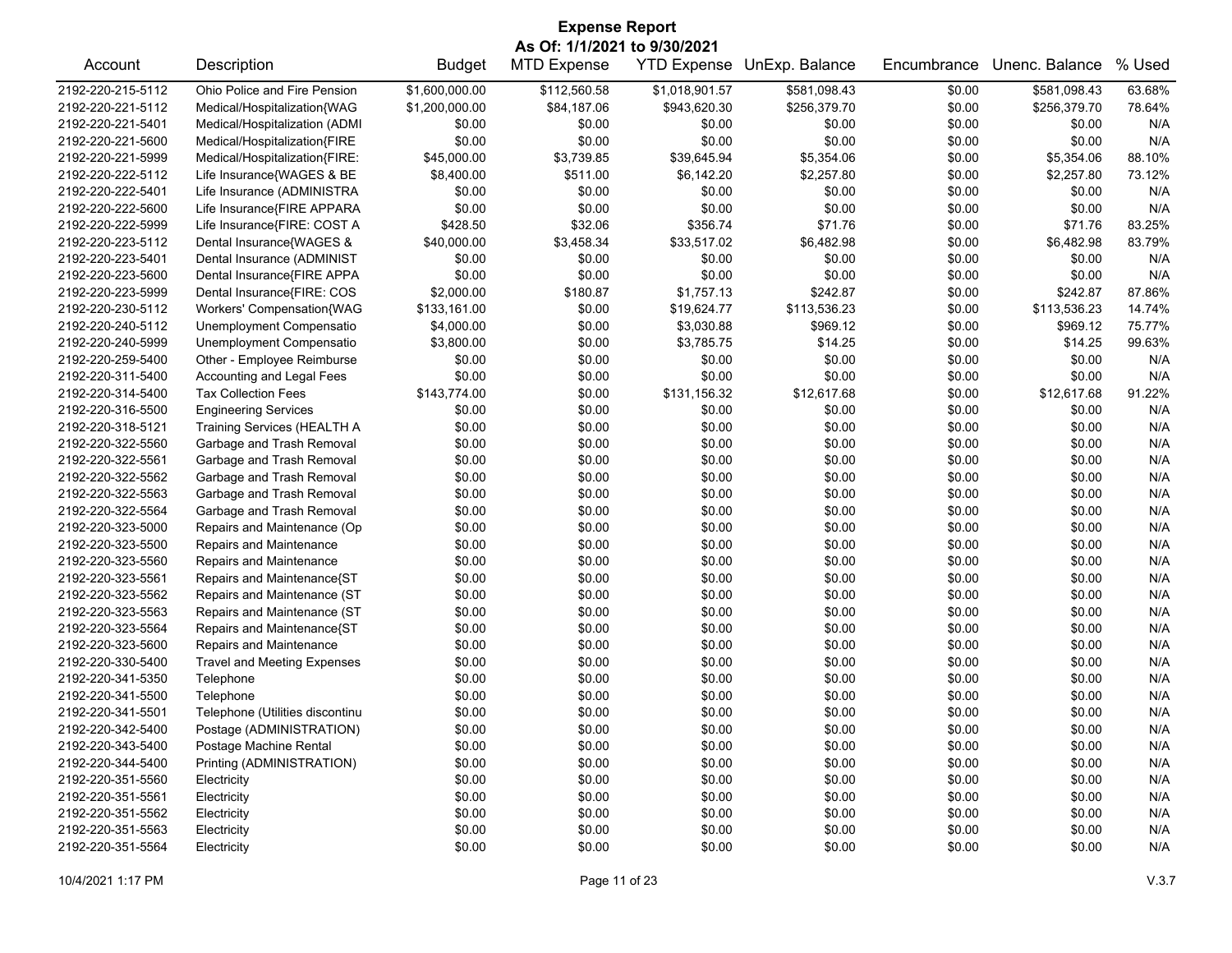|                              | <b>Expense Report</b>                |               |                    |              |                            |              |                |         |  |  |
|------------------------------|--------------------------------------|---------------|--------------------|--------------|----------------------------|--------------|----------------|---------|--|--|
| As Of: 1/1/2021 to 9/30/2021 |                                      |               |                    |              |                            |              |                |         |  |  |
| Account                      | Description                          | <b>Budget</b> | <b>MTD Expense</b> |              | YTD Expense UnExp. Balance | Encumbrance  | Unenc. Balance | % Used  |  |  |
| 2192-220-352-5560            | Sewage                               | \$0.00        | \$0.00             | \$0.00       | \$0.00                     | \$0.00       | \$0.00         | N/A     |  |  |
| 2192-220-352-5561            | Sewage                               | \$0.00        | \$0.00             | \$0.00       | \$0.00                     | \$0.00       | \$0.00         | N/A     |  |  |
| 2192-220-352-5562            | Sewage                               | \$0.00        | \$0.00             | \$0.00       | \$0.00                     | \$0.00       | \$0.00         | N/A     |  |  |
| 2192-220-352-5563            | Sewage                               | \$0.00        | \$0.00             | \$0.00       | \$0.00                     | \$0.00       | \$0.00         | N/A     |  |  |
| 2192-220-352-5564            | Sewage                               | \$0.00        | \$0.00             | \$0.00       | \$0.00                     | \$0.00       | \$0.00         | N/A     |  |  |
| 2192-220-353-5560            | <b>Natural Gas</b>                   | \$0.00        | \$0.00             | \$0.00       | \$0.00                     | \$0.00       | \$0.00         | N/A     |  |  |
| 2192-220-353-5561            | <b>Natural Gas</b>                   | \$0.00        | \$0.00             | \$0.00       | \$0.00                     | \$0.00       | \$0.00         | N/A     |  |  |
| 2192-220-353-5562            | <b>Natural Gas</b>                   | \$0.00        | \$0.00             | \$0.00       | \$0.00                     | \$0.00       | \$0.00         | N/A     |  |  |
| 2192-220-353-5563            | <b>Natural Gas</b>                   | \$0.00        | \$0.00             | \$0.00       | \$0.00                     | \$0.00       | \$0.00         | N/A     |  |  |
| 2192-220-353-5564            | <b>Natural Gas</b>                   | \$0.00        | \$0.00             | \$0.00       | \$0.00                     | \$0.00       | \$0.00         | N/A     |  |  |
| 2192-220-360-5121            | Contracted Services (Health a        | \$0.00        | \$0.00             | \$0.00       | \$0.00                     | \$0.00       | \$0.00         | N/A     |  |  |
| 2192-220-360-5130            | <b>Contracted Services</b>           | \$0.00        | \$0.00             | \$0.00       | \$0.00                     | \$0.00       | \$0.00         | N/A     |  |  |
| 2192-220-360-5310            | <b>Contracted Services</b>           | \$0.00        | \$0.00             | \$0.00       | \$0.00                     | \$0.00       | \$0.00         | N/A     |  |  |
| 2192-220-360-5320            | <b>Contracted Services</b>           | \$0.00        | \$0.00             | \$0.00       | \$0.00                     | \$0.00       | \$0.00         | N/A     |  |  |
| 2192-220-360-5340            | <b>Contracted Services</b>           | \$0.00        | \$0.00             | \$0.00       | \$0.00                     | \$0.00       | \$0.00         | N/A     |  |  |
| 2192-220-360-5350            | Contracted Services{DISPAT           | \$264,660.00  | \$0.00             | \$170,685.00 | \$93,975.00                | \$93,975.00  | \$0.00         | 100.00% |  |  |
| 2192-220-360-5400            | <b>Contracted Services</b>           | \$0.00        | \$0.00             | \$0.00       | \$0.00                     | \$0.00       | \$0.00         | N/A     |  |  |
| 2192-220-360-5500            | <b>Contracted Services</b>           | \$0.00        | \$0.00             | \$0.00       | \$0.00                     | \$0.00       | \$0.00         | N/A     |  |  |
| 2192-220-360-5561            | <b>Contracted Services</b>           | \$0.00        | \$0.00             | \$0.00       | \$0.00                     | \$0.00       | \$0.00         | N/A     |  |  |
| 2192-220-360-5562            | <b>Contracted Services</b>           | \$0.00        | \$0.00             | \$0.00       | \$0.00                     | \$0.00       | \$0.00         | N/A     |  |  |
| 2192-220-360-5564            | <b>Contracted Services</b>           | \$0.00        | \$0.00             | \$0.00       | \$0.00                     | \$0.00       | \$0.00         | N/A     |  |  |
| 2192-220-360-5720            | <b>Contracted Services</b>           | \$0.00        | \$0.00             | \$0.00       | \$0.00                     | \$0.00       | \$0.00         | N/A     |  |  |
| 2192-220-360-5999            | Contracted Services(FIRE: C          | \$728,303.09  | \$10,073.53        | \$437,350.99 | \$290,952.10               | \$290,952.10 | \$0.00         | 100.00% |  |  |
| 2192-220-361-5999            | Software As A Service{FIRE:          | \$36,099.59   | \$0.00             | \$10,230.13  | \$25,869.46                | \$0.00       | \$25,869.46    | 28.34%  |  |  |
| 2192-220-382-5400            | <b>Liability Insurance Premiums</b>  | \$0.00        | \$0.00             | \$0.00       | \$0.00                     | \$0.00       | \$0.00         | N/A     |  |  |
| 2192-220-410-5400            | Office Supplies (ADMINISTR           | \$0.00        | \$0.00             | \$0.00       | \$0.00                     | \$0.00       | \$0.00         | N/A     |  |  |
| 2192-220-420-5000            | <b>Operating Supplies (Operatio</b>  | \$0.00        | \$0.00             | \$0.00       | \$0.00                     | \$0.00       | \$0.00         | N/A     |  |  |
| 2192-220-420-5400            | <b>Operating Supplies (ADMINIS</b>   | \$0.00        | \$0.00             | \$0.00       | \$0.00                     | \$0.00       | \$0.00         | N/A     |  |  |
| 2192-220-420-5500            | <b>Operating Supplies</b>            | \$0.00        | \$0.00             | \$0.00       | \$0.00                     | \$0.00       | \$0.00         | N/A     |  |  |
| 2192-220-420-5600            | <b>Operating Supplies</b>            | \$0.00        | \$0.00             | \$0.00       | \$0.00                     | \$0.00       | \$0.00         | N/A     |  |  |
| 2192-220-420-5710            | <b>Operating Supplies (Fire Oper</b> | \$0.00        | \$0.00             | \$0.00       | \$0.00                     | \$0.00       | \$0.00         | N/A     |  |  |
| 2192-220-420-5750            | Operating Supplies (Honors &         | \$12,550.00   | \$11,301.60        | \$11,583.83  | \$966.17                   | \$311.13     | \$655.04       | 94.78%  |  |  |
| 2192-220-430-5710            | Small Tools and Minor Equip          | \$0.00        | \$0.00             | \$0.00       | \$0.00                     | \$0.00       | \$0.00         | N/A     |  |  |
| 2192-220-599-5400            | Other - Other Expenses{ADMI          | \$0.00        | \$0.00             | \$0.00       | \$0.00                     | \$0.00       | \$0.00         | N/A     |  |  |
| 2192-220-720-5500            | Buildings{FIRE FACILITIES}           | \$0.00        | \$0.00             | \$0.00       | \$0.00                     | \$0.00       | \$0.00         | N/A     |  |  |
| 2192-220-720-5560            | Buildings{FIRE ADMINISTRA            | \$6,586.92    | \$0.00             | \$6,586.92   | \$0.00                     | \$0.00       | \$0.00         | 100.00% |  |  |
| 2192-220-720-5561            | Buildings{STATION 61}                | \$4,247.39    | \$0.00             | \$4,247.39   | \$0.00                     | \$0.00       | \$0.00         | 100.00% |  |  |
| 2192-220-720-5563            | Buildings{STATION 63}                | \$0.00        | \$0.00             | \$0.00       | \$0.00                     | \$0.00       | \$0.00         | N/A     |  |  |
| 2192-220-730-5500            | Improvement of Sites{FIRE F          | \$0.00        | \$0.00             | \$0.00       | \$0.00                     | \$0.00       | \$0.00         | N/A     |  |  |
| 2192-220-730-5560            | Improvement of Sites{FIRE A          | \$93,621.98   | \$30.33            | \$13,575.41  | \$80,046.57                | \$3,461.22   | \$76,585.35    | 18.20%  |  |  |
| 2192-220-730-5561            | Improvement of Sites{STATIO          | \$383,582.28  | \$0.00             | \$24,142.93  | \$359,439.35               | \$1,015.07   | \$358,424.28   | 6.56%   |  |  |
| 2192-220-730-5562            | Improvement of Sites{STATIO          | \$104,000.00  | \$0.00             | \$8,641.30   | \$95,358.70                | \$1,629.70   | \$93,729.00    | 9.88%   |  |  |
| 2192-220-730-5563            | Improvement of Sites{STATIO          | \$312,655.00  | \$0.00             | \$21,030.46  | \$291,624.54               | \$25,909.37  | \$265,715.17   | 15.01%  |  |  |
| 2192-220-730-5564            | Improvement of Sites{STATIO          | \$33,000.00   | \$0.00             | \$1,526.07   | \$31,473.93                | \$473.93     | \$31,000.00    | 6.06%   |  |  |
| 2192-220-740-5121            | Machinery, Equipment and Fu          | \$0.00        | \$0.00             | \$0.00       | \$0.00                     | \$0.00       | \$0.00         | N/A     |  |  |
| 2192-220-740-5160            | Machinery, Equipment and Fu          | \$24,223.80   | \$0.00             | \$7,932.09   | \$16,291.71                | \$1,227.59   | \$15,064.12    | 37.81%  |  |  |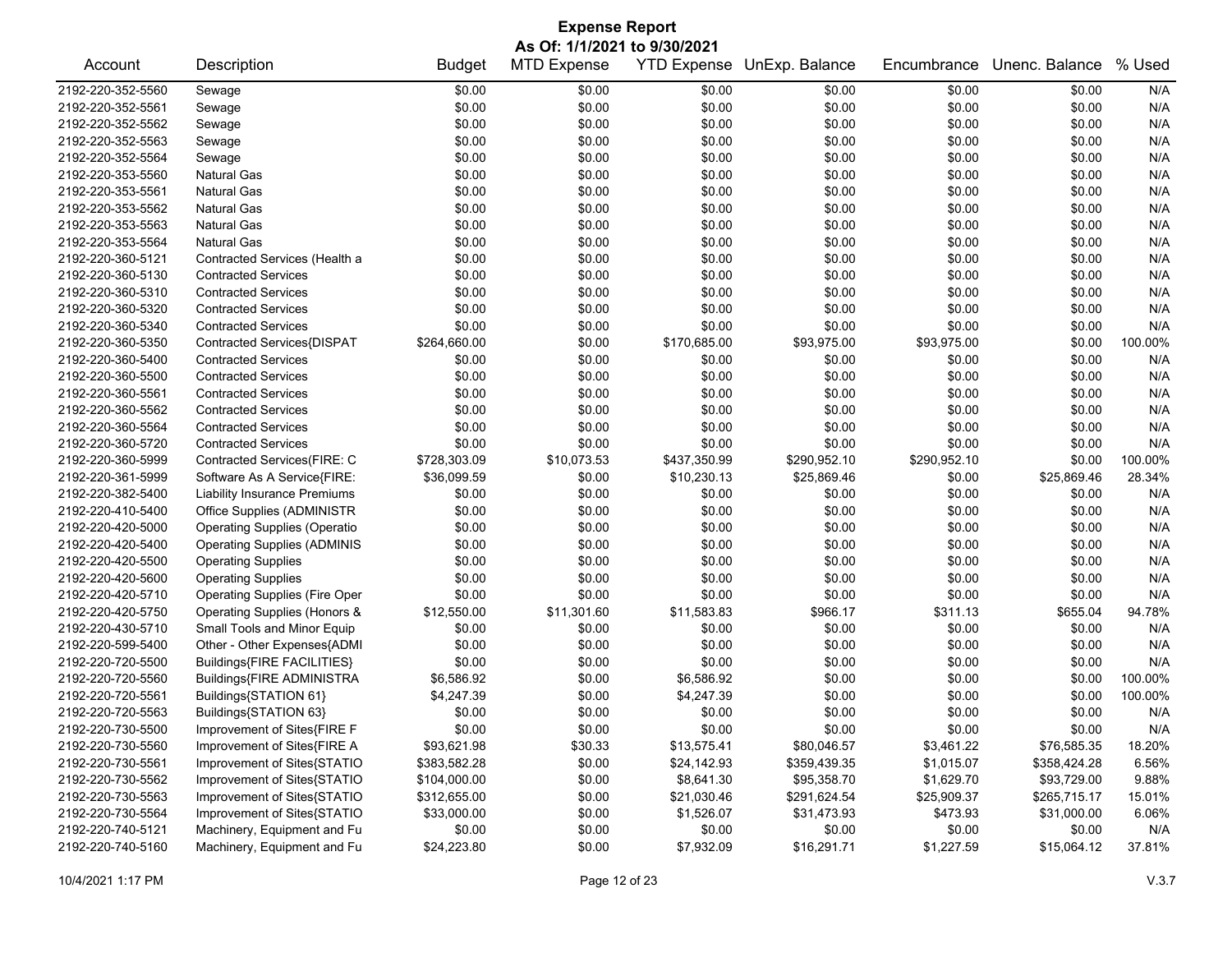|                                           |                                      |                 |                    | <b>Expense Report</b><br>As Of: 1/1/2021 to 9/30/2021 |                            |                 |                |                |
|-------------------------------------------|--------------------------------------|-----------------|--------------------|-------------------------------------------------------|----------------------------|-----------------|----------------|----------------|
| Account                                   | Description                          | <b>Budget</b>   | <b>MTD Expense</b> |                                                       | YTD Expense UnExp. Balance | Encumbrance     | Unenc. Balance | % Used         |
| 2192-220-740-5200                         | Machinery, Equipment and Fu          | \$5,500.00      | \$0.00             | \$3,627.00                                            | \$1,873.00                 | \$0.00          | \$1,873.00     | 65.95%         |
| 2192-220-740-5310                         | Machinery, Equipment and Fu          | \$183,084.35    | \$0.00             | \$33,522.10                                           | \$149,562.25               | \$37,000.37     | \$112,561.88   | 38.52%         |
| 2192-220-740-5320                         | Machinery, Equipment and Fu          | \$62,146.88     | \$4,158.08         | \$8,619.87                                            | \$53,527.01                | \$5,307.74      | \$48,219.27    | 22.41%         |
| 2192-220-740-5340                         | Machinery, Equipment and Fu          | \$35,450.00     | \$0.00             | \$0.00                                                | \$35,450.00                | \$0.00          | \$35,450.00    | 0.00%          |
| 2192-220-740-5350                         | Machinery, Equipment and Fu          | \$0.00          | \$0.00             | \$0.00                                                | \$0.00                     | \$0.00          | \$0.00         | N/A            |
| 2192-220-740-5400                         | Machinery, Equipment and Fu          | \$0.00          | \$0.00             | \$0.00                                                | \$0.00                     | \$0.00          | \$0.00         | N/A            |
| 2192-220-740-5460                         | Machinery, Equipment and Fu          | \$0.00          | \$0.00             | \$0.00                                                | \$0.00                     | \$0.00          | \$0.00         | N/A            |
| 2192-220-740-5561                         | Machinery, Equipment and Fu          | \$0.00          | \$0.00             | \$0.00                                                | \$0.00                     | \$0.00          | \$0.00         | N/A            |
| 2192-220-740-5600                         | Machinery, Equipment and Fu          | \$398,674.32    | \$99,242.36        | \$135,660.71                                          | \$263,013.61               | \$212,827.46    | \$50,186.15    | 87.41%         |
| 2192-220-740-5710                         | Machinery, Equipment and Fu          | \$31,200.00     | \$0.00             | \$12,230.04                                           | \$18,969.96                | \$642.00        | \$18,327.96    | 41.26%         |
| 2192-220-740-5712                         | Machinery, Equipment and Fu          | \$30,000.00     | \$409.95           | \$1,791.66                                            | \$28,208.34                | \$4,182.85      | \$24,025.49    | 19.92%         |
| 2192-220-740-5714                         | Machinery, Equipment and Fu          | \$503,675.00    | \$0.00             | \$0.00                                                | \$503,675.00               | \$406,577.25    | \$97,097.75    | 80.72%         |
| 2192-220-740-5720                         | Machinery, Equipment and Fu          | \$393,080.30    | \$0.00             | \$612.85                                              | \$392,467.45               | \$8,716.60      | \$383,750.85   | 2.37%          |
| 2192-220-740-5730                         | Machinery, Equipment and Fu          | \$0.00          | \$0.00             | \$0.00                                                | \$0.00                     | \$0.00          | \$0.00         | N/A            |
| 2192-220-740-5740                         | Machinery, Equipment and Fu          | \$21,000.00     | \$0.00             | \$1,121.47                                            | \$19,878.53                | \$0.00          | \$19,878.53    | 5.34%          |
| 2192-220-740-5810                         | Machinery, Equipment, and F          | \$0.00          | \$0.00             | \$0.00                                                | \$0.00                     | \$0.00          | \$0.00         | N/A            |
| 2192-220-740-5900                         | Machinery, Equipment, and F          | \$0.00          | \$0.00             | \$0.00                                                | \$0.00                     | \$0.00          | \$0.00         | N/A            |
| 2192-220-750-5600                         | Motor Vehicles (FIRE APPAR           | \$0.00          | \$0.00             | \$0.00                                                | \$0.00                     | \$0.00          | \$0.00         | N/A            |
| 2192-220-750-5900                         | Motor Vehicles (Capital)             | \$0.00          | \$0.00             | \$0.00                                                | \$0.00                     | \$0.00          | \$0.00         | N/A            |
|                                           | Fire Totals:                         | \$14,284,153.90 | \$857,127.43       | \$8,122,437.84                                        | \$6,161,716.06             | \$1,094,209.38  | \$5,067,506.68 | 64.52%         |
| <b>Transfers</b>                          |                                      |                 |                    |                                                       |                            |                 |                |                |
| 2192-910-910-5000                         | Transfers - Out{OPERATION            |                 |                    |                                                       |                            |                 |                |                |
|                                           |                                      | \$3,560,792.75  | \$0.00             | \$3,560,792.75                                        | \$0.00                     | \$0.00          | \$0.00         | 100.00%        |
| <b>Advances</b>                           | <b>Transfers Totals:</b>             | \$3,560,792.75  | \$0.00             | \$3,560,792.75                                        | \$0.00                     | \$0.00          | \$0.00         | 100.00%        |
| 2192-920-920-0000                         | Advances - Out                       | \$446,325.00    | \$0.00             | \$446,325.00                                          | \$0.00                     | \$0.00          | \$0.00         | 100.00%        |
|                                           | <b>Advances Totals:</b>              | \$446,325.00    | 50.00              | \$446,325.00                                          | \$0.00                     | \$0.00          | \$0.00         | 100.00%        |
| <b>Contingencies</b><br>2192-930-930-5999 | Contingencies (FIRE: COST            | \$0.00          | \$0.00             | \$0.00                                                | \$0.00                     | \$0.00          | \$0.00         | N/A            |
|                                           | <b>Contingencies Totals:</b>         | \$0.00          | \$0.00             | \$0.00                                                | \$0.00                     | \$0.00          | \$0.00         | N/A            |
| <b>Other Financing Uses</b>               |                                      |                 |                    |                                                       |                            |                 |                |                |
| 2192-990-990-5999                         | <b>Budget Stabilization (FIRE: C</b> | \$0.00          | \$0.00             | \$0.00                                                | \$0.00                     | \$0.00          | \$0.00         | N/A            |
|                                           | Other Financing Uses Totals:         | \$0.00          | \$0.00             | \$0.00                                                | \$0.00                     | \$0.00          | \$0.00         | N/A            |
| 2192 Total:                               |                                      | \$18,291,271.65 | \$857,127.43       | \$12,129,555.59                                       | \$6,161,716.06             | \$1,094,209.38  | \$5,067,506.68 | 72.30%         |
| 2231                                      | Permissive Motor Vehicle             |                 |                    |                                                       |                            | Target Percent: | 75.00%         |                |
| Highways                                  |                                      |                 |                    |                                                       |                            |                 |                |                |
| 2231-330-360-4800                         | Contracted Services{PAVING           | \$30,000.00     | \$0.00             | \$30,000.00                                           | \$0.00                     | \$0.00          |                | \$0.00 100.00% |
| 2231-330-360-4852                         | Contracted Services{PROJEC           | \$78,000.00     | \$0.00             | \$70,962.95                                           | \$7,037.05                 | \$0.00          | \$7,037.05     | 90.98%         |
| 2231-330-420-4600                         | Operating Supplies (ROAD M           | \$0.00          | \$0.00             | \$0.00                                                | \$0.00                     | \$0.00          | \$0.00         | N/A            |
|                                           | <b>Highways Totals:</b>              | \$108,000.00    | \$0.00             | \$100,962.95                                          | \$7,037.05                 | \$0.00          | \$7,037.05     | 93.48%         |
| <b>Contingencies</b>                      |                                      |                 |                    |                                                       |                            |                 |                |                |
| 2231-930-930-0000                         | Contingencies                        | \$301,902.09    | \$0.00             | \$0.00                                                | \$301,902.09               | \$0.00          | \$301,902.09   | 0.00%          |
|                                           | <b>Contingencies Totals:</b>         | \$301,902.09    | \$0.00             | \$0.00                                                | \$301,902.09               | \$0.00          | \$301,902.09   | $0.00\%$       |
| <b>Other Financing Uses</b>               |                                      |                 |                    |                                                       |                            |                 |                |                |
| 2231-990-990-0000                         | <b>Budget Stabilization</b>          | \$5,513.00      | \$0.00             | \$0.00                                                | \$5,513.00                 | \$0.00          | \$5,513.00     | 0.00%          |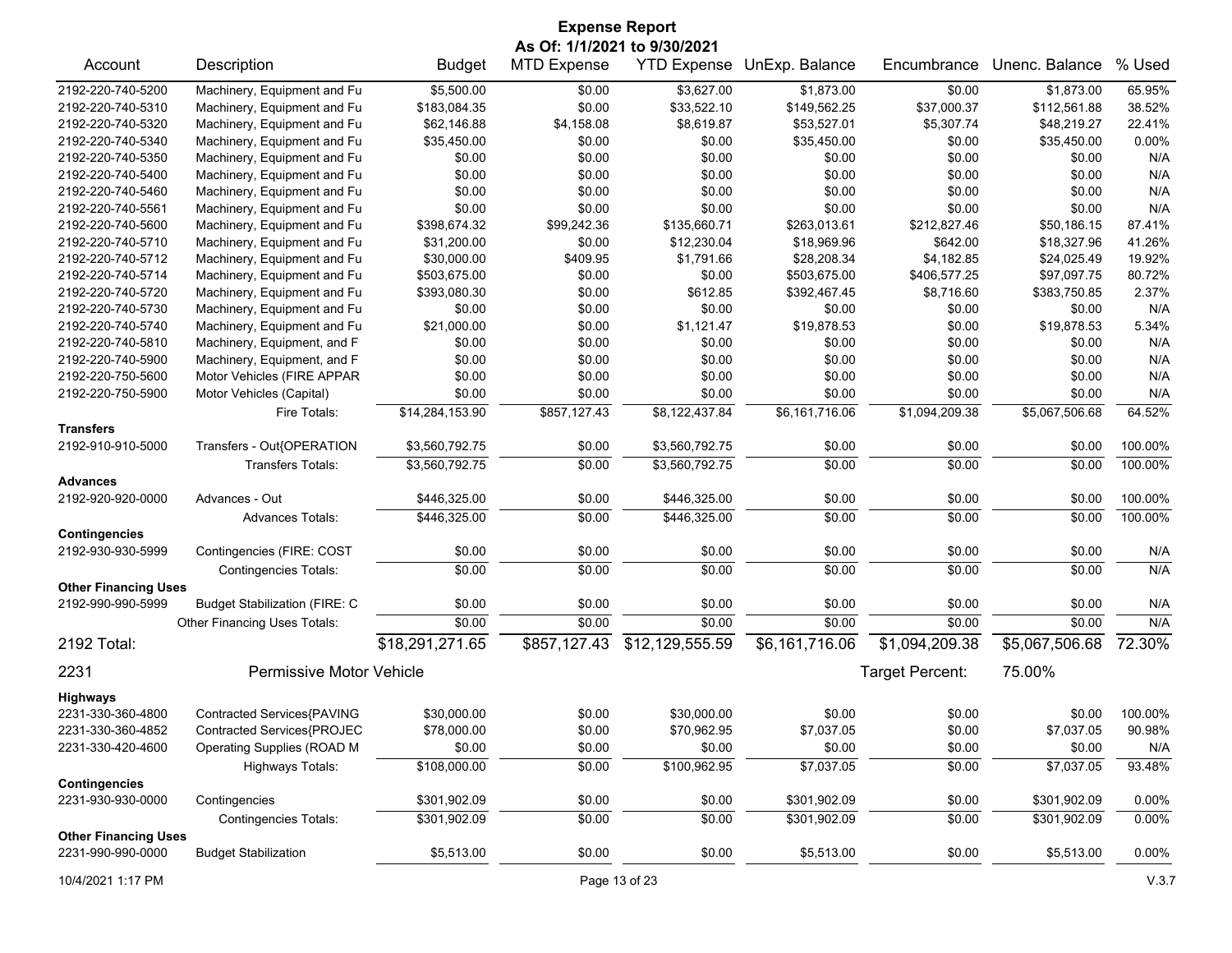| <b>Expense Report</b><br>As Of: 1/1/2021 to 9/30/2021 |                                    |               |                    |                    |                |                 |                |          |  |
|-------------------------------------------------------|------------------------------------|---------------|--------------------|--------------------|----------------|-----------------|----------------|----------|--|
| Account                                               | Description                        | <b>Budget</b> | <b>MTD Expense</b> | <b>YTD Expense</b> | UnExp. Balance | Encumbrance     | Unenc. Balance | % Used   |  |
|                                                       | Other Financing Uses Totals:       | \$5,513.00    | \$0.00             | \$0.00             | \$5,513.00     | \$0.00          | \$5,513.00     | 0.00%    |  |
| 2231 Total:                                           |                                    | \$415,415.09  | \$0.00             | \$100,962.95       | \$314,452.14   | \$0.00          | \$314,452.14   | 24.30%   |  |
| 2281                                                  | <b>EMS</b>                         |               |                    |                    |                | Target Percent: | 75.00%         |          |  |
| <b>EMS</b>                                            |                                    |               |                    |                    |                |                 |                |          |  |
| 2281-230-259-5350                                     | Other - Employee Reimburse         | \$0.00        | \$0.00             | \$0.00             | \$0.00         | \$0.00          | \$0.00         | N/A      |  |
| 2281-230-259-5400                                     | Other - Employee Reimburse         | \$273.12      | \$49.99            | \$180.11           | \$93.01        | \$0.00          | \$93.01        | 65.95%   |  |
| 2281-230-259-5401                                     | Other - Employee Reimburse         | \$0.00        | \$0.00             | \$0.00             | \$0.00         | \$0.00          | \$0.00         | N/A      |  |
| 2281-230-259-5460                                     | Other - Employee Reimburse         | \$223.00      | \$0.00             | \$0.00             | \$223.00       | \$0.00          | \$223.00       | 0.00%    |  |
| 2281-230-259-5710                                     | Other - Employee Reimburse         | \$1,000.00    | \$0.00             | \$0.00             | \$1,000.00     | \$0.00          | \$1,000.00     | 0.00%    |  |
| 2281-230-259-5714                                     | Other - Employee Reimburse         | \$830.85      | \$0.00             | \$169.15           | \$661.70       | \$0.00          | \$661.70       | 20.36%   |  |
| 2281-230-259-5720                                     | Other - Employee Reimburse         | (\$1,100.00)  | \$0.00             | \$0.00             | (\$1,100.00)   | \$0.00          | (\$1,100.00)   | 0.00%    |  |
| 2281-230-259-5740                                     | Other - Employee Reimburse         | \$991.40      | \$0.00             | \$206.03           | \$785.37       | \$0.00          | \$785.37       | 20.78%   |  |
| 2281-230-311-5400                                     | Accounting and Legal Fees{A        | \$30,000.00   | \$2,504.00         | \$8,204.70         | \$21,795.30    | \$12,046.00     | \$9,749.30     | 67.50%   |  |
| 2281-230-314-5400                                     | Tax Collection Fees{ADMINIS        | \$0.00        | \$0.00             | \$0.00             | \$0.00         | \$0.00          | \$0.00         | N/A      |  |
| 2281-230-318-5200                                     | Training Services{PREVENTI         | \$1,250.00    | \$0.00             | \$375.00           | \$875.00       | \$0.00          | \$875.00       | 30.00%   |  |
| 2281-230-318-5220                                     | Training Services (Public Edu      | \$0.00        | \$0.00             | \$0.00             | \$0.00         | \$0.00          | \$0.00         | N/A      |  |
| 2281-230-318-5320                                     | <b>Training Services (Communic</b> | \$0.00        | \$0.00             | \$0.00             | \$0.00         | \$0.00          | \$0.00         | N/A      |  |
| 2281-230-318-5350                                     | Training Services{DISPATCH/        | \$700.00      | \$0.00             | \$0.00             | \$700.00       | \$0.00          | \$700.00       | 0.00%    |  |
| 2281-230-318-5400                                     | <b>Training Services{ADMINIST</b>  | \$5,816.00    | \$0.00             | \$3,515.00         | \$2,301.00     | \$0.00          | \$2,301.00     | 60.44%   |  |
| 2281-230-318-5401                                     | Training Services{ADMINIST         | \$10,580.00   | \$0.00             | \$0.00             | \$10,580.00    | \$0.00          | \$10,580.00    | $0.00\%$ |  |
| 2281-230-318-5460                                     | Training Services{AUXILIARY        | \$0.00        | \$0.00             | \$0.00             | \$0.00         | \$0.00          | \$0.00         | N/A      |  |
| 2281-230-318-5710                                     | Training Services{FIRE OPE         | \$10,612.00   | \$0.00             | \$8,680.50         | \$1,931.50     | \$0.00          | \$1,931.50     | 81.80%   |  |
| 2281-230-318-5712                                     | Training Services (Fire Gear)      | \$0.00        | \$0.00             | \$0.00             | \$0.00         | \$0.00          | \$0.00         | N/A      |  |
| 2281-230-318-5714                                     | Training Services{SCBA}            | \$2,250.00    | \$0.00             | \$0.00             | \$2,250.00     | \$0.00          | \$2,250.00     | 0.00%    |  |
| 2281-230-318-5717                                     | Training Services{SAFETY &         | \$0.00        | \$0.00             | \$0.00             | \$0.00         | \$0.00          | \$0.00         | N/A      |  |
| 2281-230-318-5720                                     | Training Services{EMS OPER         | \$5,592.00    | \$2,499.00         | \$4,297.00         | \$1,295.00     | \$1,101.00      | \$194.00       | 96.53%   |  |
| 2281-230-318-5730                                     | Training Services{HAZ MAT}         | \$0.00        | \$0.00             | \$0.00             | \$0.00         | \$0.00          | \$0.00         | N/A      |  |
| 2281-230-318-5740                                     | Training Services{TECHNICA         | \$2,100.00    | \$0.00             | \$0.00             | \$2,100.00     | \$0.00          | \$2,100.00     | 0.00%    |  |
| 2281-230-318-5750                                     | <b>Training Services (HONORS</b>   | \$0.00        | \$0.00             | \$0.00             | \$0.00         | \$0.00          | \$0.00         | N/A      |  |
| 2281-230-318-5810                                     | <b>Training Services</b>           | \$0.00        | \$0.00             | \$0.00             | \$0.00         | \$0.00          | \$0.00         | N/A      |  |
| 2281-230-318-5820                                     | <b>Training Services</b>           | \$0.00        | \$0.00             | \$0.00             | \$0.00         | \$0.00          | \$0.00         | N/A      |  |
| 2281-230-321-5220                                     | Rents and Leases{PUBLIC E          | \$0.00        | \$0.00             | \$0.00             | \$0.00         | \$0.00          | \$0.00         | N/A      |  |
| 2281-230-321-5560                                     | Rents and Leases{FIRE ADM          | \$220.79      | \$19.16            | \$155.80           | \$64.99        | \$64.99         | \$0.00         | 100.00%  |  |
| 2281-230-321-5561                                     | Rents and Leases{STATION           | \$1,637.00    | \$0.00             | \$1,295.87         | \$341.13       | \$341.13        | \$0.00         | 100.00%  |  |
| 2281-230-321-5562                                     | Rents and Leases{STATION           | \$453.13      | \$18.89            | \$334.97           | \$118.16       | \$118.16        | \$0.00         | 100.00%  |  |
| 2281-230-321-5563                                     | Rents and Leases{STATION           | \$671.98      | \$9.44             | \$478.79           | \$193.19       | \$193.19        | \$0.00         | 100.00%  |  |
| 2281-230-321-5564                                     | Rents and Leases{STATION           | \$671.98      | \$9.44             | \$428.43           | \$243.55       | \$243.55        | \$0.00         | 100.00%  |  |
| 2281-230-321-5565                                     | Rents and Leases(STATION           | \$0.00        | \$0.00             | \$0.00             | \$0.00         | \$0.00          | \$0.00         | N/A      |  |
| 2281-230-321-5600                                     | Rents and Leases (FIRE APP         | \$71,504.27   | \$2,504.27         | \$39,553.43        | \$31,950.84    | \$31,950.84     | \$0.00         | 100.00%  |  |
| 2281-230-321-5710                                     | Rents and Leases{FIRE OPE          | \$0.00        | \$0.00             | \$0.00             | \$0.00         | \$0.00          | \$0.00         | N/A      |  |
| 2281-230-321-5714                                     | Rentals and Leases{SCBA}           | \$0.00        | \$0.00             | \$0.00             | \$0.00         | \$0.00          | \$0.00         | N/A      |  |
| 2281-230-321-5720                                     | Rents and Leases{EMS OPE           | \$0.00        | \$0.00             | \$0.00             | \$0.00         | \$0.00          | \$0.00         | N/A      |  |
| 2281-230-322-5560                                     | Garbage and Trash Removal{         | \$600.00      | \$0.00             | \$0.00             | \$600.00       | \$0.00          | \$600.00       | $0.00\%$ |  |
| 2281-230-322-5561                                     | Garbage and Trash Removal{         | \$1,980.00    | \$391.58           | \$1,740.99         | \$239.01       | \$239.01        | \$0.00         | 100.00%  |  |
| 2281-230-322-5562                                     | Garbage and Trash Removal{         | \$1,000.00    | \$151.28           | \$672.61           | \$327.39       | \$107.39        | \$220.00       | 78.00%   |  |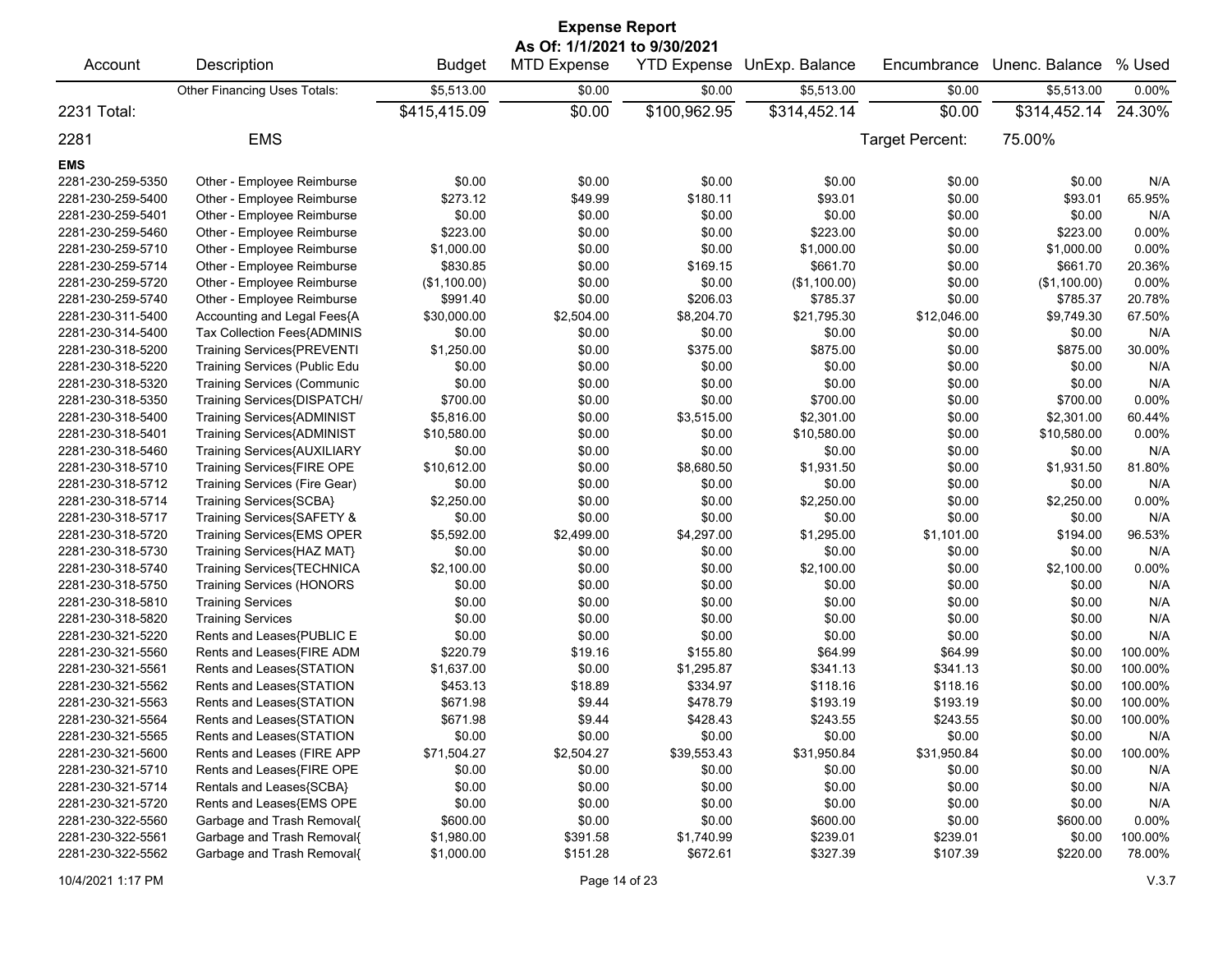| <b>Expense Report</b><br>As Of: 1/1/2021 to 9/30/2021 |                                    |               |                    |             |                            |             |                |                  |  |
|-------------------------------------------------------|------------------------------------|---------------|--------------------|-------------|----------------------------|-------------|----------------|------------------|--|
| Account                                               | Description                        | <b>Budget</b> | <b>MTD Expense</b> |             | YTD Expense UnExp. Balance | Encumbrance | Unenc. Balance | % Used           |  |
| 2281-230-322-5563                                     | Garbage and Trash Removal{         | \$1,000.00    | \$151.28           | \$672.61    | \$327.39                   | \$107.39    | \$220.00       | 78.00%           |  |
| 2281-230-322-5564                                     | Garbage and Trash Removal{         | \$1,000.00    | \$151.28           | \$672.61    | \$327.39                   | \$107.39    | \$220.00       | 78.00%           |  |
| 2281-230-322-5565                                     | Garbage & Trash Removal (S         | \$500.00      | \$97.97            | \$97.97     | \$402.03                   | \$402.03    | \$0.00         | 100.00%          |  |
| 2281-230-323-5121                                     | Repairs and Maintenance{HE         | \$0.00        | \$0.00             | \$0.00      | \$0.00                     | \$0.00      | \$0.00         | N/A              |  |
| 2281-230-323-5160                                     | Repairs and Maintenance{HO         | \$0.00        | \$0.00             | \$0.00      | \$0.00                     | \$0.00      | \$0.00         | N/A              |  |
| 2281-230-323-5200                                     | Repairs and Maintenance{PR         | \$450.00      | \$0.00             | \$0.00      | \$450.00                   | \$0.00      | \$450.00       | 0.00%            |  |
| 2281-230-323-5220                                     | Repairs and Maintenance{PU         | \$0.00        | \$0.00             | \$0.00      | \$0.00                     | \$0.00      | \$0.00         | N/A              |  |
| 2281-230-323-5310                                     | Repairs and Maintenance{TE         | \$1,300.00    | \$0.00             | \$574.46    | \$725.54                   | \$0.00      | \$725.54       | 44.19%           |  |
| 2281-230-323-5320                                     | Repairs and Maintenance{CO         | \$3,422.00    | \$0.00             | \$0.00      | \$3,422.00                 | \$622.00    | \$2,800.00     | 18.18%           |  |
| 2281-230-323-5340                                     | Repairs and Maintenance{INT        | \$0.00        | \$0.00             | \$0.00      | \$0.00                     | \$0.00      | \$0.00         | N/A              |  |
| 2281-230-323-5350                                     | Repairs and Maintenance{DIS        | \$0.00        | \$0.00             | \$0.00      | \$0.00                     | \$0.00      | \$0.00         | N/A              |  |
| 2281-230-323-5400                                     | Repairs and Maintenance{AD         | \$0.00        | \$0.00             | \$0.00      | \$0.00                     | \$0.00      | \$0.00         | N/A              |  |
| 2281-230-323-5460                                     | Repairs and Maintenance{AU         | \$0.00        | \$0.00             | \$0.00      | \$0.00                     | \$0.00      | \$0.00         | N/A              |  |
| 2281-230-323-5560                                     | Repairs and Maintenance{FIR        | \$6,350.24    | \$1,279.84         | \$3,035.37  | \$3,314.87                 | \$3,314.87  | \$0.00         | 100.00%          |  |
| 2281-230-323-5561                                     | Repairs and Maintenance{ST         | \$23,880.00   | \$976.01           | \$11,142.45 | \$12,737.55                | \$12,737.55 | \$0.00         | 100.00%          |  |
| 2281-230-323-5562                                     | Repairs and Maintenance{ST         | \$9,861.25    | \$796.75           | \$6,977.97  | \$2,883.28                 | \$1,774.78  | \$1,108.50     | 88.76%           |  |
| 2281-230-323-5563                                     | Repairs and Maintenance{ST         | \$16,875.00   | \$6,224.49         | \$15,301.81 | \$1,573.19                 | \$1,573.19  | \$0.00         | 100.00%          |  |
| 2281-230-323-5564                                     | Repairs and Maintenance{ST         | \$20,530.13   | \$585.00           | \$13,071.50 | \$7,458.63                 | \$7,458.63  | \$0.00         | 100.00%          |  |
| 2281-230-323-5565                                     | Repairs & Maintenance (STA         | \$1,325.00    | \$282.74           | \$282.74    | \$1,042.26                 | \$1,042.26  | \$0.00         | 100.00%          |  |
| 2281-230-323-5600                                     | Repairs and Maintenance{FIR        | \$76,785.82   | \$2,575.66         | \$40,466.24 | \$36,319.58                | \$36,319.58 | \$0.00         | 100.00%          |  |
| 2281-230-323-5710                                     | Repairs and Maintenance{FIR        | \$0.00        | \$0.00             | \$0.00      | \$0.00                     | \$0.00      | \$0.00         | N/A              |  |
| 2281-230-323-5712                                     | Repairs and Maintenance{FIR        | \$10,000.00   | \$0.00             | \$3,579.25  | \$6,420.75                 | \$6,420.75  | \$0.00         | 100.00%          |  |
| 2281-230-323-5714                                     | Repairs and Maintenance{SC         | \$1,711.10    | \$0.00             | \$1,711.10  | \$0.00                     | \$0.00      | \$0.00         | 100.00%          |  |
| 2281-230-323-5720                                     | Repairs and Maintenance{EM         | \$1,460.44    | \$0.00             | \$1,460.44  | \$0.00                     | \$0.00      | \$0.00         | 100.00%          |  |
| 2281-230-323-5730                                     | Repairs and Maintenance{HA         | \$2,236.00    | \$0.00             | \$212.81    | \$2,023.19                 | \$893.14    | \$1,130.05     | 49.46%           |  |
| 2281-230-323-5740                                     | Repairs and Maintenance{TE         | \$3,000.00    | \$0.00             | \$1,481.00  | \$1,519.00                 | \$1,000.00  | \$519.00       | 82.70%           |  |
| 2281-230-330-5200                                     | Travel and Meeting Expense{        | \$0.00        | \$0.00             | \$0.00      | \$0.00                     | \$0.00      | \$0.00         | N/A              |  |
| 2281-230-330-5310                                     | Travel and Meeting Expense{        | \$0.00        | \$0.00             | \$0.00      | \$0.00                     | \$0.00      | \$0.00         | N/A              |  |
| 2281-230-330-5320                                     | Travel and Meeting Expense{        | \$170.00      | \$0.00             | \$0.00      | \$170.00                   | \$0.00      | \$170.00       | 0.00%            |  |
| 2281-230-330-5350                                     | Travel and Meeting Expense{        | \$1,500.00    | \$0.00             | \$0.00      | \$1,500.00                 | \$0.00      | \$1,500.00     | 0.00%            |  |
| 2281-230-330-5351                                     | Travel and Meeting Expense(        | \$0.00        | \$0.00             | \$0.00      | \$0.00                     | \$0.00      | \$0.00         | N/A              |  |
| 2281-230-330-5400                                     | Travel and Meeting Expense{        | \$0.00        | \$0.00             | \$0.00      | \$0.00                     | \$0.00      | \$0.00         | N/A              |  |
| 2281-230-330-5401                                     | Travel and Meeting Expense{        | \$17,100.00   | \$0.00             | \$0.00      | \$17,100.00                | \$0.00      | \$17,100.00    | 0.00%            |  |
| 2281-230-330-5600                                     | Travel and Meeting Expense{        | \$0.00        | \$0.00             | \$0.00      | \$0.00                     | \$0.00      | \$0.00         | N/A              |  |
| 2281-230-330-5710                                     | Travel and Meeting Expense{        | \$1,644.70    | \$0.00             | \$787.94    | \$856.76                   | \$0.00      | \$856.76       | 47.91%           |  |
| 2281-230-330-5712                                     | Travel and Meeting Expense{        | \$0.00        | \$0.00             | \$0.00      | \$0.00                     | \$0.00      | \$0.00         | N/A              |  |
| 2281-230-330-5714                                     | Travel and Meeting Expense{        | \$0.00        | \$0.00             | \$0.00      | \$0.00                     | \$0.00      | \$0.00         | N/A              |  |
| 2281-230-330-5720                                     | Travel and Meeting Expense (       | \$332.76      | \$0.00             | \$332.76    | \$0.00                     | \$0.00      | \$0.00         | 100.00%          |  |
|                                                       |                                    |               | \$0.00             |             |                            |             | \$0.24         |                  |  |
| 2281-230-330-5730<br>2281-230-330-5740                | Travel and Meeting Expense{        | \$264.00      |                    | \$263.76    | \$0.24                     | \$0.00      |                | 99.91%<br>92.66% |  |
| 2281-230-330-5750                                     | Travel and Meeting Expense (       | \$500.00      | \$0.00             | \$463.30    | \$36.70                    | \$0.00      | \$36.70        |                  |  |
|                                                       | <b>Travel and Meeting Expenses</b> | \$0.00        | \$0.00             | \$0.00      | \$0.00                     | \$0.00      | \$0.00         | N/A              |  |
| 2281-230-330-5810                                     | <b>Travel and Meeting Expense</b>  | \$0.00        | \$0.00             | \$0.00      | \$0.00                     | \$0.00      | \$0.00         | N/A              |  |
| 2281-230-330-5820                                     | <b>Travel and Meeting Expense</b>  | \$0.00        | \$0.00             | \$0.00      | \$0.00                     | \$0.00      | \$0.00         | N/A              |  |
| 2281-230-341-5200                                     | Telephone (Prevention)             | \$0.00        | \$0.00             | \$0.00      | \$0.00                     | \$0.00      | \$0.00         | N/A              |  |
| 2281-230-341-5320                                     | Telephone (COMMUNICATIO            | \$0.00        | \$0.00             | \$0.00      | \$0.00                     | \$0.00      | \$0.00         | N/A              |  |
| 2281-230-341-5350                                     | Telephone{DISPATCH/PSISN           | \$0.00        | \$0.00             | \$0.00      | \$0.00                     | \$0.00      | \$0.00         | N/A              |  |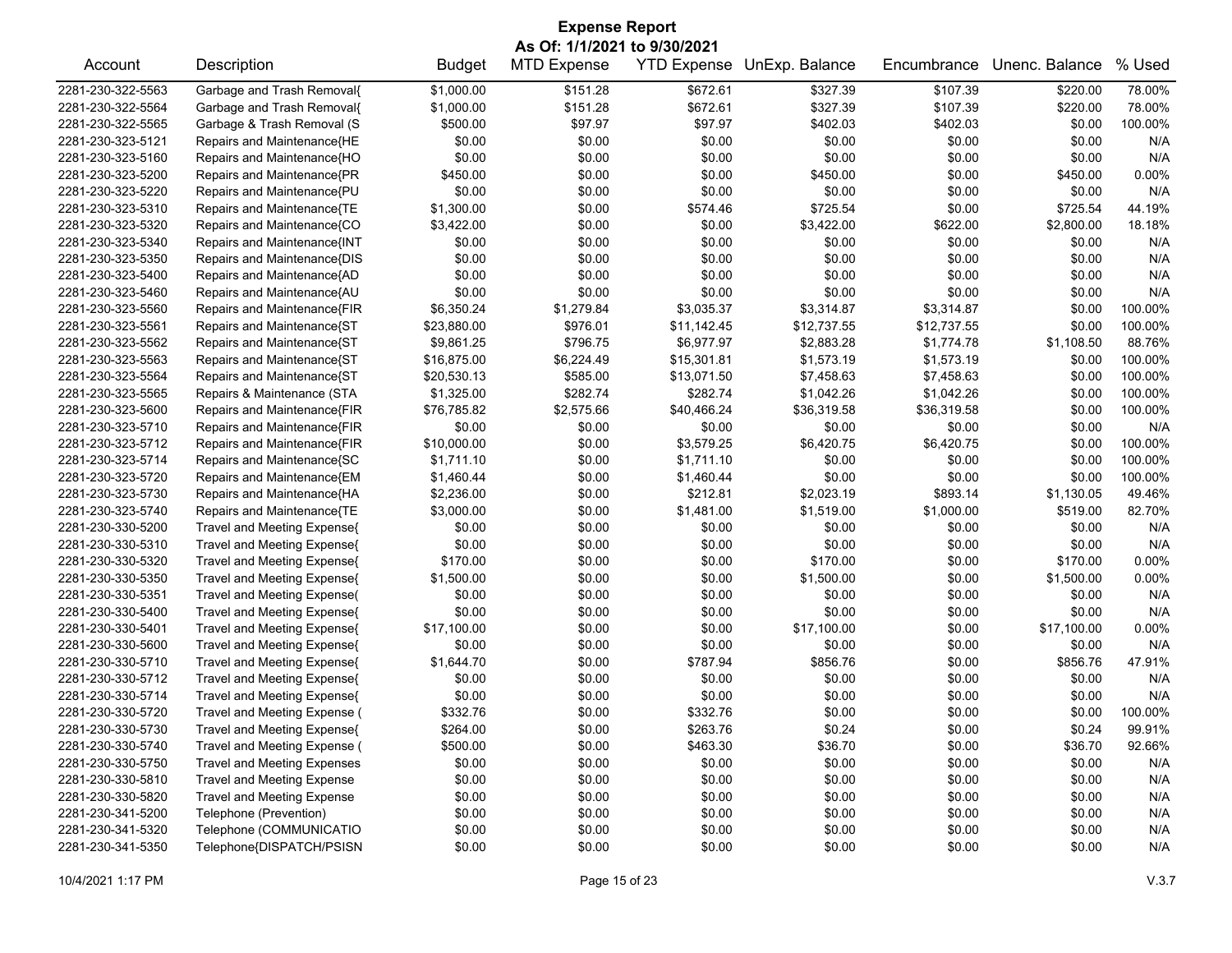## Account Description **Budget MTD Expense YTD Expense UnExp. Balance** Encumbrance Unenc. Balance % Used 2281-230-341-5560 Telephone{FIRE ADMINISTR \$1,400.87 \$155.15 \$1,087.96 \$312.91 \$312.91 \$0.00 100.00% 2281-230-341-5561 Telephone{STATION 61} \$0.00 \$0.00 \$0.00 \$0.00 \$0.00 \$0.00 N/A 2281-230-341-5562 Telephone{STATION 62} \$0.00 \$0.00 \$0.00 \$0.00 \$0.00 \$0.00 N/A 2281-230-341-5563 Telephone{STATION 63} \$0.00 \$0.00 \$0.00 \$0.00 \$0.00 \$0.00 N/A 2281-230-341-5564 Telephone{STATION 64} \$0.00 \$0.00 \$0.00 \$0.00 \$0.00 \$0.00 N/A 2281-230-341-5565 Telephone (STATION 65) \$0.00 \$0.00 \$0.00 \$0.00 \$0.00 \$0.00 N/A 2281-230-341-5999 Telephone (COST ALLOC/BU \$1,384.07 \$0.00 \$1,384.07 \$0.00 \$0.00 \$0.00 100.00% 2281-230-342-5400 Postage{ADMINISTRATION} \$2,580.00 \$0.00 \$2,080.00 \$500.00 \$0.00 \$500.00 80.62% 2281-230-342-5710 Postage (Fire Operations) \$0.00 \$0.00 \$0.00 \$0.00 \$0.00 \$0.00 N/A 2281-230-342-5714 Postage{SCBA} \$100.00 \$0.00 \$0.00 \$50.00 \$50.00 50.00% 2281-230-342-5730 Postage{HAZ MAT} \$120.00 \$0.00 \$120.00 \$28.26 \$91.74 23.55% 2281-230-343-5400 Postage Machine Rental{AD \$848.00 \$142.35 \$569.40 \$278.60 \$0.00 \$278.60 \$278.60 \$278.60 \$278 2281-230-344-5220 Printing{PUBLIC EDUCATIO \$0.00 \$0.00 \$0.00 \$0.00 \$0.00 \$0.00 N/A 2281-230-344-5400 Printing{ADMINISTRATION} \$458.40 \$0.00 \$458.40 \$0.00 \$0.00 \$0.00 100.00% 2281-230-344-5401 Printing (ADMINISTRATION: \$1,000.00 \$0.00 \$0.00 \$1,000.00 \$0.00 \$1,000.00 0.00% 2281-230-344-5460 Printing (AUXILIARY) \$0.00 \$0.00 \$0.00 \$0.00 \$0.00 \$0.00 N/A 2281-230-344-5720 Printing{EMS OPERATIONS} \$500.00 \$160.00 \$230.00 \$270.00 \$0.00 \$270.00 46.00% 2281-230-344-5820 Printing \$0.00 \$0.00 \$0.00 \$0.00 \$0.00 \$0.00 N/A 2281-230-345-5130 Advertising{FIRE: HUMAN R \$0.00 \$0.00 \$0.00 \$0.00 \$0.00 \$0.00 N/A 2281-230-345-5220 Advertising{PUBLIC EDUCAT \$0.00 \$0.00 \$0.00 \$0.00 \$0.00 \$0.00 N/A 2281-230-351-5560 Electricity{FIRE ADMINISTRA \$5,110.70 \$520.71 \$3,488.43 \$1,622.27 \$1,622.27 \$0.00 100.00% 2281-230-351-5561 Electricity{STATION 61} \$22,859.79 \$2,424.28 \$16,665.92 \$6,193.87 \$6,193.87 \$0.00 100.00% 2281-230-351-5562 Electricity{STATION 62} \$5,368.51 \$581.77 \$4,195.69 \$1,172.82 \$1,172.82 \$0.00 100.00% 2281-230-351-5563 Electricity{STATION 63} \$8,551.38 \$882.79 \$6,086.61 \$2,464.77 \$2,464.77 \$0.00 100.00% 2281-230-351-5564 Electricity{STATION 64} \$11,181.27 \$1,127.50 \$7,414.06 \$3,767.21 \$3,767.21 \$0.00 100.00% 2281-230-351-5565 Electricity (STATION 65) \$0.00 \$0.00 \$0.00 \$0.00 \$0.00 \$0.00 N/A 2281-230-352-5560 Water and Sewage{FIRE AD \$1,159.05 \$60.76 \$820.35 \$338.70 \$338.70 \$0.00 100.00% 2281-230-352-5561 Water and Sewage{STATION \$5,548.40 \$398.70 \$3,654.58 \$1,893.82 \$1,893.82 \$0.00 100.00% 2281-230-352-5562 Water and Sewage{STATION \$2,926.14 \$190.98 \$1,682.55 \$1,243.59 \$1,243.59 \$0.00 100.00% 2281-230-352-5563 Water and Sewage{STATION \$4,931.58 \$379.98 \$3,258.45 \$1,673.13 \$1,673.13 \$0.00 100.00% 2281-230-352-5564 Water and Sewage{STATION \$6,821.78 \$423.08 \$4,476.78 \$2,345.00 \$2,345.00 \$0.00 100.00% 2281-230-352-5565 Water & Sewage (STATION 6 \$0.00 \$0.00 \$0.00 \$0.00 \$0.00 \$0.00 N/A 2281-230-353-5560 Natural Gas{FIRE ADMINIST \$1,455.00 \$0.00 \$0.00 \$1,455.00 \$0.00 \$1,455.00 0.00% 2281-230-353-5561 Natural Gas{STATION 61} \$11,275.19 \$158.99 \$7,153.71 \$4,121.48 \$4,121.48 \$0.00 100.00% 2281-230-353-5562 Natural Gas{STATION 62} \$4,358.02 \$131.64 \$3,217.09 \$1,140.93 \$1,140.93 \$0.00 100.00% 2281-230-353-5563 Natural Gas{STATION 63} \$9,542.93 \$138.35 \$8,370.40 \$1,172.53 \$1,172.53 \$0.00 100.00% 2281-230-353-5564 Natural Gas{STATION 64} \$7,302.47 \$129.42 \$5,900.13 \$1,402.34 \$1,402.34 \$0.00 100.00% 2281-230-353-5565 Natural Gas (STATION 65) \$0.00 \$0.00 \$0.00 \$0.00 \$0.00 \$0.00 N/A 2281-230-360-5000 Contracted Services (Operati \$0.00 \$0.00 \$0.00 \$0.00 \$0.00 \$0.00 N/A 2281-230-360-5121 Contracted Services{HEALTH \$1,350.00 \$0.00 \$0.00 \$1,350.00 \$0.00 \$1,350.00 0.00% 2281-230-360-5130 Contracted Services{FIRE: H \$71,959.51 \$1,657.00 \$28,213.07 \$43,746.44 \$41,710.35 \$2,036.09 97.17% 2281-230-360-5200 Contracted Services (PREVE \$2,000.00 \$0.00 \$0.00 \$2,000.00 \$0.00 \$2,000.00 0.00% 2281-230-360-5310 Contracted Services{TECHN \$97,821.68 \$3,967.63 \$91,511.19 \$6,310.49 \$3,607.97 \$2,702.52 97.24% 2281-230-360-5320 Contracted Services{COMMU \$17,417.98 \$1,239.70 \$13,089.60 \$4,328.38 \$4,320.68 \$7.70 99.96% 2281-230-360-5340 Contracted Services{INTERO \$2,000.00 \$0.00 \$0.00 \$2,000.00 \$0.00 \$2,000.00 0.00% 2281-230-360-5350 Contracted Services{DISPAT \$203,375.00 \$0.00 \$203,002.08 \$372.92 \$372.92 \$0.00 100.00% **Expense Report As Of: 1/1/2021 to 9/30/2021**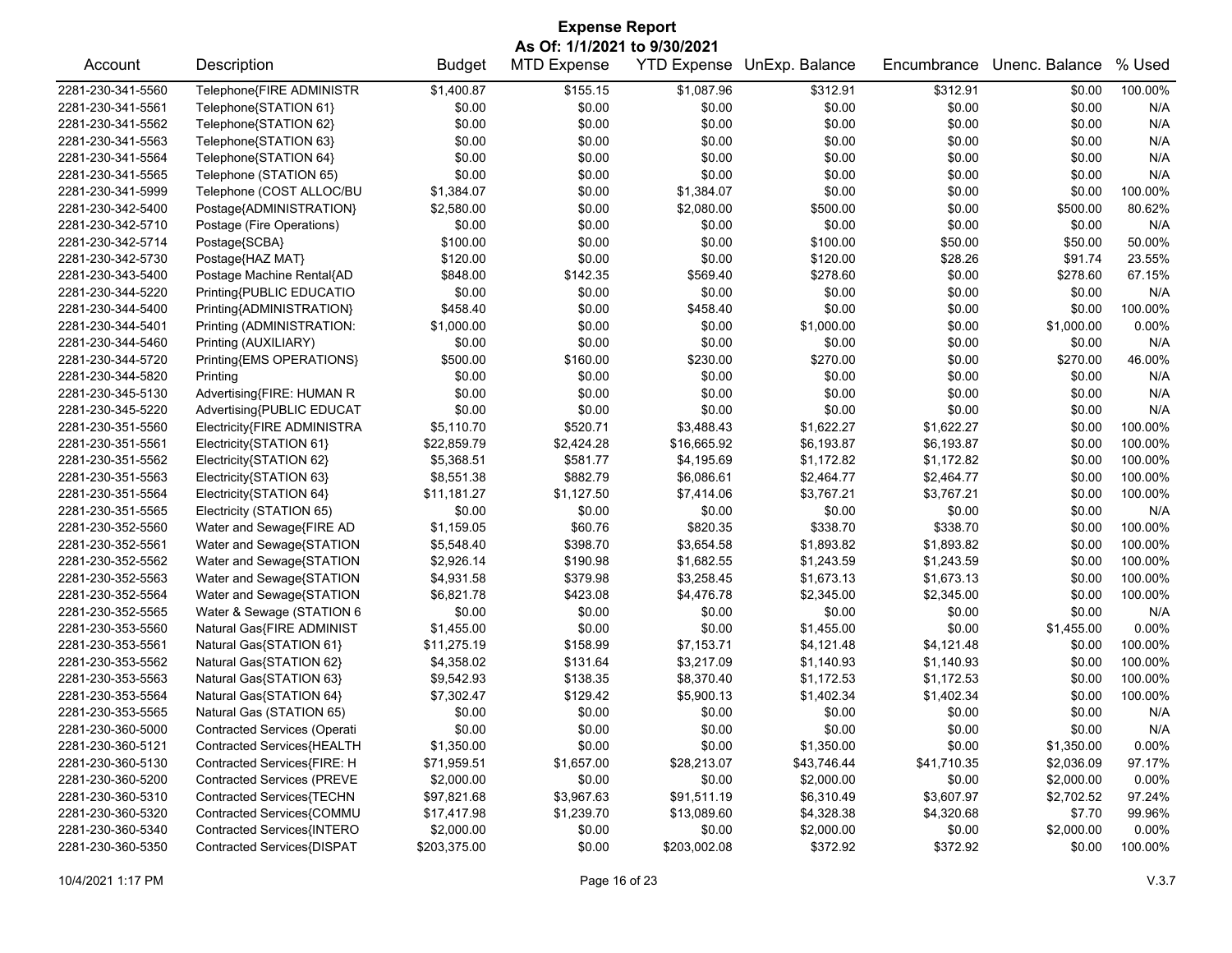|                   | <b>Expense Report</b><br>As Of: 1/1/2021 to 9/30/2021         |               |                    |              |                            |             |                |         |  |  |
|-------------------|---------------------------------------------------------------|---------------|--------------------|--------------|----------------------------|-------------|----------------|---------|--|--|
| Account           | Description                                                   | <b>Budget</b> | <b>MTD Expense</b> |              | YTD Expense UnExp. Balance | Encumbrance | Unenc. Balance | % Used  |  |  |
| 2281-230-360-5400 | Contracted Services{ADMINI                                    | \$21,454.23   | \$1,549.80         | \$12,051.80  | \$9,402.43                 | \$8,991.48  | \$410.95       | 98.08%  |  |  |
| 2281-230-360-5401 | Contracted Services{ADMINI                                    | \$36,000.00   | \$0.00             | \$27,520.00  | \$8,480.00                 | \$8,480.00  | \$0.00         | 100.00% |  |  |
| 2281-230-360-5451 | Contracted Services{EMS BIL                                   | \$71,500.00   | \$4,991.98         | \$56,471.36  | \$15,028.64                | \$15,028.25 | \$0.39         | 100.00% |  |  |
| 2281-230-360-5460 | <b>Contracted Services (AUXILI</b>                            | \$0.00        | \$0.00             | \$0.00       | \$0.00                     | \$0.00      | \$0.00         | N/A     |  |  |
| 2281-230-360-5560 | Contracted Services (FIRE A                                   | \$3,882.62    | \$396.90           | \$2,849.00   | \$1,033.62                 | \$551.00    | \$482.62       | 87.57%  |  |  |
| 2281-230-360-5561 | Contracted Services{STATIO                                    | \$2,500.00    | \$0.00             | \$180.50     | \$2,319.50                 | \$0.00      | \$2,319.50     | 7.22%   |  |  |
| 2281-230-360-5562 | Contracted Services{STATIO                                    | \$2,000.00    | \$0.00             | \$45.22      | \$1,954.78                 | \$0.00      | \$1,954.78     | 2.26%   |  |  |
| 2281-230-360-5563 | Contracted Services{STATIO                                    | \$2,500.00    | \$0.00             | \$220.66     | \$2,279.34                 | \$0.00      | \$2,279.34     | 8.83%   |  |  |
| 2281-230-360-5564 | Contracted Services{STATIO                                    | \$2,500.00    | \$0.00             | \$266.77     | \$2,233.23                 | \$0.00      | \$2,233.23     | 10.67%  |  |  |
| 2281-230-360-5565 | Contracted Services (STATIO                                   | \$0.00        | \$0.00             | \$0.00       | \$0.00                     | \$0.00      | \$0.00         | N/A     |  |  |
| 2281-230-360-5600 | Contracted Services (FIRE A                                   | \$900.00      | \$0.00             | \$900.00     | \$0.00                     | \$0.00      | \$0.00         | 100.00% |  |  |
| 2281-230-360-5712 | <b>Contracted Services (FIRE G</b>                            | \$33,525.00   | \$0.00             | \$33,325.00  | \$200.00                   | \$200.00    | \$0.00         | 100.00% |  |  |
| 2281-230-360-5714 | Contracted Services{SCBA}                                     | \$17,000.00   | \$0.00             | \$2,493.00   | \$14,507.00                | \$9,415.00  | \$5,092.00     | 70.05%  |  |  |
| 2281-230-360-5720 | Contracted Services{EMS OP                                    | \$82,609.04   | \$3,421.70         | \$52,328.29  | \$30,280.75                | \$16,123.36 | \$14,157.39    | 82.86%  |  |  |
| 2281-230-360-5730 | Contracted Services{HAZ MA                                    | \$3,000.00    | \$0.00             | \$0.00       | \$3,000.00                 | \$0.00      | \$3,000.00     | 0.00%   |  |  |
| 2281-230-360-5740 | Contracted Services{TECHNI                                    | \$3,300.00    | \$0.00             | \$1,672.00   | \$1,628.00                 | \$0.00      | \$1,628.00     | 50.67%  |  |  |
| 2281-230-360-5820 | Contracted Services{EMS TR                                    | \$0.00        | \$0.00             | \$0.00       | \$0.00                     | \$0.00      | \$0.00         | N/A     |  |  |
| 2281-230-360-5999 | Contracted Services{FIRE: C                                   | \$58,274.69   | \$3,788.33         | \$36,720.97  | \$21,553.72                | \$21,553.72 | \$0.00         | 100.00% |  |  |
| 2281-230-361-5310 | Software As A Service(Techn                                   | \$2,000.00    | \$0.00             | \$0.00       | \$2,000.00                 | \$1,975.62  | \$24.38        | 98.78%  |  |  |
| 2281-230-361-5350 | Software As A Service(Dispat                                  | \$0.00        | \$0.00             | \$0.00       | \$0.00                     | \$0.00      | \$0.00         | N/A     |  |  |
| 2281-230-382-5400 | Liability Insurance Premiums{                                 | \$88,239.86   | \$2,131.00         | \$88,239.86  | \$0.00                     | \$0.00      | \$0.00         | 100.00% |  |  |
| 2281-230-410-5400 | Office Supplies{ADMINISTRA                                    | \$2,238.67    | \$399.98           | \$1,704.78   | \$533.89                   | \$478.05    | \$55.84        | 97.51%  |  |  |
| 2281-230-420-5000 | <b>Operating Supplies (Operatio</b>                           | \$45.00       | \$0.00             | \$45.00      | \$0.00                     | \$0.00      | \$0.00         | 100.00% |  |  |
| 2281-230-420-5130 | Operating Supplies (Human R                                   | \$0.00        | \$0.00             | \$0.00       | \$0.00                     | \$0.00      | \$0.00         | N/A     |  |  |
| 2281-230-420-5170 |                                                               | \$20,076.15   | \$454.72           | \$11,461.78  | \$8,614.37                 | \$4,935.86  | \$3,678.51     | 81.68%  |  |  |
| 2281-230-420-5200 | Operating Supplies{UNIFOR<br><b>Operating Supplies{PREVEN</b> | \$200.00      | \$0.00             | \$192.24     | \$7.76                     | \$0.00      | \$7.76         | 96.12%  |  |  |
| 2281-230-420-5220 |                                                               | \$3,000.00    | \$0.00             | \$0.00       | \$3,000.00                 | \$2,845.00  | \$155.00       | 94.83%  |  |  |
|                   | Operating Supplies{PUBLIC E                                   |               |                    |              |                            |             |                | 100.00% |  |  |
| 2281-230-420-5310 | Operating Supplies{TECHNO                                     | \$2,167.69    | \$0.00             | \$1,455.19   | \$712.50                   | \$712.50    | \$0.00         |         |  |  |
| 2281-230-420-5400 | <b>Operating Supplies{ADMINIS</b>                             | \$2,228.38    | \$15.98            | \$2,211.46   | \$16.92                    | \$0.00      | \$16.92        | 99.24%  |  |  |
| 2281-230-420-5460 | Operating Supplies{AUXILIAR                                   | \$4,250.00    | \$93.96            | \$1,005.12   | \$3,244.88                 | \$656.06    | \$2,588.82     | 39.09%  |  |  |
| 2281-230-420-5530 | NoDescription                                                 | \$0.00        | \$0.00             | \$0.00       | \$0.00                     | \$0.00      | \$0.00         | N/A     |  |  |
| 2281-230-420-5560 | Operating Supplies{FIRE AD                                    | \$3,100.00    | \$4.44             | \$1,073.70   | \$2,026.30                 | \$1,660.39  | \$365.91       | 88.20%  |  |  |
| 2281-230-420-5561 | Operating Supplies{STATION                                    | \$8,448.11    | \$378.01           | \$4,952.61   | \$3,495.50                 | \$3,446.56  | \$48.94        | 99.42%  |  |  |
| 2281-230-420-5562 | Operating Supplies{STATION                                    | \$5,066.65    | \$68.42            | \$2,054.32   | \$3,012.33                 | \$2,588.28  | \$424.05       | 91.63%  |  |  |
| 2281-230-420-5563 | Operating Supplies{STATION                                    | \$7,449.68    | \$114.68           | \$3,398.96   | \$4,050.72                 | \$3,685.95  | \$364.77       | 95.10%  |  |  |
| 2281-230-420-5564 | Operating Supplies{STATION                                    | \$8,105.90    | \$0.00             | \$5,740.48   | \$2,365.42                 | \$2,076.15  | \$289.27       | 96.43%  |  |  |
| 2281-230-420-5565 | <b>Operating Supplies (STATIO</b>                             | \$3,000.00    | \$131.40           | \$131.40     | \$2,868.60                 | \$2,069.50  | \$799.10       | 73.36%  |  |  |
| 2281-230-420-5600 | Operating Supplies{FIRE APP                                   | \$150,677.09  | \$12,898.18        | \$117,509.97 | \$33,167.12                | \$32,404.88 | \$762.24       | 99.49%  |  |  |
| 2281-230-420-5710 | Operating Supplies{FIRE OP                                    | \$3,726.61    | \$0.00             | \$2,990.92   | \$735.69                   | \$0.00      | \$735.69       | 80.26%  |  |  |
| 2281-230-420-5712 | Operating Supplies{FIRE GE                                    | \$3,267.95    | \$0.00             | \$649.45     | \$2,618.50                 | \$0.00      | \$2,618.50     | 19.87%  |  |  |
| 2281-230-420-5714 | Operating Supplies{SCBA}                                      | \$2,000.00    | \$0.00             | \$0.00       | \$2,000.00                 | \$42.75     | \$1,957.25     | 2.14%   |  |  |
| 2281-230-420-5717 | <b>Operating Supplies{SAFETY</b>                              | \$0.00        | \$0.00             | \$0.00       | \$0.00                     | \$0.00      | \$0.00         | N/A     |  |  |
| 2281-230-420-5720 | Operating Supplies{EMS OPE                                    | \$37,730.87   | \$1,572.22         | \$30,002.05  | \$7,728.82                 | \$7,300.85  | \$427.97       | 98.87%  |  |  |
| 2281-230-420-5730 | Operating Supplies{HAZ MAT                                    | \$1,254.11    | \$0.00             | \$1,254.11   | \$0.00                     | \$0.00      | \$0.00         | 100.00% |  |  |
| 2281-230-420-5740 | <b>Operating Supplies{TECHNIC</b>                             | \$805.00      | \$0.00             | \$797.40     | \$7.60                     | \$0.00      | \$7.60         | 99.06%  |  |  |
| 2281-230-420-5750 | <b>Operating Supplies{HONORS</b>                              | \$2,979.58    | $(\$424.00)$       | \$2,409.10   | \$570.48                   | \$22.00     | \$548.48       | 81.59%  |  |  |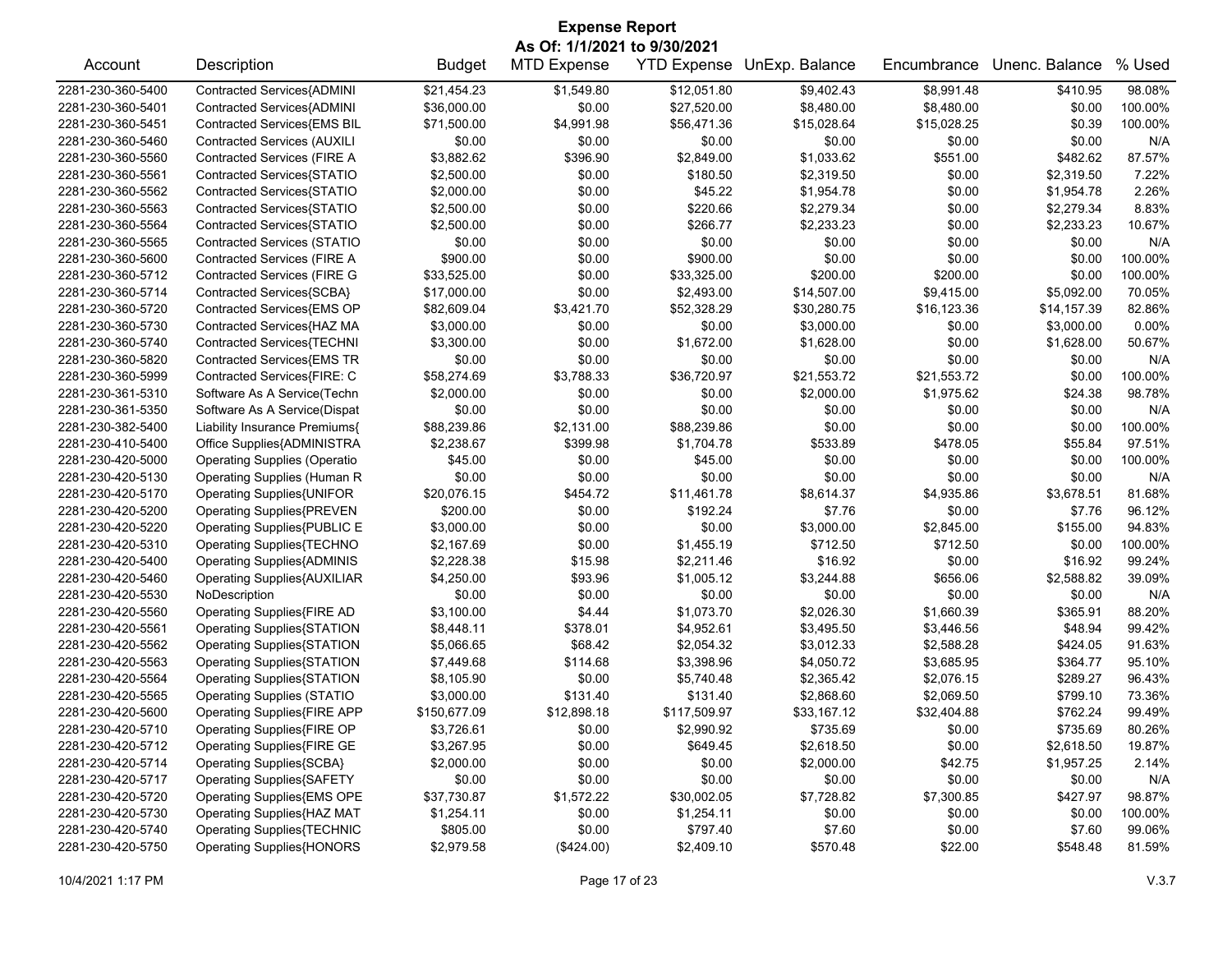| <b>Expense Report</b> |                               |               |                              |                    |                |             |                |          |  |
|-----------------------|-------------------------------|---------------|------------------------------|--------------------|----------------|-------------|----------------|----------|--|
|                       |                               |               | As Of: 1/1/2021 to 9/30/2021 |                    |                |             |                |          |  |
| Account               | Description                   | <b>Budget</b> | <b>MTD Expense</b>           | <b>YTD Expense</b> | UnExp. Balance | Encumbrance | Unenc. Balance | % Used   |  |
| 2281-230-420-5810     | <b>Operating Supplies</b>     | \$0.00        | \$0.00                       | \$0.00             | \$0.00         | \$0.00      | \$0.00         | N/A      |  |
| 2281-230-420-5820     | <b>Operating Supplies</b>     | \$0.00        | \$0.00                       | \$0.00             | \$0.00         | \$0.00      | \$0.00         | N/A      |  |
| 2281-230-421-5600     | Fuel(Fire Apparatus)          | \$0.00        | \$0.00                       | \$0.00             | \$0.00         | \$0.00      | \$0.00         | N/A      |  |
| 2281-230-430-5121     | Small Tools and Minor Equip   | \$0.00        | \$0.00                       | \$0.00             | \$0.00         | \$0.00      | \$0.00         | N/A      |  |
| 2281-230-430-5160     | Small Tools and Minor Equip   | \$12,585.93   | \$0.00                       | \$11,503.98        | \$1,081.95     | \$834.17    | \$247.78       | 98.03%   |  |
| 2281-230-430-5200     | Small Tools and Minor Equip   | \$2,928.00    | \$0.00                       | \$89.98            | \$2,838.02     | \$371.25    | \$2,466.77     | 15.75%   |  |
| 2281-230-430-5220     | Small Tools and Minor Equip   | \$926.00      | \$0.00                       | \$0.00             | \$926.00       | \$0.00      | \$926.00       | 0.00%    |  |
| 2281-230-430-5310     | Small Tools and Minor Equip   | \$3,240.55    | \$0.00                       | \$1,548.67         | \$1,691.88     | \$1,591.00  | \$100.88       | 96.89%   |  |
| 2281-230-430-5320     | Small Tools and Minor Equip   | \$8,914.17    | \$0.00                       | \$8,914.17         | \$0.00         | \$0.00      | \$0.00         | 100.00%  |  |
| 2281-230-430-5340     | Small Tools and Minor Equip   | \$2,500.00    | \$0.00                       | \$0.00             | \$2,500.00     | \$0.00      | \$2,500.00     | 0.00%    |  |
| 2281-230-430-5350     | Small Tools and Minor Equip   | \$0.00        | \$0.00                       | \$0.00             | \$0.00         | \$0.00      | \$0.00         | N/A      |  |
| 2281-230-430-5400     | Small Tools and Minor Equip   | \$1,033.90    | \$0.00                       | \$1,033.90         | \$0.00         | \$0.00      | \$0.00         | 100.00%  |  |
| 2281-230-430-5460     | Small Tools and Minor Equip   | \$1,100.00    | \$0.00                       | \$0.00             | \$1,100.00     | \$0.00      | \$1,100.00     | 0.00%    |  |
| 2281-230-430-5600     | Small Tools and Minor Equip   | \$5,295.38    | \$0.00                       | \$3,935.38         | \$1,360.00     | \$1,360.00  | \$0.00         | 100.00%  |  |
| 2281-230-430-5710     | Small Tools and Minor Equip   | \$16,760.00   | \$349.28                     | \$1,096.15         | \$15,663.85    | \$171.42    | \$15,492.43    | 7.56%    |  |
| 2281-230-430-5712     | Small Tools and Minor Equip   | \$9,000.00    | \$0.00                       | \$4,557.75         | \$4,442.25     | \$0.00      | \$4,442.25     | 50.64%   |  |
| 2281-230-430-5714     | Small Tools and Minor Equip   | \$3,000.00    | \$0.00                       | \$0.00             | \$3,000.00     | \$0.00      | \$3,000.00     | $0.00\%$ |  |
| 2281-230-430-5720     | Small Tools and Minor Equip   | \$6,143.00    | \$90.95                      | \$5,733.95         | \$409.05       | \$409.05    | \$0.00         | 100.00%  |  |
| 2281-230-430-5730     | Small Tools and Minor Equip   | \$1,500.00    | \$0.00                       | \$0.00             | \$1,500.00     | \$885.12    | \$614.88       | 59.01%   |  |
| 2281-230-430-5740     | Small Tools and Minor Equip   | \$2,684.30    | \$0.00                       | \$1,678.02         | \$1,006.28     | \$1,000.00  | \$6.28         | 99.77%   |  |
| 2281-230-430-5810     | Small Tools and Minor Equip   | \$0.00        | \$0.00                       | \$0.00             | \$0.00         | \$0.00      | \$0.00         | N/A      |  |
| 2281-230-430-5820     | Small Tools and Minor Equip   | \$0.00        | \$0.00                       | \$0.00             | \$0.00         | \$0.00      | \$0.00         | N/A      |  |
| 2281-230-440-5310     | Software(Technology)          | \$6,700.00    | \$0.00                       | \$6,700.00         | \$0.00         | \$0.00      | \$0.00         | 100.00%  |  |
| 2281-230-440-5320     | Software(Communications)      | \$0.00        | \$0.00                       | \$0.00             | \$0.00         | \$0.00      | \$0.00         | N/A      |  |
| 2281-230-440-5350     | Software(Dispatch/PSISN)      | \$0.00        | \$0.00                       | \$0.00             | \$0.00         | \$0.00      | \$0.00         | N/A      |  |
| 2281-230-490-5710     | Other - Supplies and Material | \$0.00        | \$0.00                       | \$0.00             | \$0.00         | \$0.00      | \$0.00         | N/A      |  |
| 2281-230-490-5712     | Other - Supplies and Material | \$0.00        | \$0.00                       | \$0.00             | \$0.00         | \$0.00      | \$0.00         | N/A      |  |
| 2281-230-490-5720     | Other - Supplies and Material | \$0.00        | \$0.00                       | \$0.00             | \$0.00         | \$0.00      | \$0.00         | N/A      |  |
| 2281-230-490-5750     | Other - Supplies and Material | \$0.00        | \$0.00                       | \$0.00             | \$0.00         | \$0.00      | \$0.00         | N/A      |  |
| 2281-230-519-5200     | Other - Dues and Fees{PREV    | \$1,640.50    | \$0.00                       | \$0.00             | \$1,640.50     | \$1,640.50  | \$0.00         | 100.00%  |  |
| 2281-230-519-5350     | Other - Dues and Fees{DISP    | \$1,012.00    | \$0.00                       | \$851.00           | \$161.00       | \$161.00    | \$0.00         | 100.00%  |  |
| 2281-230-519-5400     | Other - Dues and Fees{ADMI    | \$1,865.00    | \$1,850.00                   | \$1,865.00         | \$0.00         | \$0.00      | \$0.00         | 100.00%  |  |
| 2281-230-519-5401     | Other - Dues and Fees (ADMI   | \$8,280.00    | \$0.00                       | \$7,500.00         | \$780.00       | \$300.00    | \$480.00       | 94.20%   |  |
| 2281-230-519-5460     | Other - Dues and Fees{AUXIL   | \$450.00      | \$0.00                       | \$0.00             | \$450.00       | \$0.00      | \$450.00       | 0.00%    |  |
| 2281-230-519-5720     | Other - Dues and Fees{EMS     | \$2,124.00    | \$0.00                       | \$937.50           | \$1,186.50     | \$0.00      | \$1,186.50     | 44.14%   |  |
| 2281-230-519-5730     | Other - Dues and Fees{HAZ     | \$1,400.00    | \$0.00                       | \$1,306.68         | \$93.32        | \$0.00      | \$93.32        | 93.33%   |  |
| 2281-230-599-5121     | Other - Other Expenses (Heal  | \$0.00        | \$0.00                       | \$0.00             | \$0.00         | \$0.00      | \$0.00         | N/A      |  |
| 2281-230-599-5200     | Other - Other Expenses{PRE    | \$0.00        | \$0.00                       | \$0.00             | \$0.00         | \$0.00      | \$0.00         | N/A      |  |
| 2281-230-599-5400     | Other - Other Expenses{ADMI   | \$1,030.00    | \$1.34                       | \$39.73            | \$990.27       | \$116.66    | \$873.61       | 15.18%   |  |
| 2281-230-599-5451     | Other - Other Expenses{EMS    | \$0.00        | \$0.00                       | \$0.00             | \$0.00         | \$0.00      | \$0.00         | N/A      |  |
| 2281-230-720-5560     | Buildings{FIRE ADMINISTRA     | \$0.00        | \$0.00                       | \$0.00             | \$0.00         | \$0.00      | \$0.00         | N/A      |  |
| 2281-230-720-5561     | Buildings{STATION 61}         | \$0.00        | \$0.00                       | \$0.00             | \$0.00         | \$0.00      | \$0.00         | N/A      |  |
| 2281-230-720-5563     | Buildings{STATION 63}         | \$0.00        | \$0.00                       | \$0.00             | \$0.00         | \$0.00      | \$0.00         | N/A      |  |
| 2281-230-730-5560     | Improvement of Sites{FIRE A   | \$0.00        | \$0.00                       | \$0.00             | \$0.00         | \$0.00      | \$0.00         | N/A      |  |
| 2281-230-730-5561     | Improvement of Sites{STATIO   | \$0.00        | \$0.00                       | \$0.00             | \$0.00         | \$0.00      | \$0.00         | N/A      |  |
| 2281-230-730-5562     | Improvement of Sites{STATIO   | \$0.00        | \$0.00                       | \$0.00             | \$0.00         | \$0.00      | \$0.00         | N/A      |  |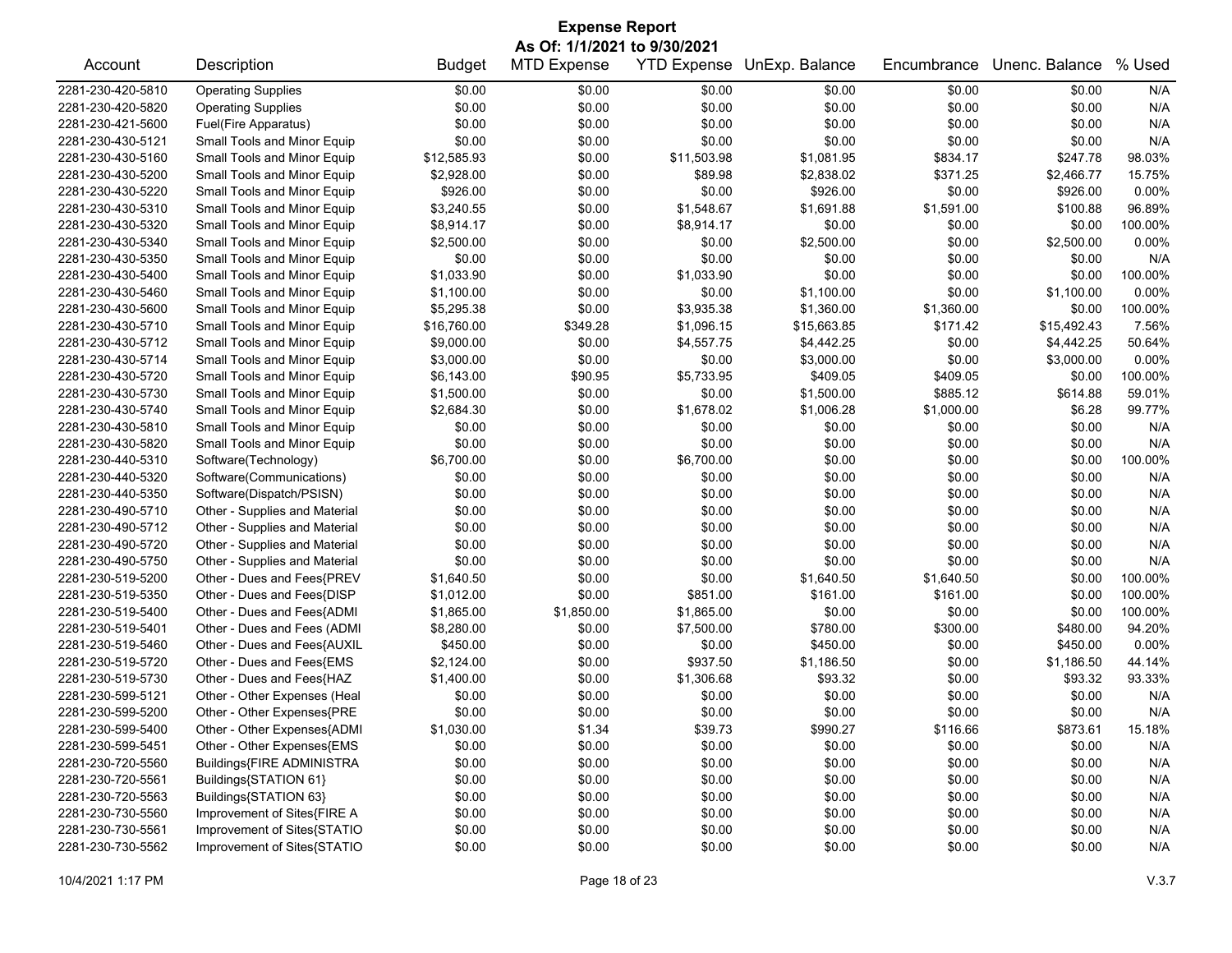| <b>Expense Report</b>       |                                      |                |                              |                    |                |                 |                |          |  |
|-----------------------------|--------------------------------------|----------------|------------------------------|--------------------|----------------|-----------------|----------------|----------|--|
|                             |                                      |                | As Of: 1/1/2021 to 9/30/2021 |                    |                |                 |                |          |  |
| Account                     | Description                          | <b>Budget</b>  | <b>MTD Expense</b>           | <b>YTD Expense</b> | UnExp. Balance | Encumbrance     | Unenc. Balance | % Used   |  |
| 2281-230-730-5563           | Improvement of Sites{STATIO          | \$0.00         | \$0.00                       | \$0.00             | \$0.00         | \$0.00          | \$0.00         | N/A      |  |
| 2281-230-730-5564           | Improvement of Sites{STATIO          | \$0.00         | \$0.00                       | \$0.00             | \$0.00         | \$0.00          | \$0.00         | N/A      |  |
| 2281-230-740-5121           | Machinery, Equipment and Fu          | \$0.00         | \$0.00                       | \$0.00             | \$0.00         | \$0.00          | \$0.00         | N/A      |  |
| 2281-230-740-5160           | Machinery, Equipment and Fu          | \$2,719.65     | \$0.00                       | \$0.00             | \$2,719.65     | \$0.00          | \$2,719.65     | $0.00\%$ |  |
| 2281-230-740-5200           | Machinery, Equipment and Fu          | \$0.00         | \$0.00                       | \$0.00             | \$0.00         | \$0.00          | \$0.00         | N/A      |  |
| 2281-230-740-5310           | Machinery, Equipment and Fu          | \$0.00         | \$0.00                       | \$0.00             | \$0.00         | \$0.00          | \$0.00         | N/A      |  |
| 2281-230-740-5320           | Machinery, Equipment and Fu          | \$0.00         | \$0.00                       | \$0.00             | \$0.00         | \$0.00          | \$0.00         | N/A      |  |
| 2281-230-740-5350           | Machinery, Equipment and Fu          | \$0.00         | \$0.00                       | \$0.00             | \$0.00         | \$0.00          | \$0.00         | N/A      |  |
| 2281-230-740-5400           | Machinery, Equipment and Fu          | \$0.00         | \$0.00                       | \$0.00             | \$0.00         | \$0.00          | \$0.00         | N/A      |  |
| 2281-230-740-5460           | Machinery, Equipment and Fu          | \$0.00         | \$0.00                       | \$0.00             | \$0.00         | \$0.00          | \$0.00         | N/A      |  |
| 2281-230-740-5561           | Machinery, Equipment and Fu          | \$0.00         | \$0.00                       | \$0.00             | \$0.00         | \$0.00          | \$0.00         | N/A      |  |
| 2281-230-740-5600           | Machinery, Equipment and Fu          | \$0.00         | \$0.00                       | \$0.00             | \$0.00         | \$0.00          | \$0.00         | N/A      |  |
| 2281-230-740-5710           | Machinery, Equipment and Fu          | \$12,209.78    | \$0.00                       | \$12,209.78        | \$0.00         | \$0.00          | \$0.00         | 100.00%  |  |
| 2281-230-740-5712           | Machinery, Equipment and Fu          | \$49,836.00    | \$0.00                       | \$8,946.00         | \$40,890.00    | \$40,890.00     | \$0.00         | 100.00%  |  |
| 2281-230-740-5720           | Machinery, Equipment and Fu          | \$18,428.20    | \$0.00                       | \$12,027.00        | \$6,401.20     | \$6,401.20      | \$0.00         | 100.00%  |  |
| 2281-230-740-5730           | Machinery, Equipment and Fu          | \$0.00         | \$0.00                       | \$0.00             | \$0.00         | \$0.00          | \$0.00         | N/A      |  |
| 2281-230-740-5740           | Machinery, Equipment and Fu          | \$18,422.55    | \$0.00                       | \$18,422.55        | \$0.00         | \$0.00          | \$0.00         | 100.00%  |  |
| 2281-230-750-5460           | Motor Vehicles{AUXILIARY}            | \$0.00         | \$0.00                       | \$0.00             | \$0.00         | \$0.00          | \$0.00         | N/A      |  |
| 2281-230-750-5600           | Motor Vehicles{FIRE APPAR            | \$0.00         | \$0.00                       | \$0.00             | \$0.00         | \$0.00          | \$0.00         | N/A      |  |
|                             | <b>EMS Totals:</b>                   | \$1,772,495.47 | \$70,428.12                  | \$1,208,108.65     | \$564,386.82   | \$404,508.95    | \$159,877.87   | 90.98%   |  |
| <b>Transfers</b>            |                                      |                |                              |                    |                |                 |                |          |  |
| 2281-910-910-5000           | Transfers - Out                      | \$0.00         | \$0.00                       | \$0.00             | \$0.00         | \$0.00          | \$0.00         | N/A      |  |
| 2281-910-910-5999           | Transfers - Out (FIRE: COST          | \$0.00         | \$0.00                       | \$0.00             | \$0.00         | \$0.00          | \$0.00         | N/A      |  |
|                             | Transfers Totals:                    | \$0.00         | \$0.00                       | \$0.00             | \$0.00         | \$0.00          | \$0.00         | N/A      |  |
| <b>Contingencies</b>        |                                      |                |                              |                    |                |                 |                |          |  |
| 2281-930-930-5999           | Contingencies (FIRE: COST            | \$498.95       | \$0.00                       | \$0.00             | \$498.95       | \$0.00          | \$498.95       | 0.00%    |  |
|                             | <b>Contingencies Totals:</b>         | \$498.95       | \$0.00                       | \$0.00             | \$498.95       | \$0.00          | \$498.95       | 0.00%    |  |
| <b>Other Financing Uses</b> |                                      |                |                              |                    |                |                 |                |          |  |
| 2281-990-990-5999           | <b>Budget Stabilization (FIRE: C</b> | \$45,746.32    | \$0.00                       | \$0.00             | \$45,746.32    | \$0.00          | \$45,746.32    | 0.00%    |  |
|                             | Other Financing Uses Totals:         | \$45,746.32    | \$0.00                       | \$0.00             | \$45,746.32    | \$0.00          | \$45,746.32    | 0.00%    |  |
| 2281 Total:                 |                                      | \$1,818,740.74 | \$70,428.12                  | \$1,208,108.65     | \$610,632.09   | \$404,508.95    | \$206,123.14   | 88.67%   |  |
| 2901                        | <b>FEMA Airpack</b>                  |                |                              |                    |                | Target Percent: | 75.00%         |          |  |
| Fire                        |                                      |                |                              |                    |                |                 |                |          |  |
| 2901-220-740-5714           | Machinery, Equipment and Fu          | \$446,325.00   | \$0.00                       | \$0.00             | \$446,325.00   | \$405,750.00    | \$40,575.00    | 90.91%   |  |
|                             | Fire Totals:                         | \$446,325.00   | \$0.00                       | \$0.00             | \$446.325.00   | \$405,750.00    | \$40,575.00    | 90.91%   |  |
| <b>Contingencies</b>        |                                      |                |                              |                    |                |                 |                |          |  |
| 2901-930-930-0000           | Contingencies                        | \$0.00         | \$0.00                       | \$0.00             | \$0.00         | \$0.00          | \$0.00         | N/A      |  |
|                             | Contingencies Totals:                | \$0.00         | \$0.00                       | \$0.00             | \$0.00         | \$0.00          | \$0.00         | N/A      |  |
| 2901 Total:                 |                                      | \$446,325.00   | \$0.00                       | \$0.00             | \$446,325.00   | \$405,750.00    | \$40,575.00    | 90.91%   |  |
| 2902                        | <b>FEMA Reimbursements: Local</b>    |                |                              |                    |                | Target Percent: | 75.00%         |          |  |
| <b>Contingencies</b>        |                                      |                |                              |                    |                |                 |                |          |  |
| 2902-930-930-0000           | Contingencies                        | \$223,967.94   | \$0.00                       | \$0.00             | \$223,967.94   | \$0.00          | \$223,967.94   | 0.00%    |  |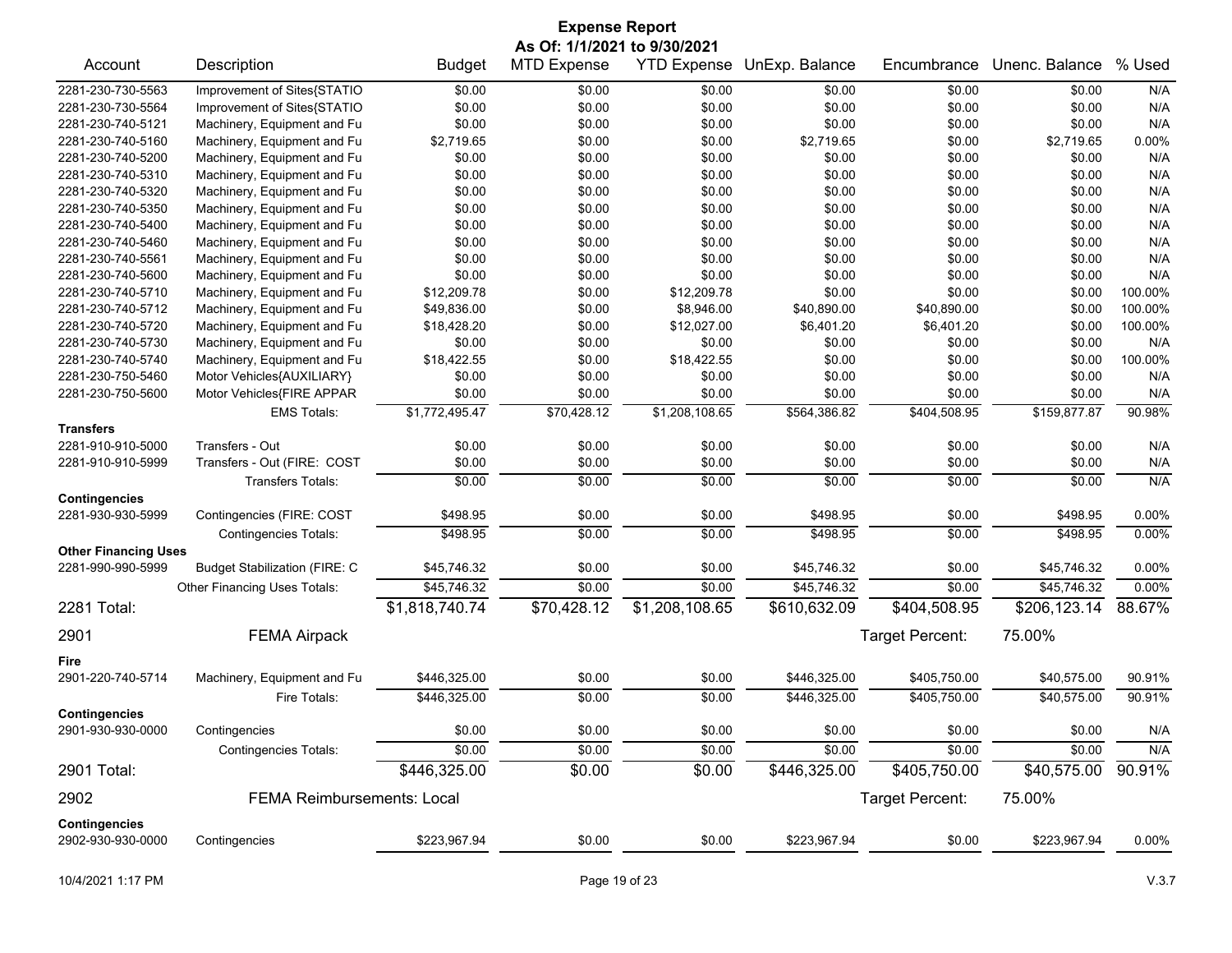|                   |                                 |                | <b>Expense Report</b>                              |                    |                |                        |                |           |
|-------------------|---------------------------------|----------------|----------------------------------------------------|--------------------|----------------|------------------------|----------------|-----------|
| Account           | Description                     | <b>Budget</b>  | As Of: 1/1/2021 to 9/30/2021<br><b>MTD Expense</b> | <b>YTD Expense</b> | UnExp. Balance | Encumbrance            | Unenc. Balance | % Used    |
|                   | <b>Contingencies Totals:</b>    | \$223,967.94   | \$0.00                                             | \$0.00             | \$223,967.94   | \$0.00                 | \$223,967.94   | 0.00%     |
| 2902 Total:       |                                 | \$223,967.94   | \$0.00                                             | \$0.00             | \$223,967.94   | \$0.00                 | \$223,967.94   | 0.00%     |
| 2903              | Paying Accumulated Leave        |                |                                                    |                    |                | Target Percent:        | 75.00%         |           |
| Fire              |                                 |                |                                                    |                    |                |                        |                |           |
| 2903-220-190-5112 | Other - Salaries{WAGES & B      | \$47,920.00    | \$0.00                                             | \$0.00             | \$47,920.00    | \$0.00                 | \$47,920.00    | 0.00%     |
| 2903-220-211-5112 | Ohio Public Employees Retire    | \$0.00         | \$0.00                                             | \$0.00             | \$0.00         | \$0.00                 | \$0.00         | N/A       |
| 2903-220-213-5112 | Medicare{WAGES & BENEFI         | \$0.00         | \$0.00                                             | \$0.00             | \$0.00         | \$0.00                 | \$0.00         | N/A       |
| 2903-220-215-5112 | Ohio Police and Fire Pension    | \$0.00         | \$0.00                                             | \$0.00             | \$0.00         | \$0.00                 | \$0.00         | N/A       |
| 2903-220-221-5112 | Medical/Hospitalization (WAG    | \$0.00         | \$0.00                                             | \$0.00             | \$0.00         | \$0.00                 | \$0.00         | N/A       |
| 2903-220-222-5112 | Life Insurance (WAGES AND       | \$0.00         | \$0.00                                             | \$0.00             | \$0.00         | \$0.00                 | \$0.00         | N/A       |
| 2903-220-223-5112 | Dental Insurance (WAGES A       | \$0.00         | \$0.00                                             | \$0.00             | \$0.00         | \$0.00                 | \$0.00         | N/A       |
| 2903-220-230-5112 | Workers' Compensation(WAG       | \$0.00         | \$0.00                                             | \$0.00             | \$0.00         | \$0.00                 | \$0.00         | N/A       |
|                   | Fire Totals:                    | \$47,920.00    | \$0.00                                             | \$0.00             | \$47,920.00    | \$0.00                 | \$47,920.00    | 0.00%     |
| 2903 Total:       |                                 | \$47,920.00    | \$0.00                                             | \$0.00             | \$47,920.00    | \$0.00                 | \$47,920.00    | 0.00%     |
| 2904              | SAFER Grant: 2017 Funding Cycle |                |                                                    |                    |                | <b>Target Percent:</b> | 75.00%         |           |
| Fire              |                                 |                |                                                    |                    |                |                        |                |           |
| 2904-220-190-5112 | Other - Salaries{WAGES & B      | \$1,914,440.45 | \$47,069.48                                        | \$457,766.49       | \$1,456,673.96 | \$0.00                 | \$1,456,673.96 | 23.91%    |
| 2904-220-213-5112 | Medicare{WAGES & BENEFI         | \$8,382.00     | \$654.29                                           | \$5,976.81         | \$2,405.19     | \$0.00                 | \$2,405.19     | 71.31%    |
| 2904-220-215-5112 | Ohio Police and Fire Pension    | \$138,741.00   | \$11,264.87                                        | \$105,295.47       | \$33,445.53    | \$0.00                 | \$33,445.53    | 75.89%    |
| 2904-220-221-5112 | Medical/Hospitalization{WAG     | \$178,899.00   | \$7,160.57                                         | \$67,053.96        | \$111,845.04   | \$0.00                 | \$111,845.04   | 37.48%    |
| 2904-220-222-5112 | Life Insurance{WAGES & BE       | \$779.00       | \$63.00                                            | \$756.00           | \$23.00        | \$0.00                 | \$23.00        | 97.05%    |
| 2904-220-223-5112 | Dental Insurance{WAGES &        | \$7,310.00     | \$317.92                                           | \$3,765.67         | \$3,544.33     | \$0.00                 | \$3,544.33     | 51.51%    |
| 2904-220-230-5112 | Workers' Compensation{WAG       | \$10,406.00    | \$0.00                                             | \$208.77           | \$10,197.23    | \$0.00                 | \$10,197.23    | 2.01%     |
|                   | Fire Totals:                    | \$2,258,957.45 | \$66,530.13                                        | \$640,823.17       | \$1,618,134.28 | \$0.00                 | \$1,618,134.28 | 28.37%    |
| <b>Transfers</b>  |                                 |                |                                                    |                    |                |                        |                |           |
| 2904-910-910-0000 | Transfers - Out                 | \$250,000.00   | \$0.00                                             | \$0.00             | \$250,000.00   | \$0.00                 | \$250,000.00   | 0.00%     |
|                   | <b>Transfers Totals:</b>        | \$250,000.00   | \$0.00                                             | \$0.00             | \$250,000.00   | \$0.00                 | \$250,000.00   | 0.00%     |
| 2904 Total:       |                                 | \$2,508,957.45 | \$66,530.13                                        | \$640,823.17       | \$1,868,134.28 | \$0.00                 | \$1,868,134.28 | $25.54\%$ |
| 2905              | COVID-19 Relief Fund            |                |                                                    |                    |                | Target Percent:        | 75.00%         |           |
| <b>Townhalls</b>  |                                 |                |                                                    |                    |                |                        |                |           |
| 2905-120-740-0000 | Machinery, Equipment and Fu     | \$0.00         | \$0.00                                             | \$0.00             | \$0.00         | \$0.00                 | \$0.00         | N/A       |
|                   | <b>Townhalls Totals:</b>        | \$0.00         | \$0.00                                             | \$0.00             | \$0.00         | \$0.00                 | \$0.00         | N/A       |
| <b>EMS</b>        |                                 |                |                                                    |                    |                |                        |                |           |
| 2905-230-360-5000 | Contracted Services (Operati    | \$4,800.00     | \$0.00                                             | \$4,800.00         | \$0.00         | \$0.00                 | \$0.00         | 100.00%   |
| 2905-230-360-5310 | Contracted Services{TECHN       | \$93,289.00    | \$0.00                                             | \$36,470.00        | \$56,819.00    | \$0.00                 | \$56,819.00    | 39.09%    |
| 2905-230-360-5350 | Contracted Services{DISPAT      | \$24,970.00    | \$0.00                                             | \$24,970.00        | \$0.00         | \$0.00                 | \$0.00         | 100.00%   |
| 2905-230-420-5170 | Operating Supplies{UNIFOR       | \$8,280.00     | \$0.00                                             | \$0.00             | \$8,280.00     | \$0.00                 | \$8,280.00     | 0.00%     |
| 2905-230-420-5310 | Operating Supplies{TECHNO       | \$0.00         | \$0.00                                             | \$0.00             | \$0.00         | \$0.00                 | \$0.00         | N/A       |
| 2905-230-420-5720 | Operating Supplies {EMS OP      | \$24,980.00    | \$0.00                                             | \$0.00             | \$24,980.00    | \$12,626.03            | \$12,353.97    | 50.54%    |
| 2905-230-740-5310 | Machinery, Equipment and Fu     | \$101,515.11   | \$1,812.16                                         | \$29,808.16        | \$71,706.95    | \$0.00                 | \$71,706.95    | 29.36%    |
| 2905-230-740-5400 | Machinery, Equipment and Fu     | \$0.00         | \$0.00                                             | \$0.00             | \$0.00         | \$0.00                 | \$0.00         | N/A       |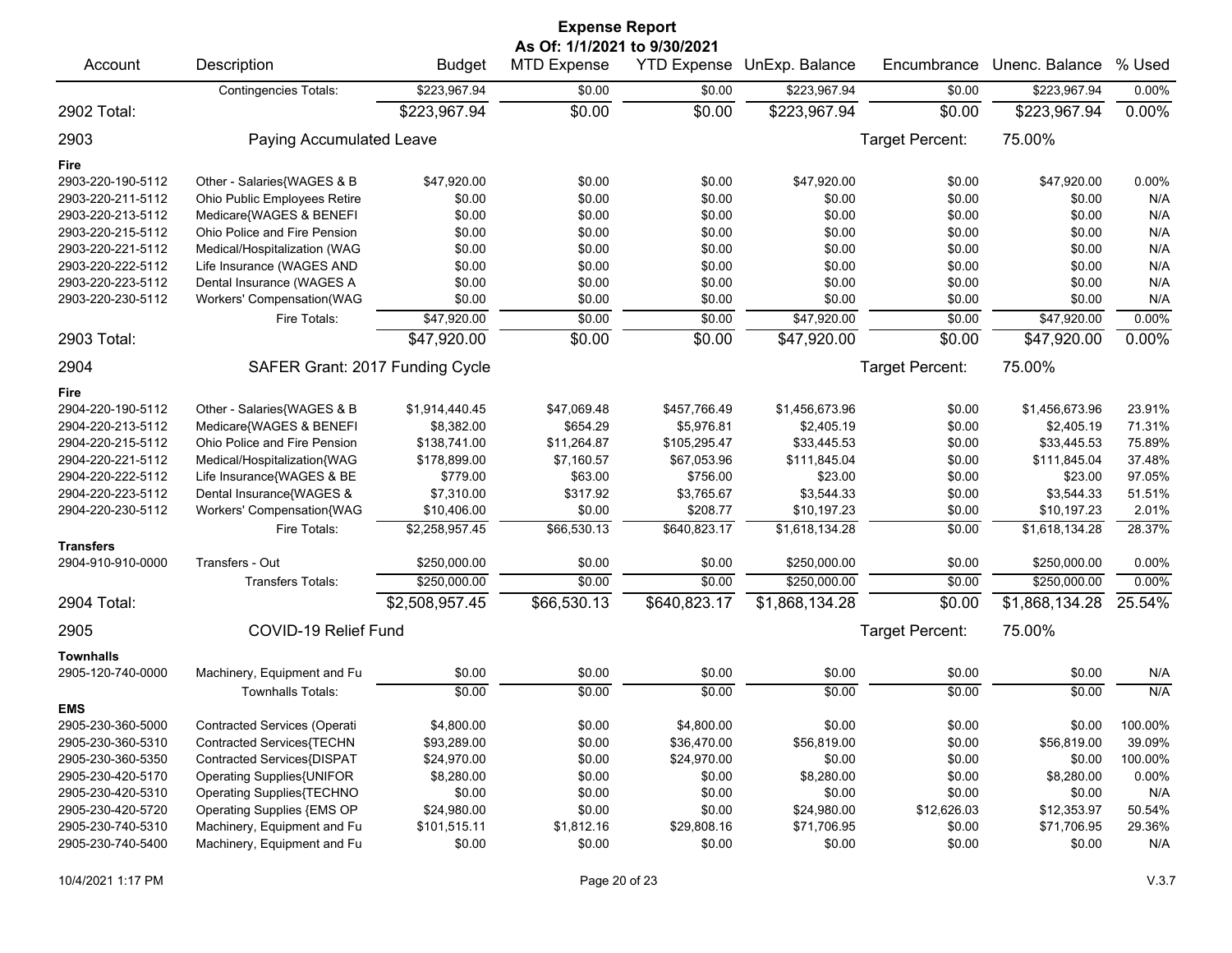|                                                     |                                                           |                          | <b>Expense Report</b><br>As Of: 1/1/2021 to 9/30/2021 |                  |                            |                  |                          |                   |
|-----------------------------------------------------|-----------------------------------------------------------|--------------------------|-------------------------------------------------------|------------------|----------------------------|------------------|--------------------------|-------------------|
| Account                                             | Description                                               | <b>Budget</b>            | <b>MTD Expense</b>                                    |                  | YTD Expense UnExp. Balance | Encumbrance      | Unenc. Balance           | % Used            |
| 2905-230-740-5720                                   | Machinery, Equipment and Fu                               | \$3,993.36               | \$0.00                                                | \$0.00           | \$3,993.36                 | \$3,993.36       | \$0.00                   | 100.00%           |
|                                                     | <b>EMS Totals:</b>                                        | \$261,827.47             | \$1,812.16                                            | \$96,048.16      | \$165,779.31               | \$16,619.39      | \$149,159.92             | 43.03%            |
| <b>Contingencies</b>                                |                                                           |                          |                                                       |                  |                            |                  |                          |                   |
| 2905-930-930-0000                                   | Contingencies                                             | \$706.11                 | \$0.00                                                | \$0.00           | \$706.11                   | \$0.00           | \$706.11                 | 0.00%             |
|                                                     | Contingencies Totals:                                     | \$706.11                 | \$0.00                                                | \$0.00           | \$706.11                   | \$0.00           | \$706.11                 | 0.00%             |
| 2905 Total:                                         |                                                           | \$262,533.58             | \$1,812.16                                            | \$96,048.16      | \$166,485.42               | \$16,619.39      | \$149,866.03             | 42.92%            |
| 4101                                                | <b>Bond</b>                                               |                          |                                                       |                  |                            | Target Percent:  | 75.00%                   |                   |
| Debt Service - Bond Principal Payment               |                                                           |                          |                                                       |                  |                            |                  |                          |                   |
| 4101-810-810-0000                                   | Principal Payments - Bonds                                | \$0.00                   | \$0.00                                                | \$0.00           | \$0.00                     | \$0.00           | \$0.00                   | N/A               |
|                                                     | Debt Service - Bond Principal Payment Totals:             | \$0.00                   | \$0.00                                                | \$0.00           | \$0.00                     | \$0.00           | \$0.00                   | N/A               |
| <b>Debt Service - Interest</b><br>4101-830-830-0000 | <b>Interest Payments</b>                                  | \$0.00                   | \$0.00                                                | \$0.00           | \$0.00                     | \$0.00           | \$0.00                   | N/A               |
|                                                     | Debt Service - Interest Totals:                           | \$0.00                   | \$0.00                                                | \$0.00           | \$0.00                     | \$0.00           | \$0.00                   | N/A               |
| 4101 Total:                                         |                                                           | \$0.00                   | \$0.00                                                | \$0.00           | \$0.00                     | \$0.00           | \$0.00                   | N/A               |
| 4301                                                | Capital Improvement Fund                                  |                          |                                                       |                  |                            | Target Percent:  | 75.00%                   |                   |
|                                                     |                                                           |                          |                                                       |                  |                            |                  |                          |                   |
| <b>Capital Outlay</b>                               |                                                           |                          |                                                       |                  |                            |                  |                          |                   |
| 4301-760-790-0000                                   | Capital Outlay                                            | \$400,000.00             | \$0.00                                                | \$0.00           | \$400,000.00               | \$0.00           | \$400.000.00             | $0.00\%$          |
|                                                     | Capital Outlay Totals:                                    | \$400,000.00             | \$0.00                                                | \$0.00           | \$400,000.00               | \$0.00           | \$400,000.00             | 0.00%             |
| <b>Contingencies</b><br>4301-930-930-0000           | Contengencies                                             | \$0.00                   | \$0.00                                                | \$0.00           | \$0.00                     | \$0.00           | \$0.00                   | N/A               |
|                                                     | <b>Contingencies Totals:</b>                              | \$0.00                   | \$0.00                                                | \$0.00           | \$0.00                     | \$0.00           | \$0.00                   | N/A               |
| 4301 Total:                                         |                                                           | \$400,000.00             | \$0.00                                                | \$0.00           | \$400,000.00               | \$0.00           | \$400,000.00             | 0.00%             |
| 4304                                                | Improvement of Parks                                      |                          |                                                       |                  |                            | Target Percent:  | 75.00%                   |                   |
| <b>Capital Outlay</b>                               |                                                           |                          |                                                       |                  |                            |                  |                          |                   |
| 4304-760-730-0000                                   | Improvement of Sites                                      | \$0.00                   | \$0.00                                                | \$0.00           | \$0.00                     | \$0.00           | \$0.00                   | N/A               |
|                                                     | Capital Outlay Totals:                                    | \$0.00                   | \$0.00                                                | \$0.00           | \$0.00                     | \$0.00           | \$0.00                   | N/A               |
| 4304 Total:                                         |                                                           | \$0.00                   | \$0.00                                                | \$0.00           | \$0.00                     | \$0.00           | \$0.00                   | N/A               |
| 4901                                                | New Ambulance                                             |                          |                                                       |                  |                            | Target Percent:  | 75.00%                   |                   |
| Fire                                                |                                                           |                          |                                                       |                  |                            |                  |                          |                   |
| 4901-220-330-5600                                   | Travel and Meeting Expense (                              | \$0.00                   | \$0.00                                                | \$0.00           | \$0.00                     | \$0.00           | \$0.00                   | N/A               |
| 4901-220-740-5600                                   | Machinery, Equipment and Fu                               | \$0.00                   | \$0.00                                                | \$0.00           | \$0.00                     | \$0.00           | \$0.00                   | N/A               |
| 4901-220-750-5600                                   | Motor Vehicles{FIRE APPAR                                 | \$0.00                   | \$0.00                                                | \$0.00           | \$0.00                     | \$0.00           | \$0.00                   | N/A               |
| 4901-220-750-5900                                   | Motor Vehicles{CAPITAL}                                   | \$0.00                   | \$0.00                                                | \$0.00           | \$0.00                     | \$0.00           | \$0.00                   | N/A               |
|                                                     | Fire Totals:                                              | \$0.00                   | \$0.00                                                | \$0.00           | \$0.00                     | \$0.00           | \$0.00                   | N/A               |
| <b>Contingencies</b>                                |                                                           |                          |                                                       |                  |                            |                  |                          |                   |
| 4901-930-930-5999                                   | Contingencies (FIRE: COST<br><b>Contingencies Totals:</b> | \$9,596.72<br>\$9,596.72 | \$0.00<br>\$0.00                                      | \$0.00<br>\$0.00 | \$9,596.72<br>\$9,596.72   | \$0.00<br>\$0.00 | \$9,596.72<br>\$9,596.72 | 0.00%<br>$0.00\%$ |
|                                                     |                                                           |                          |                                                       |                  |                            |                  |                          |                   |
| 4901 Total:                                         |                                                           | \$9,596.72               | \$0.00                                                | \$0.00           | \$9,596.72                 | \$0.00           | \$9,596.72               | 0.00%             |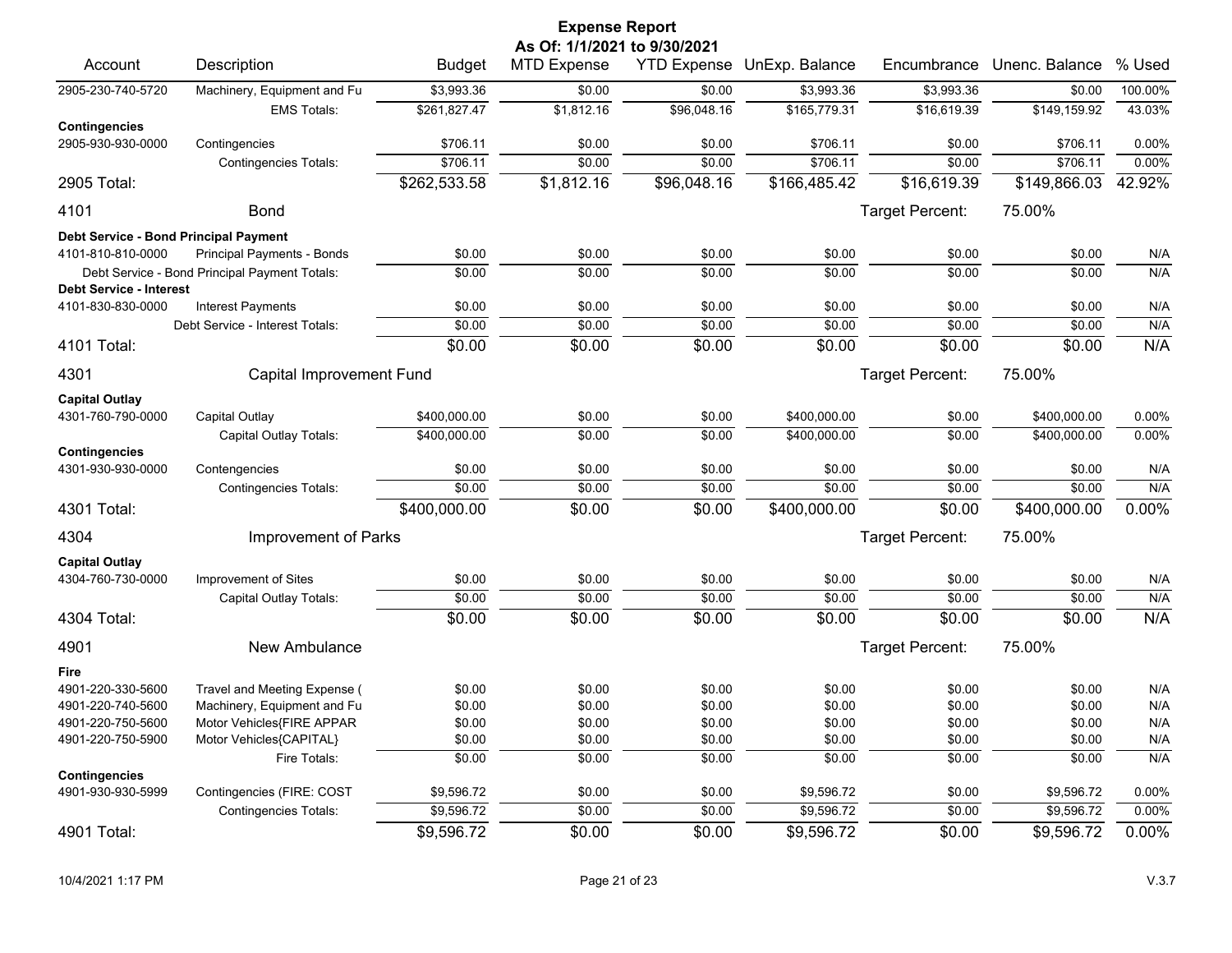|                       | <b>Expense Report</b>              |                |                              |                |                            |                 |                |        |  |  |  |
|-----------------------|------------------------------------|----------------|------------------------------|----------------|----------------------------|-----------------|----------------|--------|--|--|--|
|                       |                                    |                | As Of: 1/1/2021 to 9/30/2021 |                |                            |                 |                |        |  |  |  |
| Account               | Description                        | <b>Budget</b>  | <b>MTD Expense</b>           |                | YTD Expense UnExp. Balance | Encumbrance     | Unenc. Balance | % Used |  |  |  |
| 4902                  | <b>Land Acquisition</b>            |                |                              |                |                            | Target Percent: | 75.00%         |        |  |  |  |
| Administrative        |                                    |                |                              |                |                            |                 |                |        |  |  |  |
| 4902-110-360-0000     | <b>Contracted Services</b>         | \$0.00         | \$0.00                       | \$0.00         | \$0.00                     | \$0.00          | \$0.00         | N/A    |  |  |  |
|                       | <b>Administrative Totals:</b>      | \$0.00         | \$0.00                       | \$0.00         | \$0.00                     | \$0.00          | \$0.00         | N/A    |  |  |  |
| <b>Capital Outlay</b> |                                    |                |                              |                |                            |                 |                |        |  |  |  |
| 4902-760-360-0000     | <b>Contracted Services</b>         | \$0.00         | \$0.00                       | \$0.00         | \$0.00                     | \$0.00          | \$0.00         | N/A    |  |  |  |
| 4902-760-710-0000     | Land                               | \$0.00         | \$0.00                       | \$0.00         | \$0.00                     | \$0.00          | \$0.00         | N/A    |  |  |  |
| 4902-760-730-0000     | Improvement of Sites               | \$0.00         | \$0.00                       | \$0.00         | \$0.00                     | \$0.00          | \$0.00         | N/A    |  |  |  |
|                       | Capital Outlay Totals:             | \$0.00         | \$0.00                       | \$0.00         | \$0.00                     | \$0.00          | \$0.00         | N/A    |  |  |  |
| <b>Transfers</b>      |                                    |                |                              |                |                            |                 |                |        |  |  |  |
| 4902-910-910-0000     | Transfers - Out                    | \$0.00         | \$0.00                       | \$0.00         | \$0.00                     | \$0.00          | \$0.00         | N/A    |  |  |  |
|                       | <b>Transfers Totals:</b>           | \$0.00         | \$0.00                       | \$0.00         | \$0.00                     | \$0.00          | \$0.00         | N/A    |  |  |  |
| 4902 Total:           |                                    | \$0.00         | \$0.00                       | \$0.00         | \$0.00                     | \$0.00          | \$0.00         | N/A    |  |  |  |
| 4903                  | <b>ALS Engine</b>                  |                |                              |                |                            | Target Percent: | 75.00%         |        |  |  |  |
| Fire                  |                                    |                |                              |                |                            |                 |                |        |  |  |  |
| 4903-220-750-5600     | Motor Vehicles{FIRE APPAR          | \$0.00         | \$0.00                       | \$0.00         | \$0.00                     | \$0.00          | \$0.00         | N/A    |  |  |  |
|                       | Fire Totals:                       | \$0.00         | \$0.00                       | \$0.00         | \$0.00                     | \$0.00          | \$0.00         | N/A    |  |  |  |
| <b>Transfers</b>      |                                    |                |                              |                |                            |                 |                |        |  |  |  |
| 4903-910-910-0000     | Transfers - Out                    | \$0.00         | \$0.00                       | \$0.00         | \$0.00                     | \$0.00          | \$0.00         | N/A    |  |  |  |
|                       | <b>Transfers Totals:</b>           | \$0.00         | \$0.00                       | \$0.00         | \$0.00                     | \$0.00          | \$0.00         | N/A    |  |  |  |
| 4903 Total:           |                                    | \$0.00         | \$0.00                       | \$0.00         | \$0.00                     | \$0.00          | \$0.00         | N/A    |  |  |  |
| 4904                  | <b>Fire Stations</b>               |                |                              |                |                            | Target Percent: | 75.00%         |        |  |  |  |
| Fire                  |                                    |                |                              |                |                            |                 |                |        |  |  |  |
| 4904-220-311-5565     | Accounting and Legal Fees{S        | \$12,500.00    | \$0.00                       | \$3,981.25     | \$8,518.75                 | \$0.00          | \$8,518.75     | 31.85% |  |  |  |
| 4904-220-311-5566     | Accounting and Legal Fees (S       | \$15,000.00    | \$0.00                       | \$0.00         | \$15,000.00                | \$0.00          | \$15,000.00    | 0.00%  |  |  |  |
| 4904-220-316-5564     | Engineering Services{STATIO        | \$0.00         | \$0.00                       | \$0.00         | \$0.00                     | \$0.00          | \$0.00         | N/A    |  |  |  |
| 4904-220-321-5600     | Rents and Leases (FIRE APP         | \$0.00         | \$0.00                       | \$0.00         | \$0.00                     | \$0.00          | \$0.00         | N/A    |  |  |  |
| 4904-220-345-5565     | Advertising{STATION 65}            | \$0.00         | \$0.00                       | \$0.00         | \$0.00                     | \$0.00          | \$0.00         | N/A    |  |  |  |
| 4904-220-345-5566     | Advertising (STATION 66)           | \$500.00       | \$0.00                       | \$0.00         | \$500.00                   | \$0.00          | \$500.00       | 0.00%  |  |  |  |
| 4904-220-351-5565     | Electricity (STATION 65)           | \$0.00         | \$0.00                       | \$0.00         | \$0.00                     | \$0.00          | \$0.00         | N/A    |  |  |  |
| 4904-220-360-5565     | Contracted Services{STATIO         | \$482,412.16   | \$26,697.15                  | \$295,661.79   | \$186,750.37               | \$152,234.59    | \$34,515.78    | 92.85% |  |  |  |
| 4904-220-360-5566     | <b>Contracted Services (STATIO</b> | \$281,000.00   | \$2,919.13                   | \$42,617.48    | \$238,382.52               | \$165,595.02    | \$72,787.50    | 74.10% |  |  |  |
| 4904-220-519-5565     | Other - Dues and Fees (STAT        | \$150,000.00   | \$0.00                       | \$1,447.80     | \$148,552.20               | \$0.00          | \$148,552.20   | 0.97%  |  |  |  |
| 4904-220-720-5564     | Buildings{STATION 64}              | \$0.00         | \$0.00                       | \$0.00         | \$0.00                     | \$0.00          | \$0.00         | N/A    |  |  |  |
| 4904-220-720-5565     | Buildings (STATION 65)             | \$3,248,052.76 | \$495.00                     | \$2,752,576.08 | \$495,476.68               | \$479,359.68    | \$16,117.00    | 99.50% |  |  |  |
| 4904-220-740-5564     | Machinery, Equipment and Fu        | \$0.00         | \$0.00                       | \$0.00         | \$0.00                     | \$0.00          | \$0.00         | N/A    |  |  |  |
| 4904-220-740-5565     | Machinery, Equipment and Fu        | \$154,129.41   | \$47,293.70                  | \$79,119.09    | \$75,010.32                | \$48,250.41     | \$26,759.91    | 82.64% |  |  |  |
|                       | Fire Totals:                       | \$4,343,594.33 | \$77,404.98                  | \$3,175,403.49 | \$1,168,190.84             | \$845,439.70    | \$322,751.14   | 92.57% |  |  |  |
| <b>Transfers</b>      |                                    |                |                              |                |                            |                 |                |        |  |  |  |
| 4904-910-910-0000     | Transfers - Out                    | \$0.00         | \$0.00                       | \$0.00         | \$0.00                     | \$0.00          | \$0.00         | N/A    |  |  |  |
|                       | Transfers Totals:                  | \$0.00         | \$0.00                       | \$0.00         | \$0.00                     | \$0.00          | \$0.00         | N/A    |  |  |  |